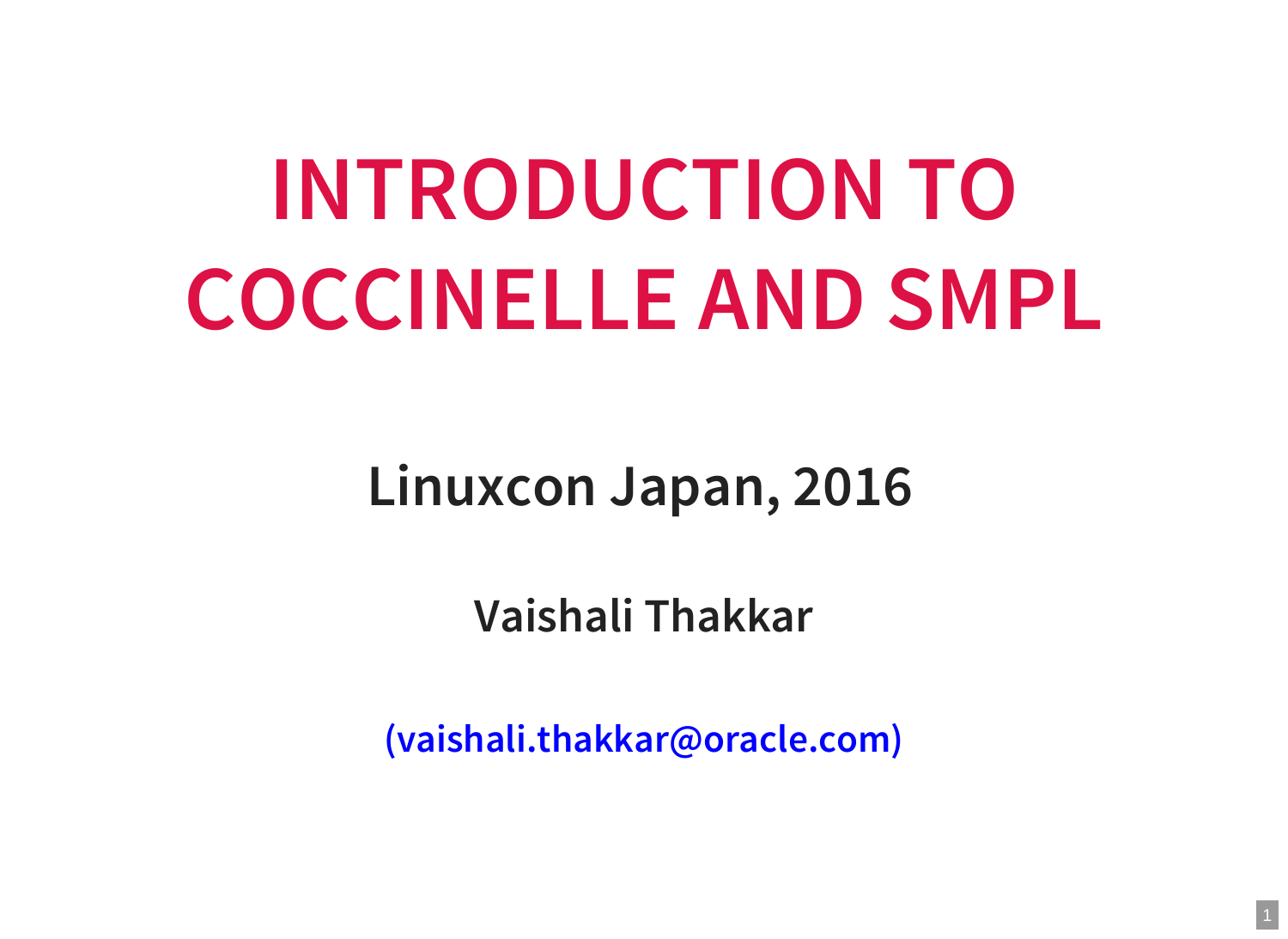### **Prerequisites**

- Source code of the Linux kernel version 4.6
- Latest version of the Coccinelle
	- Either installl it from the package manager [Coccinelle is available with around 10 linux distros including Fedora, Ubuntu, Debian, ArchLinux etc.].
	- Or build it from the source. (https://github.com/coccinelle/coccinelle)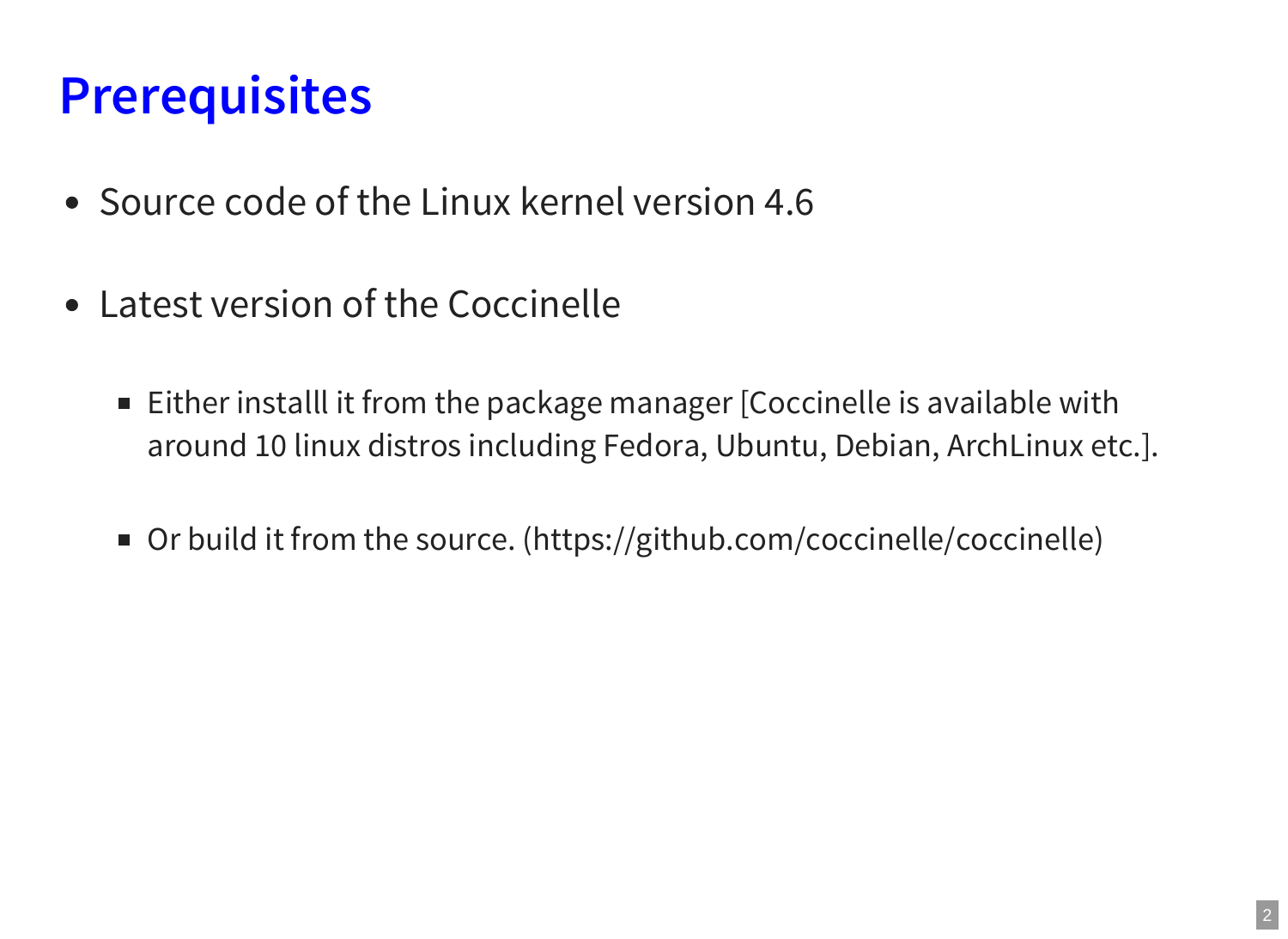### **Code Maintenance Issues**

- **Software evolution:**
	- Refactoring code to use newer APIs

```
- init_timer(&cf->timer);
- cf->timer.function = omap_cf_timer;
- cf->timer.data = (unsigned long) cf;
+ setup_timer(&cf->timer, omap_cf_timer, (unsigned long)cf);
```
- Need to find all parts of the code that need updating
- **Process should be fast, reliable and systematic**
- However, things are never straightforward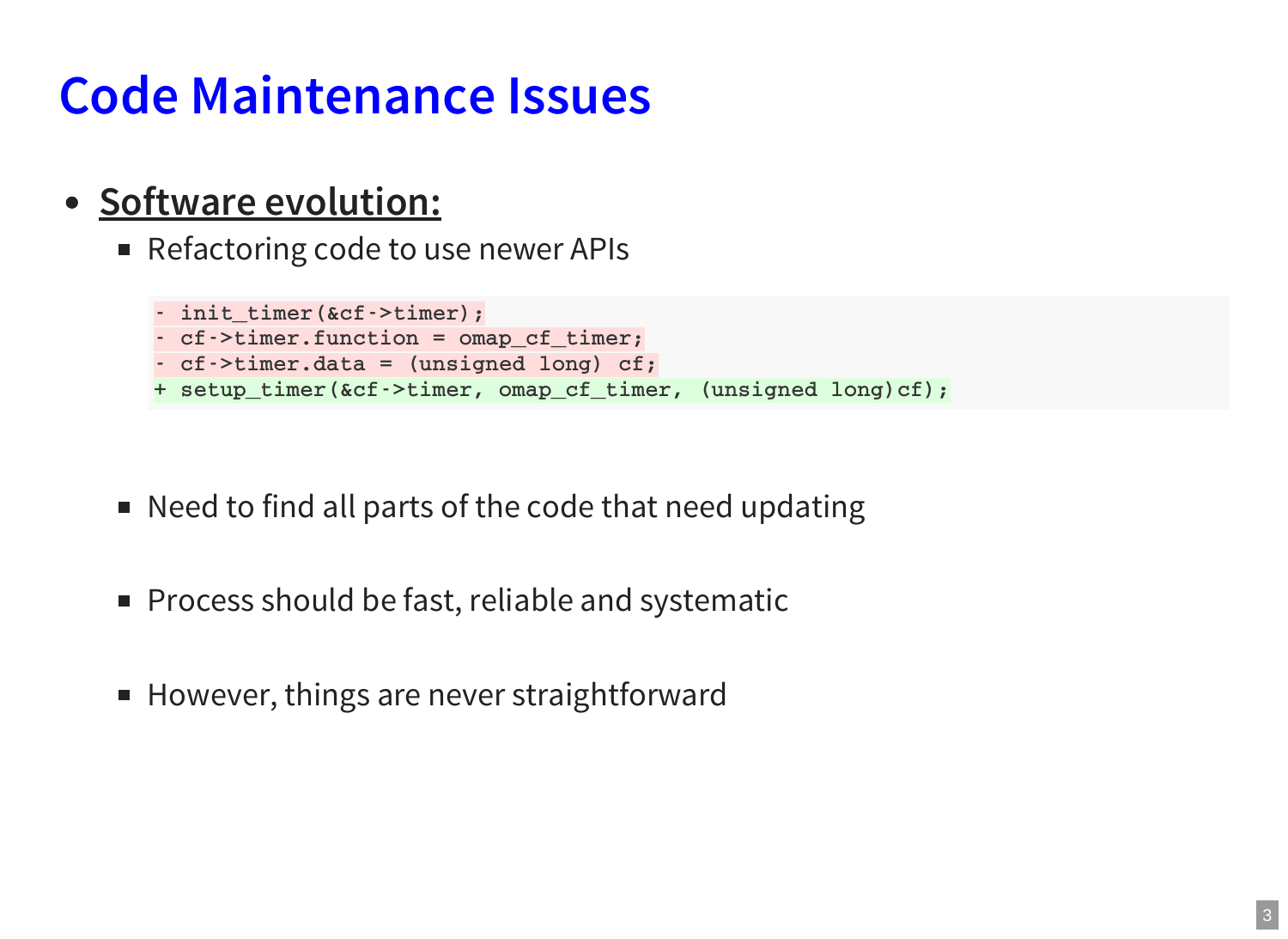# **Code Maintenance Issues**

#### **Software evolution:**

- Refactoring code to use newer APIs
- Need to find all parts of the code that need updating
- **Process should be fast, reliable and systematic**
- However, things are never straightforward

#### **Software robustness:**

- Are the programmers following the standards?
- Is the code accounting for all errors that can take place?
- **If** Is the written code overly defensive?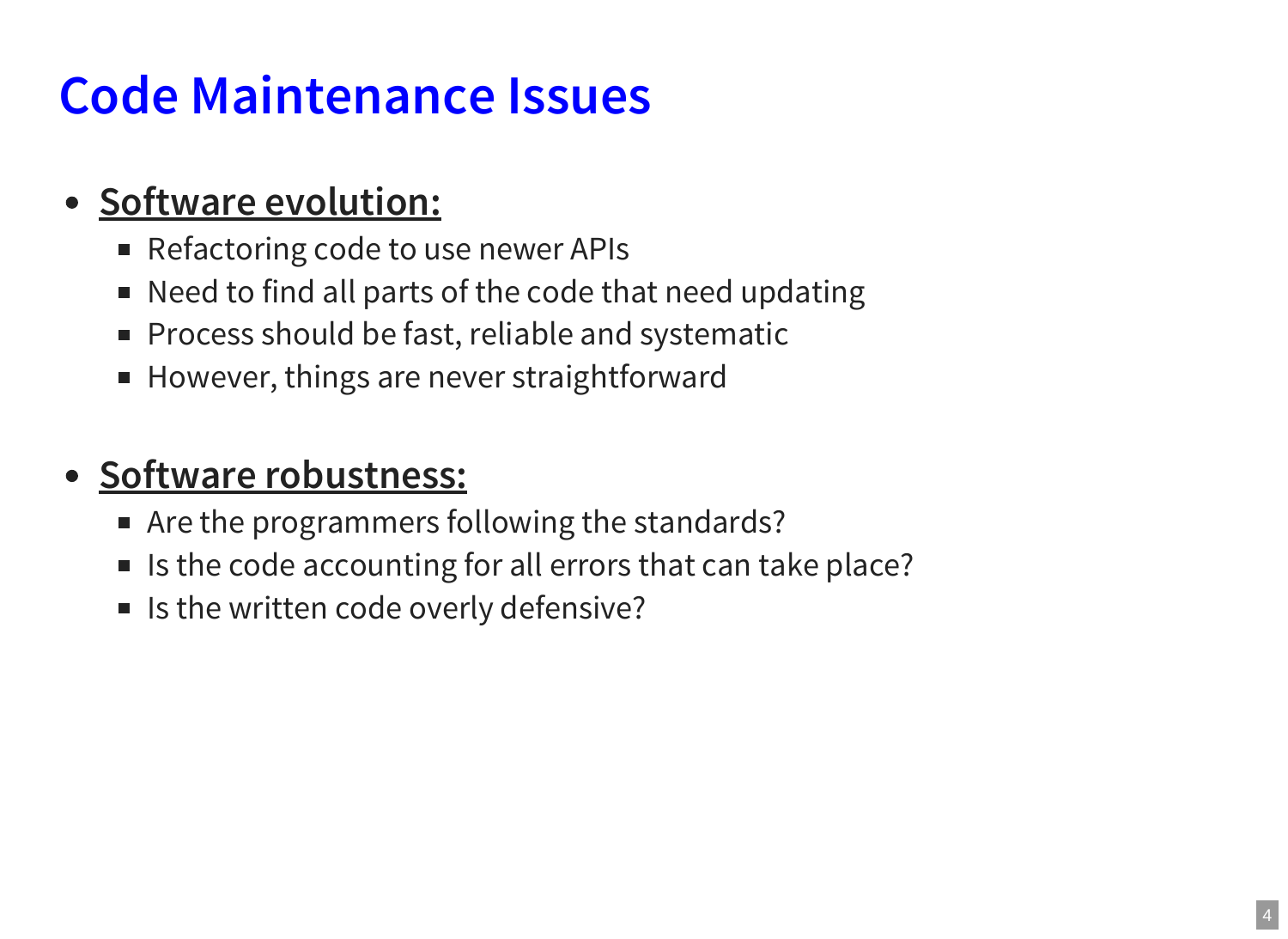# **Code Maintenance Issues**

#### **Software evolution:**

- Refactoring code to use newer APIs
- Need to find all parts of the code that need updating
- **Process should be fast, reliable and systematic**
- However, things are never straightforward

#### **Software robustness:**

- Are the programmers following the standards?
- Is the code accounting for all errors that can take place?
- Is the written code overly defensive?

#### **The Human Factor:**

**Mistakes can always happen**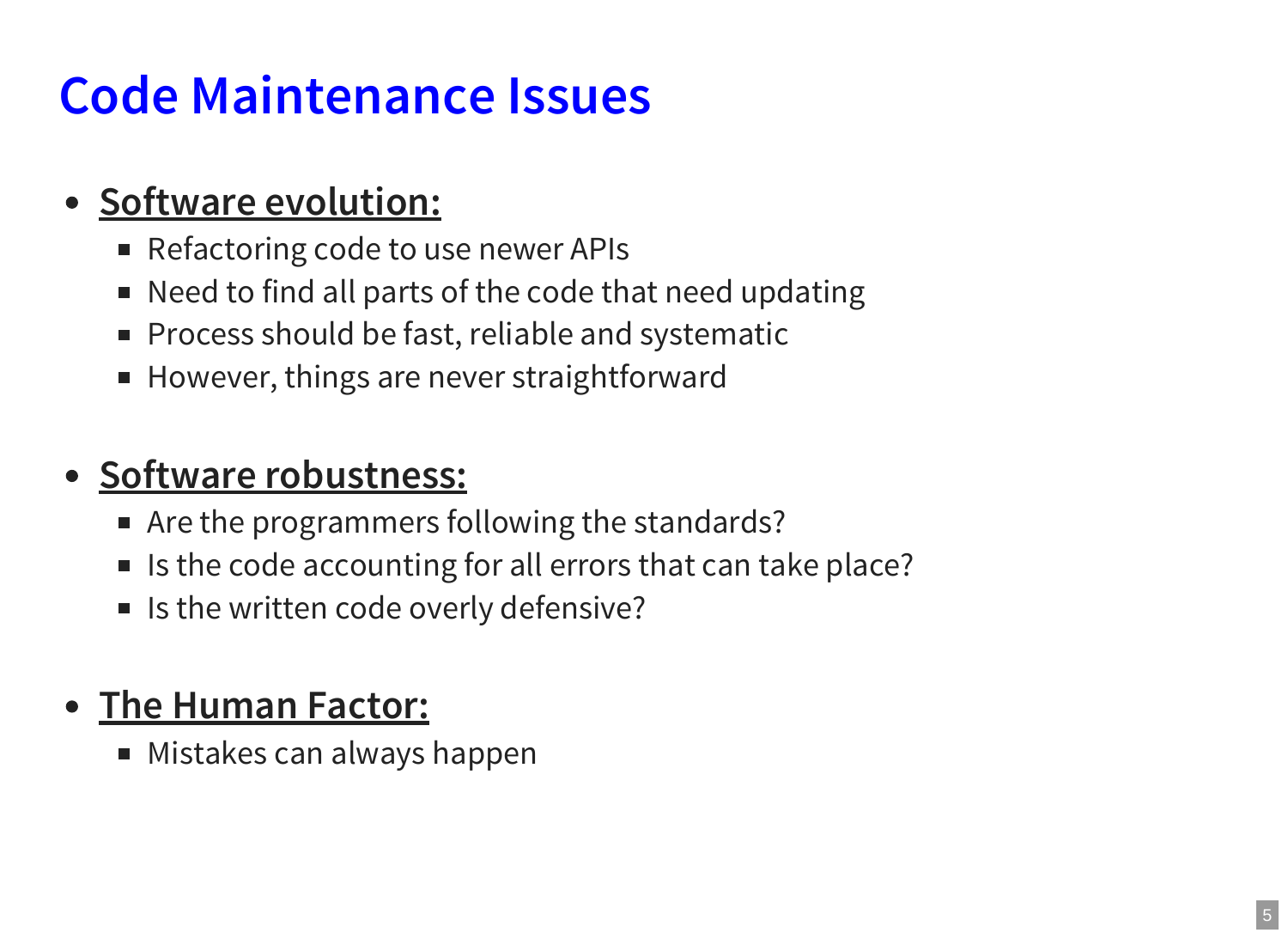### **Coccinelle**

- Program matching and transformation tool
- Independent of the compilation process
- Very intuitive patch like style
- Used by several communities:
	- Linux Kernel: 5K+ patches
	- QEMU: 200+ patches
	- systemd: 80+ patches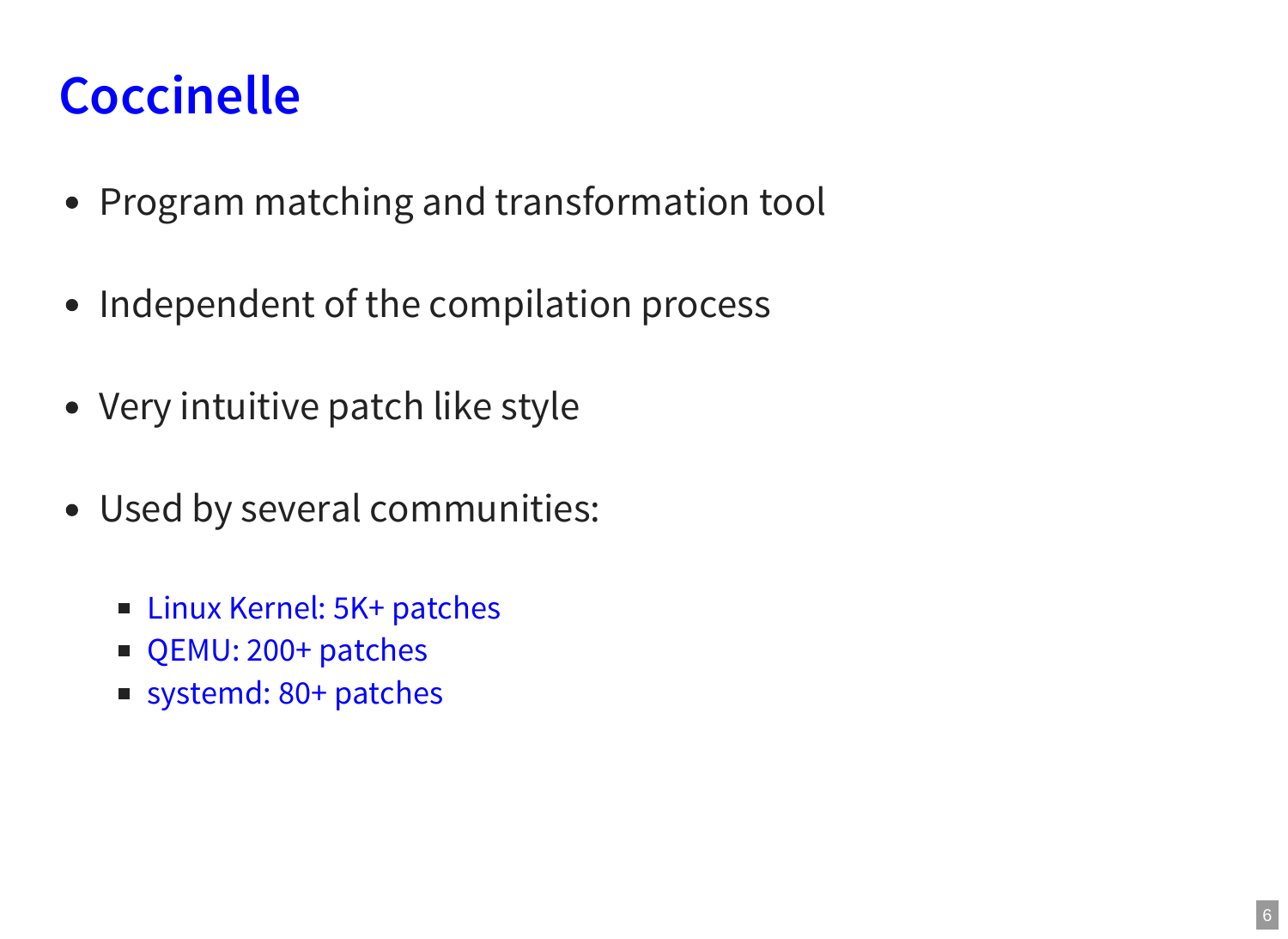# **Semantic Patch Language (SmPL)**

- Abstract C-like grammar
- Independent of the compilation process
- Metavariables are used to abstract over sub-terms in code
	- If an expression matches within a pattern, it can be tracked throughout its presence in the code e.g. variable names, typedefs
- "..." is used to abstract over code sequences
	- Used as don't care
	- Variants are used as syntactic sugar for + and ? in regular expressions
- Lines can be annotated with  $\{-, +, *\}$ 
	- Transformations are described using patch-like style  $(-/+)$
	- Matching employs \*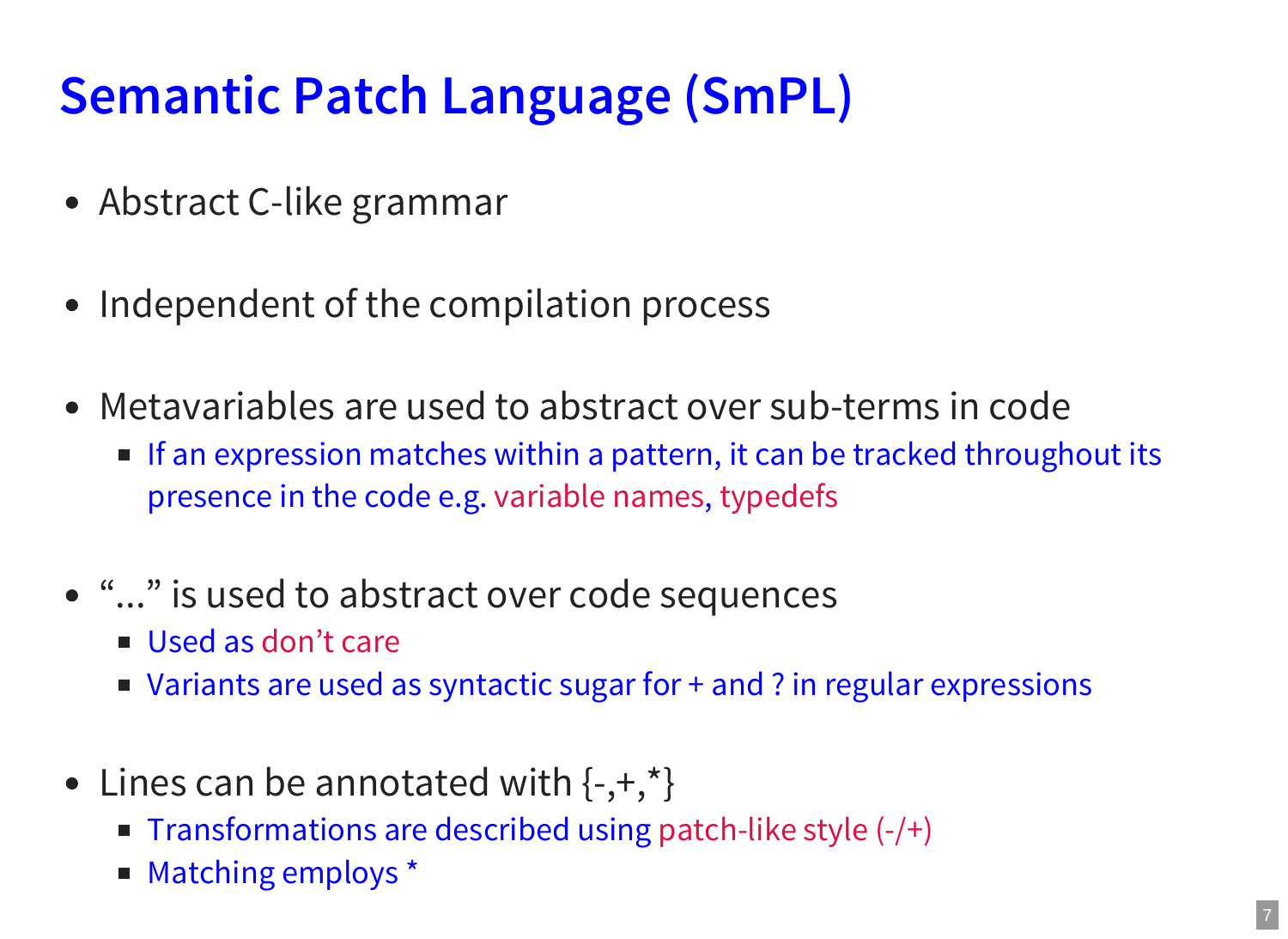### **Example: Using BIT macro**

• Bit masking is preferrably done using the BIT macro

**- BUILD\_BUG\_ON(max >= (1 << 16)); + BUILD\_BUG\_ON(max >= (BIT(16)));**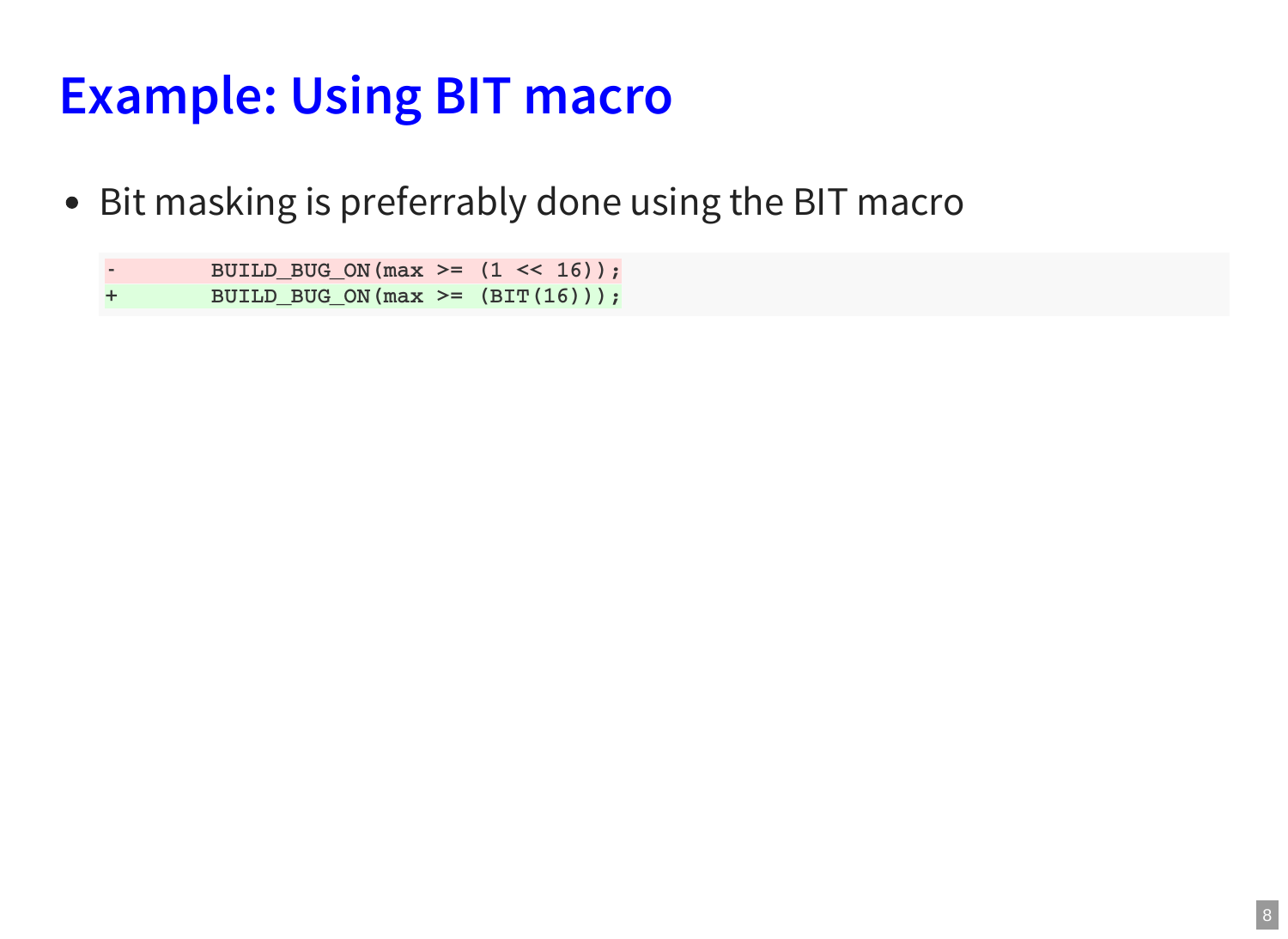### **Example: Using BIT macro**

• Bit masking is preferrably done using the BIT macro

**- BUILD\_BUG\_ON(max >= (1 << 16)); + BUILD\_BUG\_ON(max >= (BIT(16)));**

- Code we should focus on for building a semantic patch:
	- **- 1 << 16 + BIT(16)**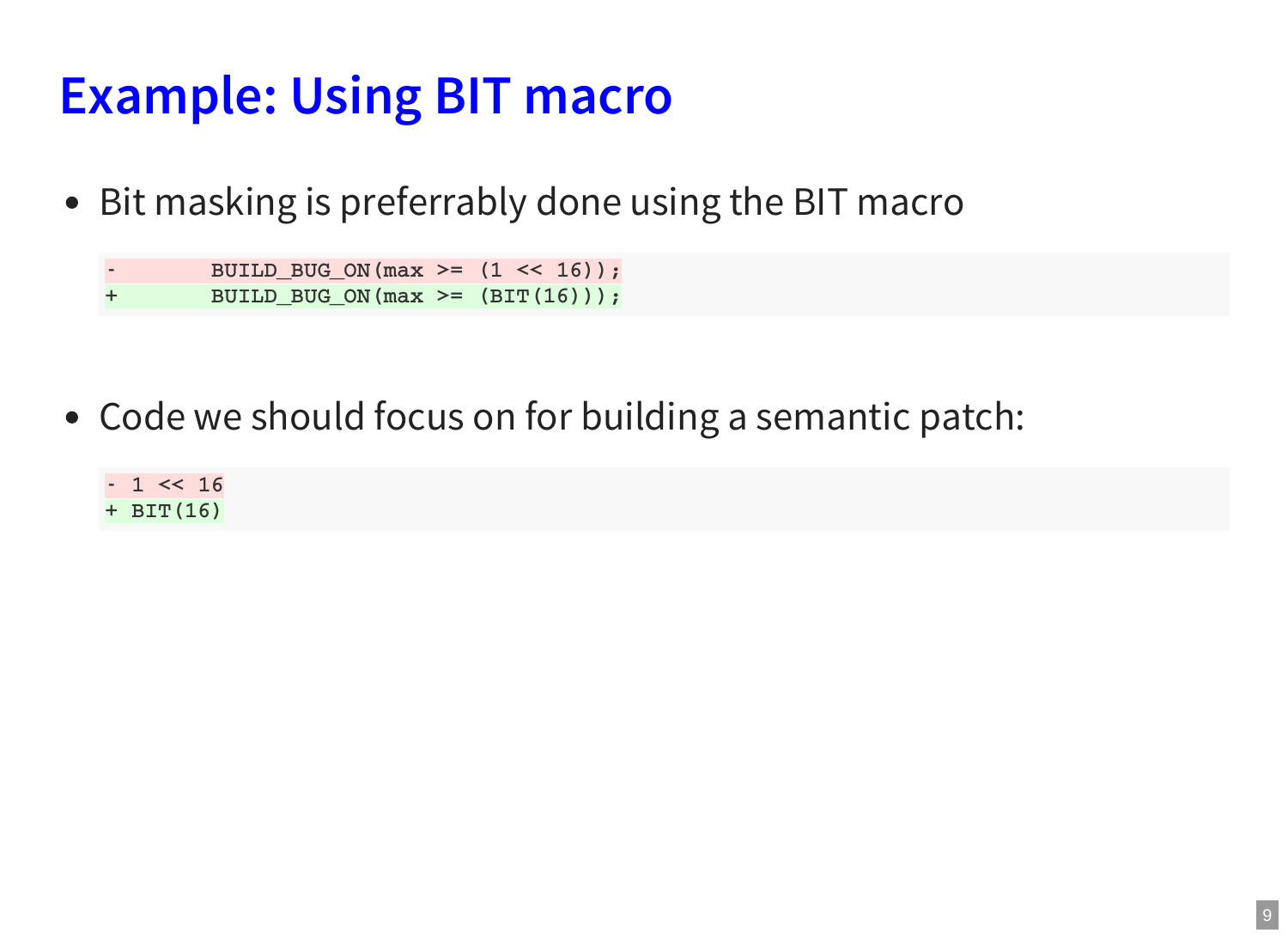### **Example: Using BIT macro**

• Bit masking is preferrably done using BIT macro

 $BULID$   $BUG$   $ON(max$   $>=(1 \leq 16))$ ; **+ BUILD\_BUG\_ON(max >= (BIT(16)));**

- Code we should focus on for building a semantic patch:
	- **- 1 << 16 + BIT(16)**
- Is 16 important here?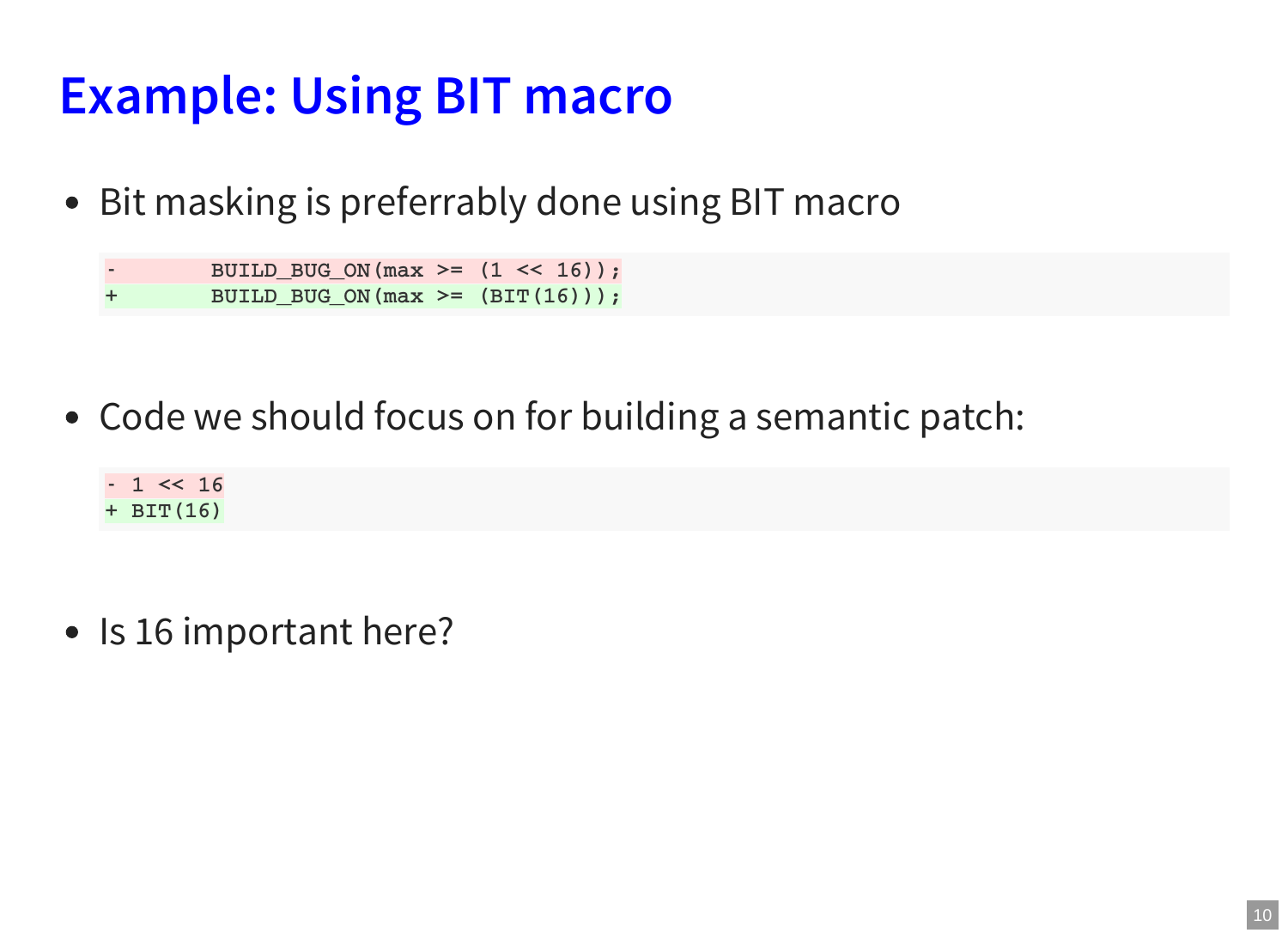• Do we care about number of shifts?

**- if (opts & (1 << REISERFS\_LARGETAIL)) + if (opts & (BIT(REISERFS\_LARGETAIL)))**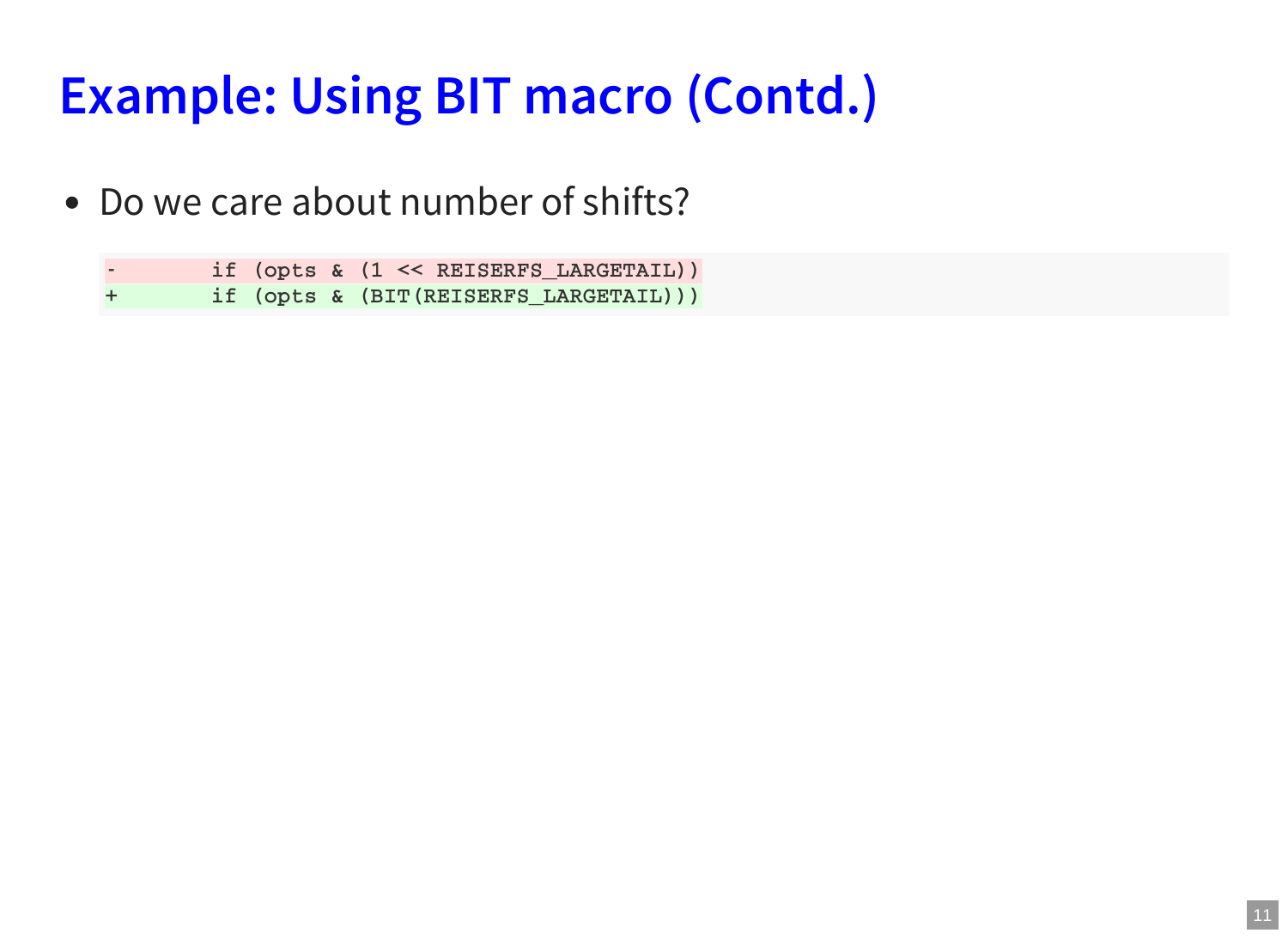Do we care about number of shifts?

```
- if (opts & (1 << REISERFS_LARGETAIL))
+ if (opts & (BIT(REISERFS_LARGETAIL)))
```
Use metavariables

```
@@
constant c;
@@
-1 << c
+BIT(c)
```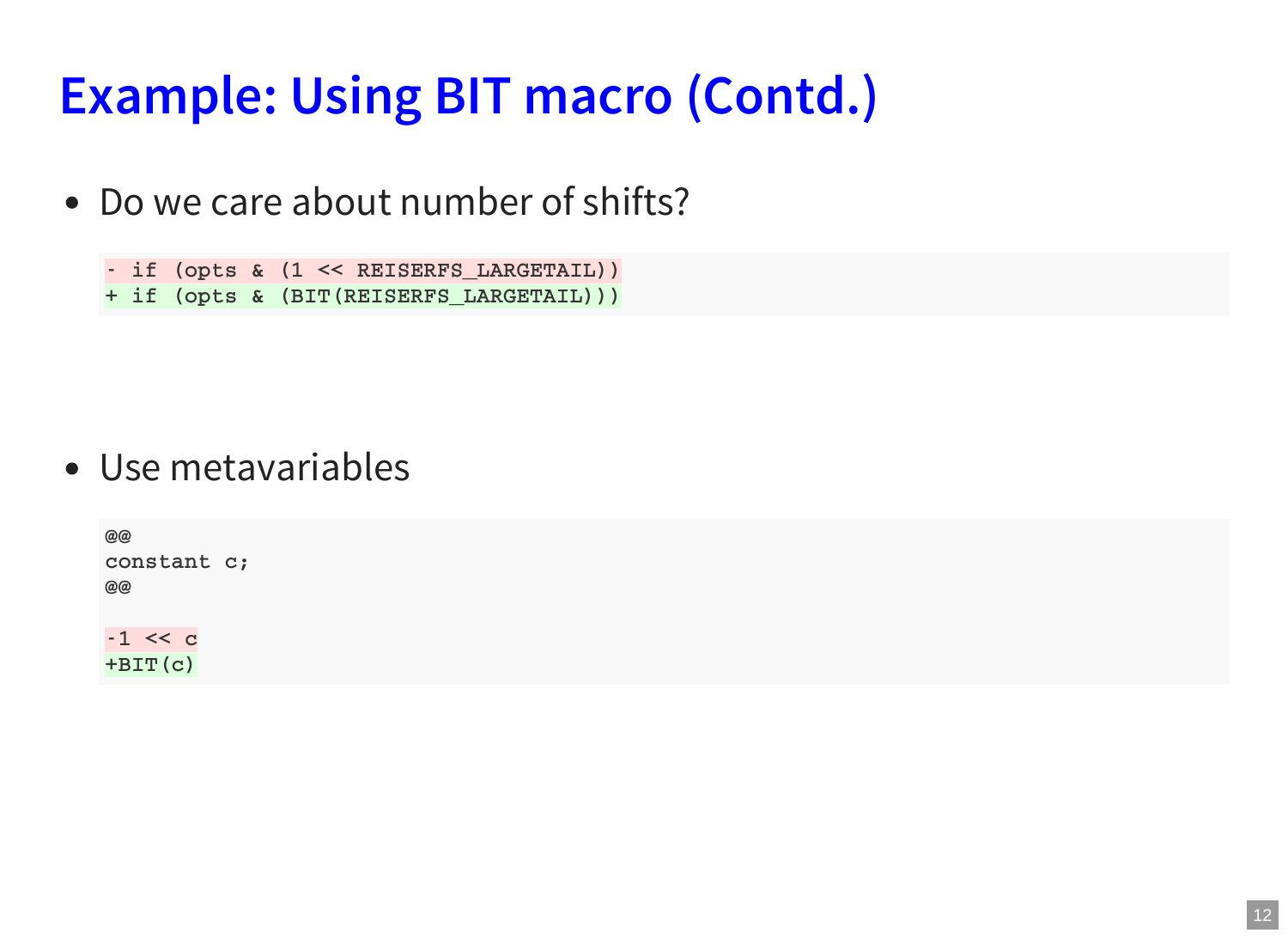- Constant will capture numbers and defined constants
- What if we had something like

**1 << (31 - inode->i\_sb->s\_blocksize\_bits)**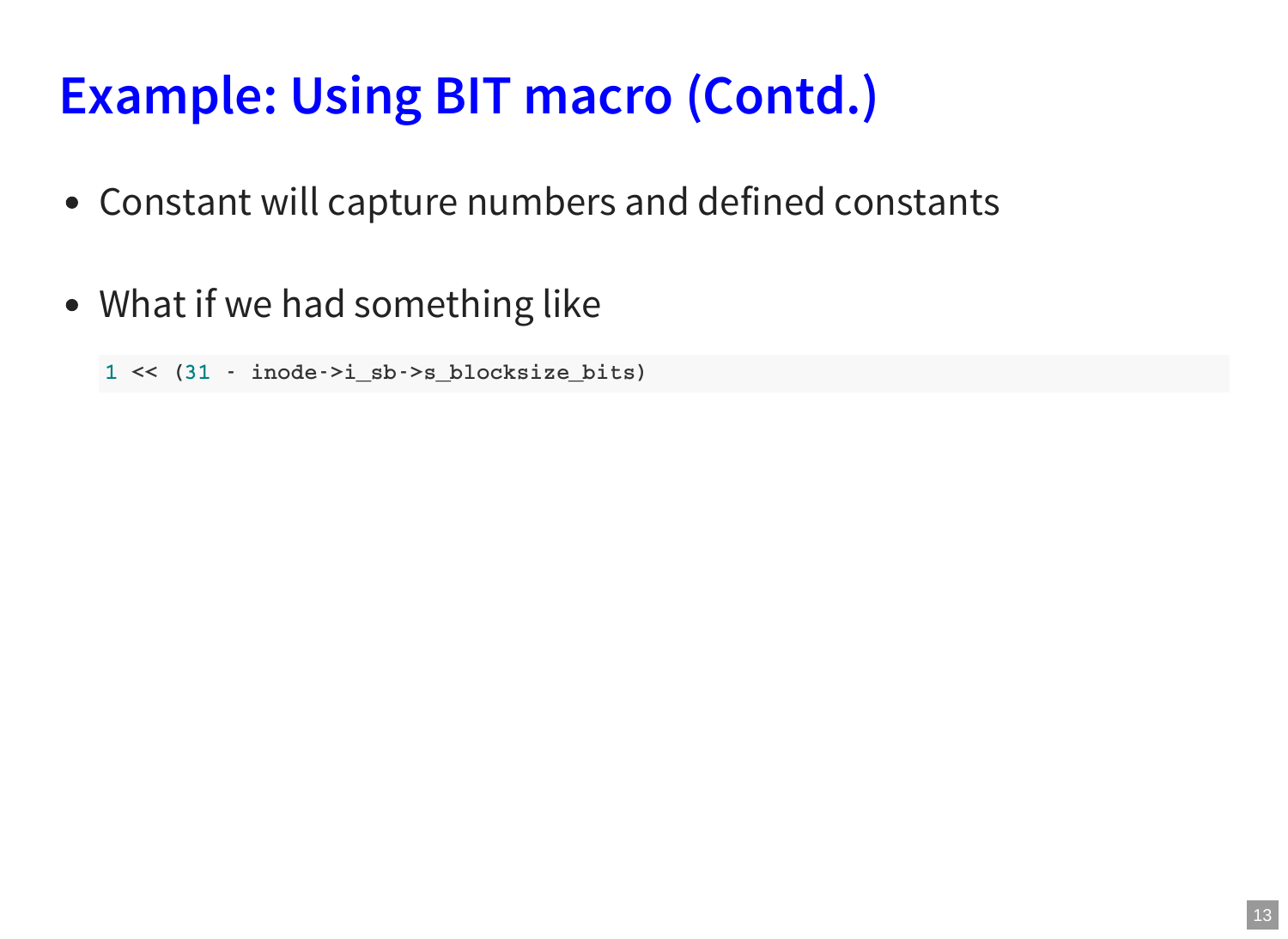- Constant will capture numbers and defined constants
- What if we had something like

**1 << (31 - inode->i\_sb->s\_blocksize\_bits)**

• expression to the rescue

**@@ expression E; @@ -1 << E +BIT(E)**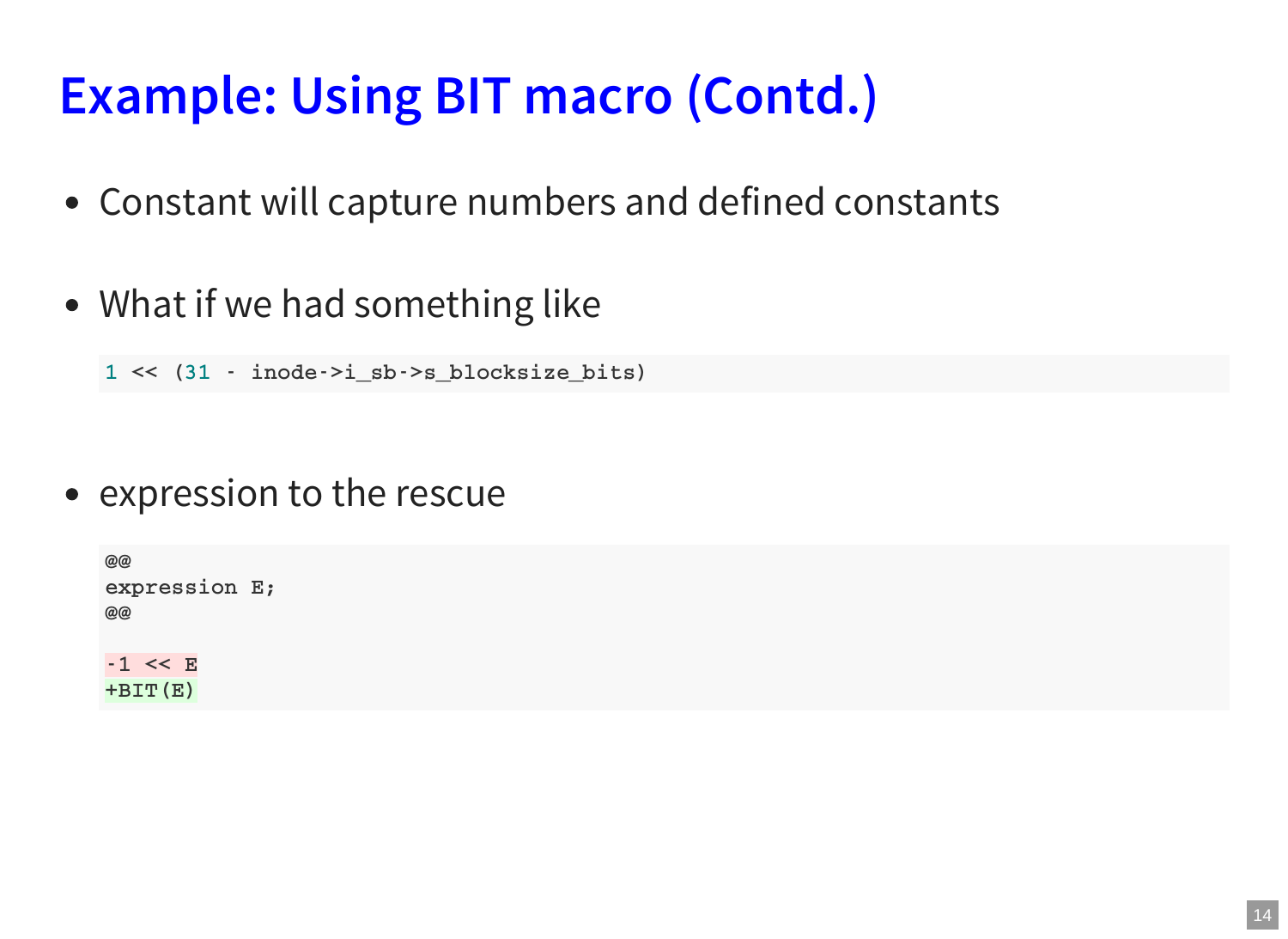**Example:**  $x - y = m - 2n + 1$ ;

**Constant:** match patterns on values and constants e.g. numbers like 2,3 and defined constants in a code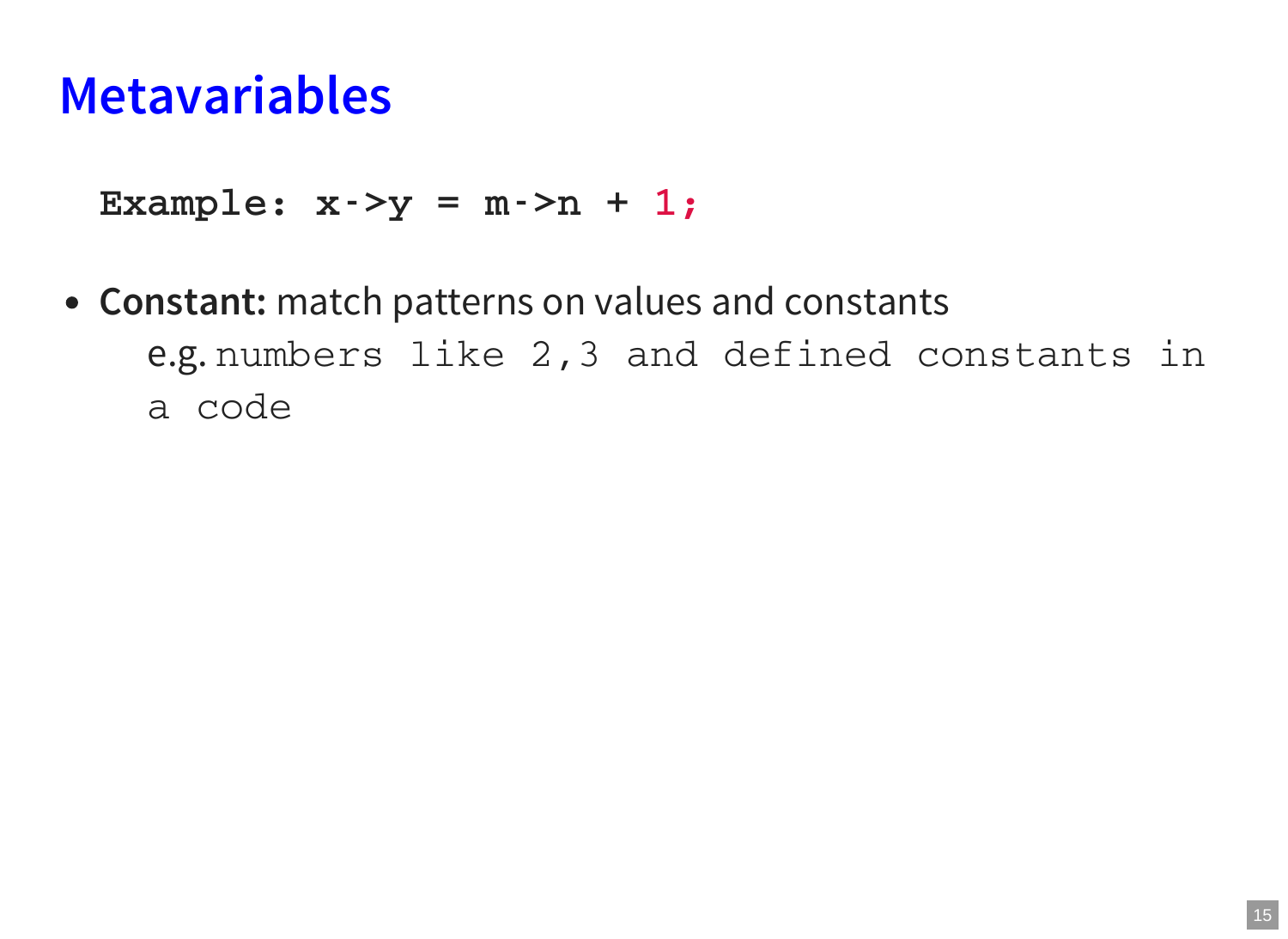Example:  $x - y = m - 2n + 1$ ;

- **Constant:** match patterns on values and constants e.g. numbers like 2,3 and defined constants in a code
- **Expression:** match patterns on constants and complex subterms e.g. struct->elem, x-y, func(arg) etc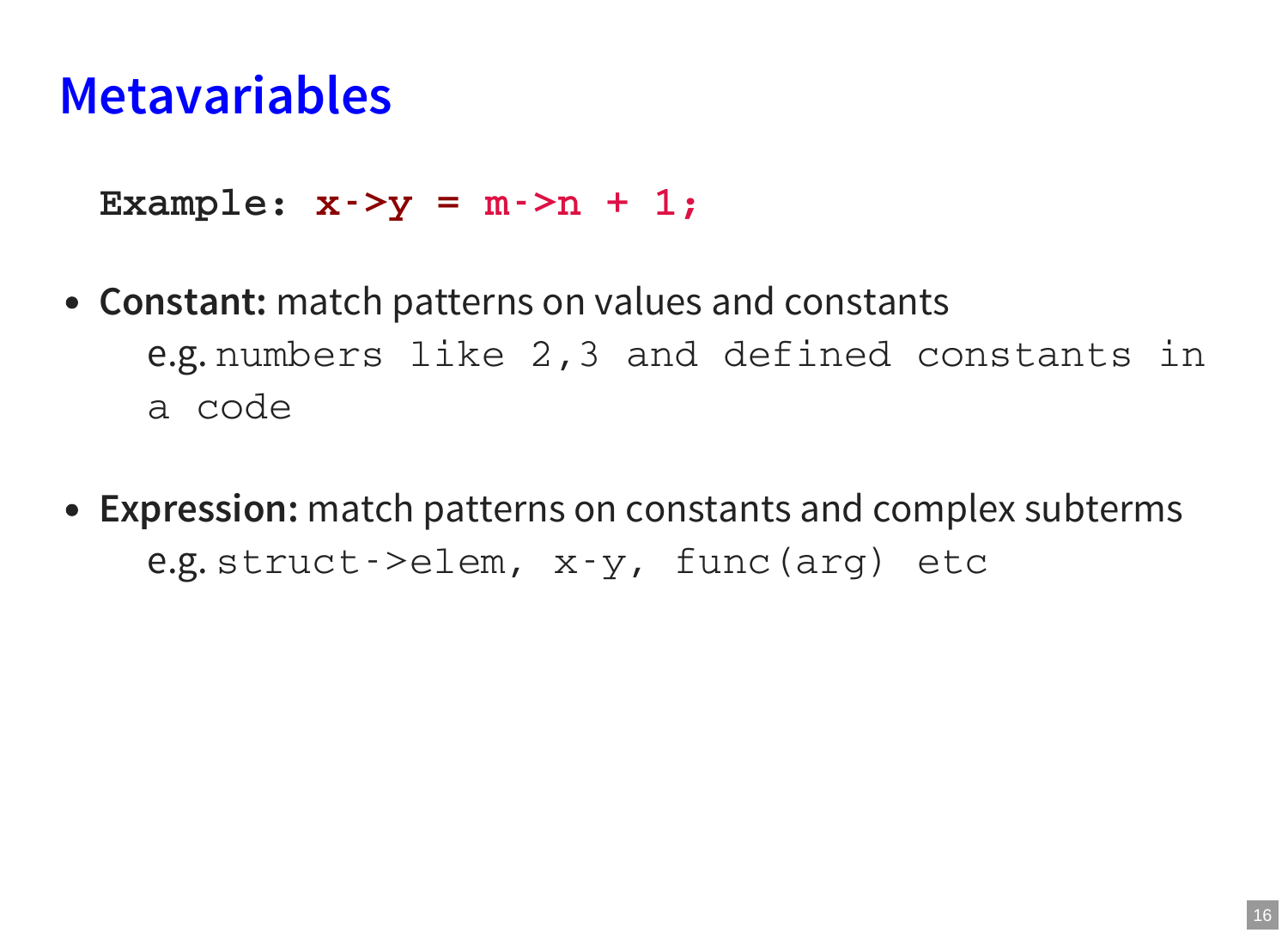Example:  $x - y = m - 2n + 1$ ;

- **Constant:** match patterns on values and constants e.g. numbers like 2,3 and defined constants in a code
- **Expression:** match patterns on constants and complex subterms e.g. struct->elem, x-y, func(arg) etc
- **Identifier:** a structure field, a macro, a function, or a variable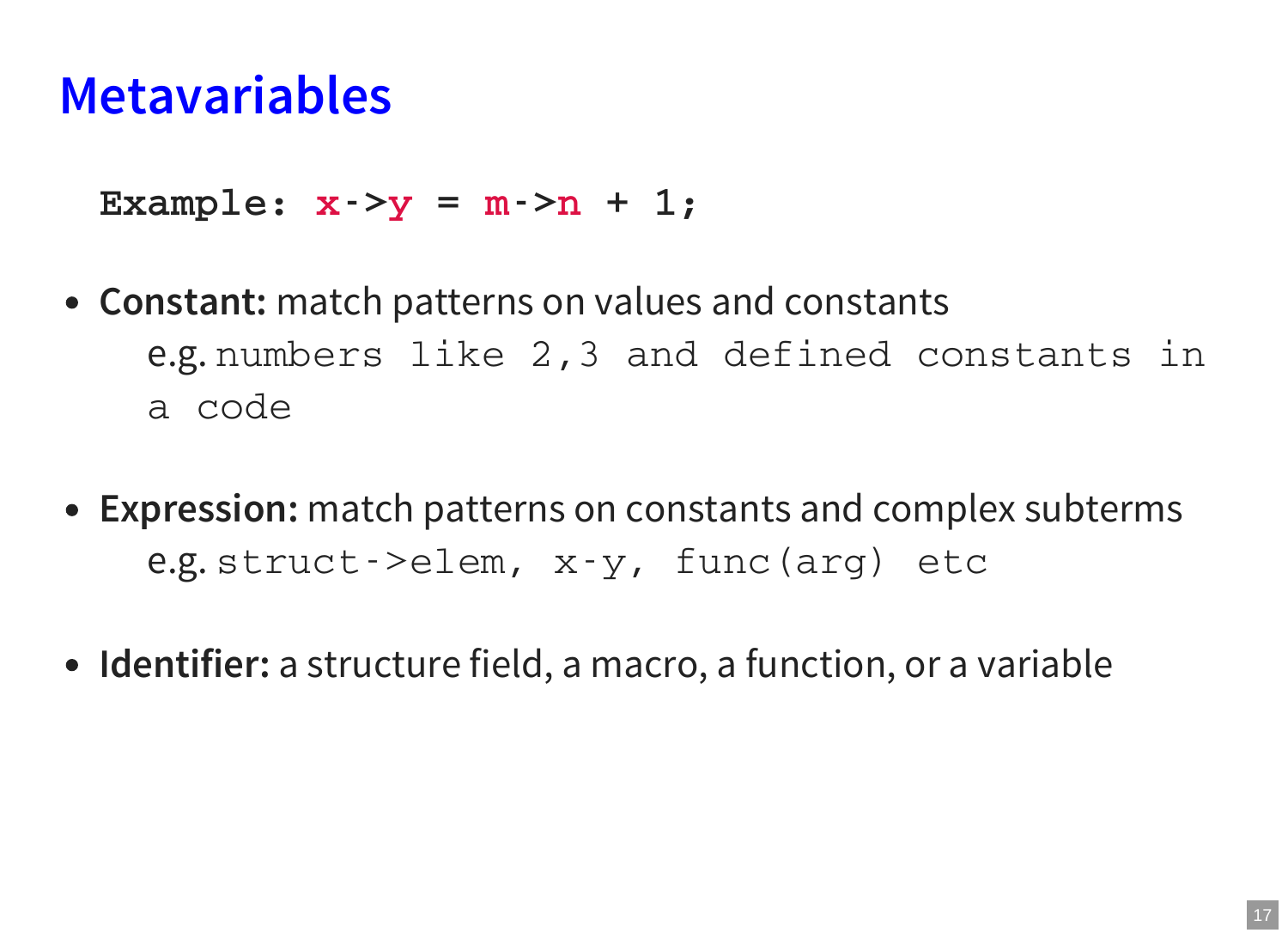**Example:**  $x - y = m - 2n + 1$ ;

- **Constant:** match patterns on values and constants e.g. numbers like 2,3 and defined constants in a code
- **Expression:** match patterns on constants and complex subterms e.g. struct->elem, x-y, func(arg) etc.
- **Identifier:** a structure field, a macro, a function, or a variable
- **Statement:** match patterns which do not return a value e.g. if, while, break etc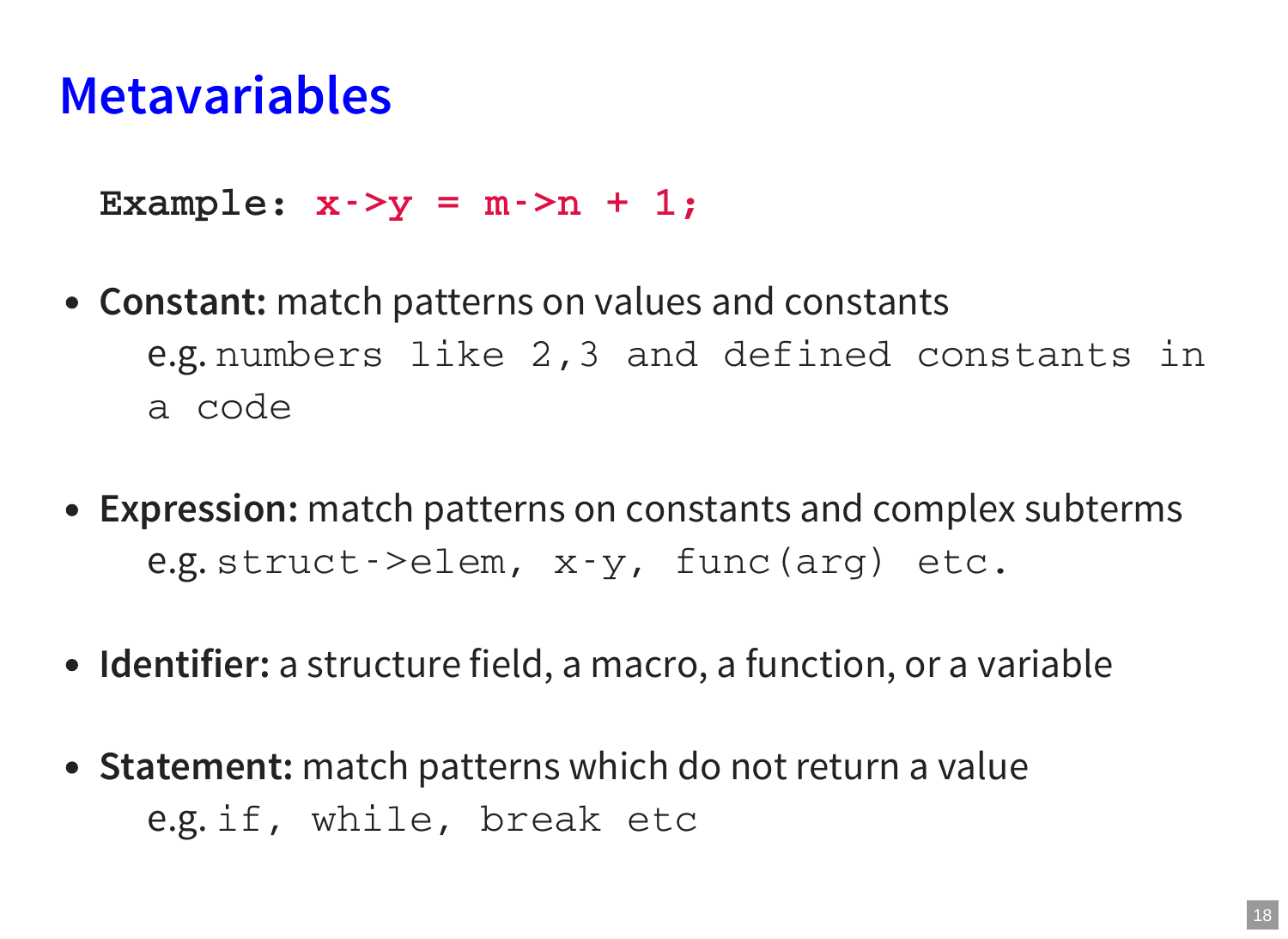- **Constant:** match patterns on values and constants e.g. numbers like 2,3 and defined constants in a code
- **Expression:** match patterns on constants and complex subterms e.g. struct->elem, x-y, func(arg)
- **Identifier:** a structure field, a macro, a function, or a variable
- **Statement:** match patterns which do not return a value e.g. if, while, break etc
- **Type:** match patterns for the type of variables/functions e.g int, boolean, float etc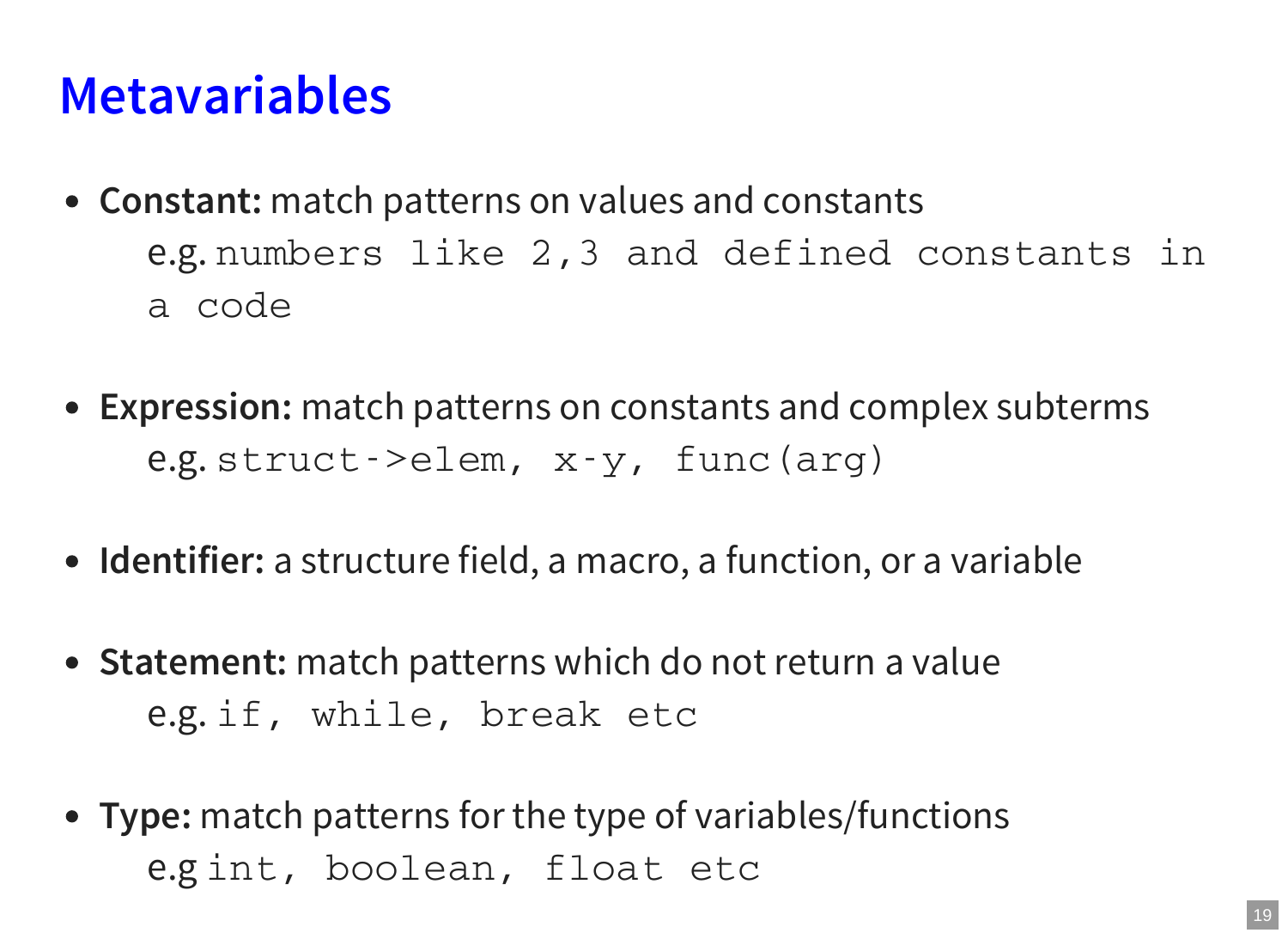# **Transformation specification**

- - in the leftmost column for something to remove
- $\bullet$  + in the leftmost column for something to add
- \* in the leftmost column for something of interest
	- $\blacksquare$  Cannot be used with  $+$  and  $-$ .
- Spaces, newlines that are irrelevant.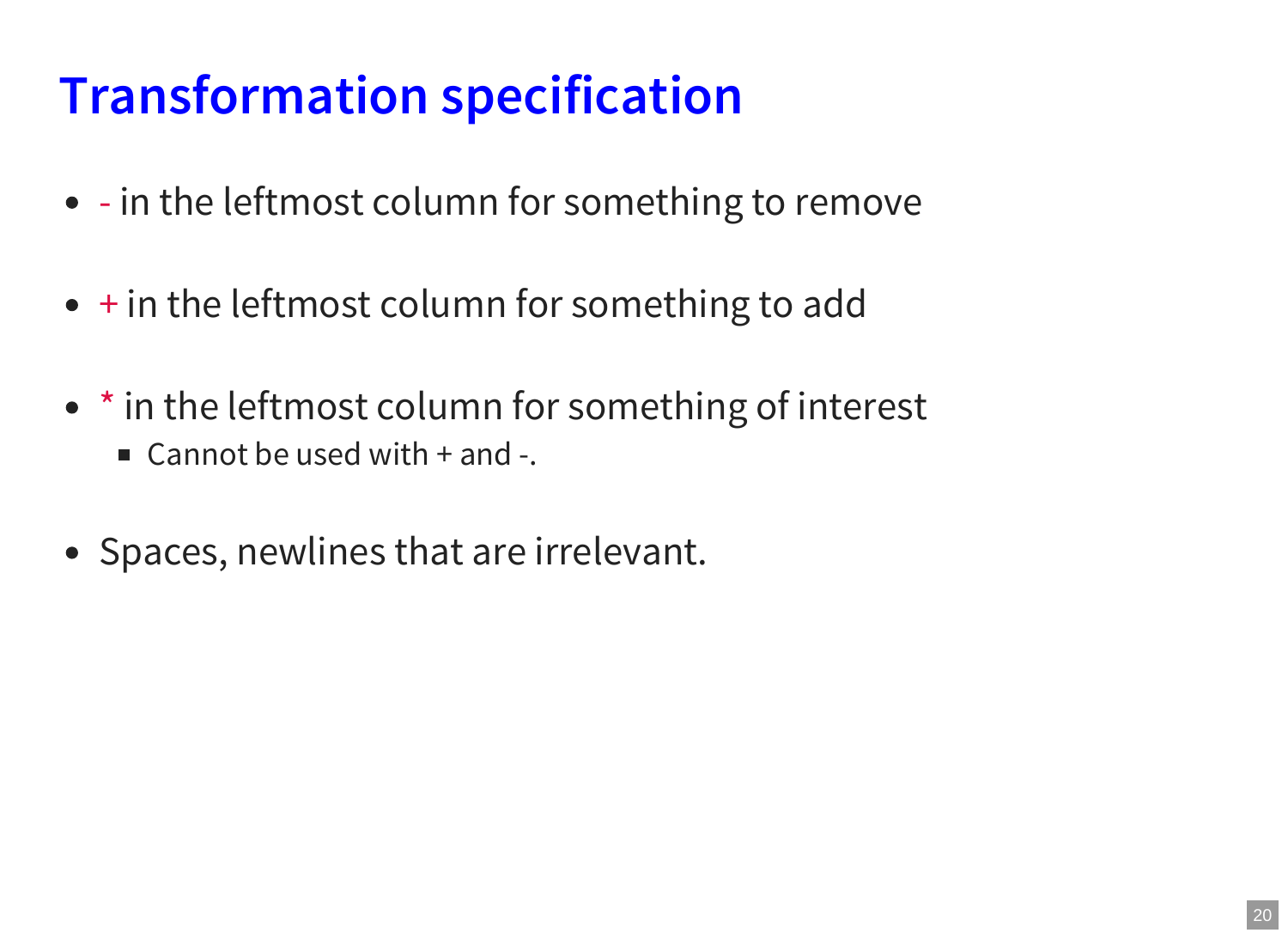### **Spatch**

- Coccinelle's command-line tool
- To check that your semantic patch is valid:

spatch --parse-cocci mysp.cocci

To run your semantic patch:

spatch --sp-file mysp.cocci file.c

spatch --sp-file mysp.cocci --dir directory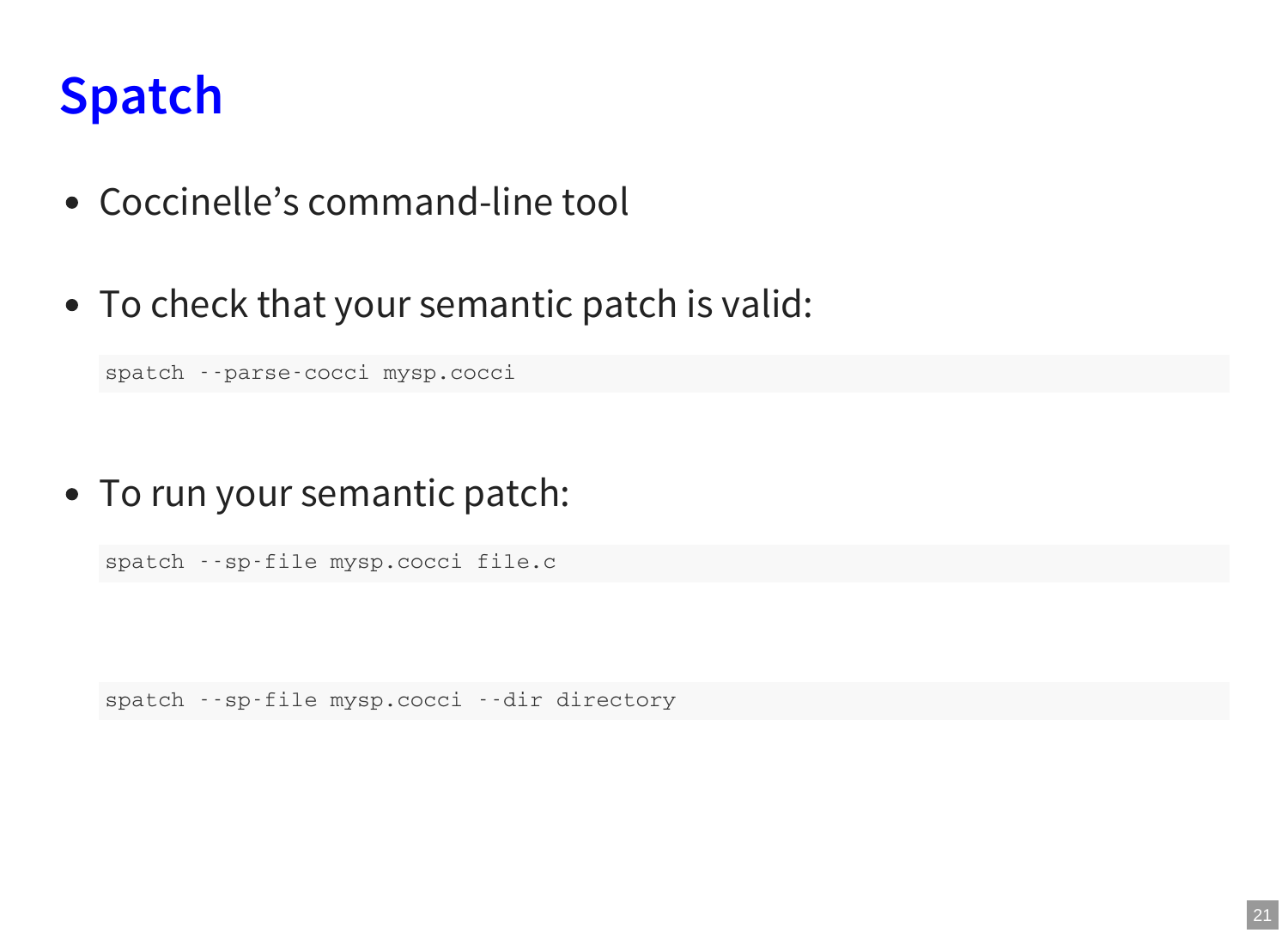### **Exercise 1**

- Save the semantic patch to bitmask.cocci. [slide 11 and 13]
- Run it using spatch on any particular directory or on whole kernel. spatch --sp-file bitmask.cocci --dir directory
- Redirect results to an output file for an inspection.
- Is it ok to use BIT macro in every case? Should we want to restrict it for the files which are already using it?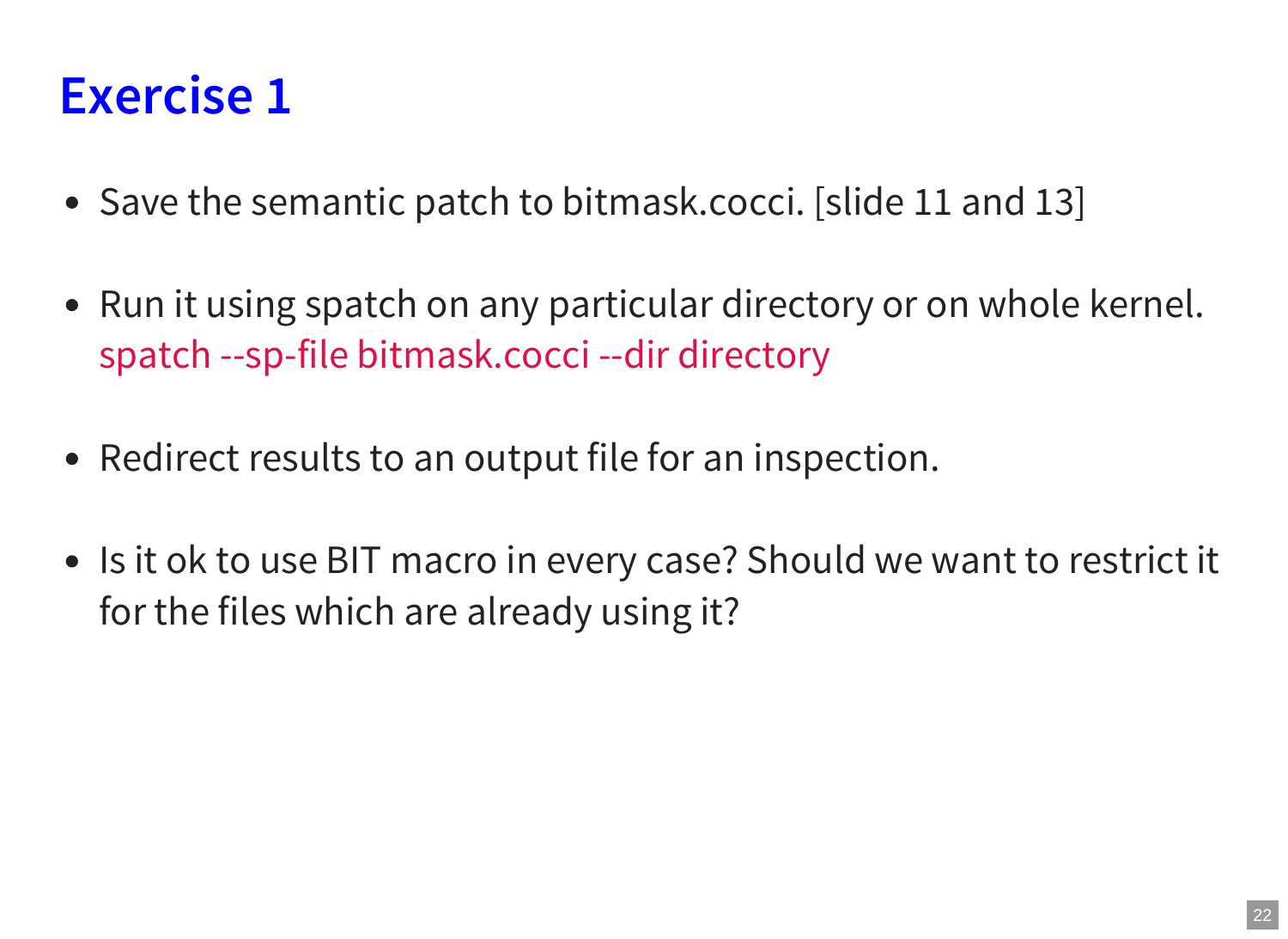### **Exercise 2**

- Parentheses are not needed around the bitwise left shift operations like in  $u32$  val =  $(1 \leq s31)$ ;
- Write a semantic patch to remove these parentheses.
- Run the semantic patch over the directory drivers/net/wireless/.
- Some other cases to think about:
	- Extra parentheses around the function arguments
	- Using the same identifier on the left and right side of the assignment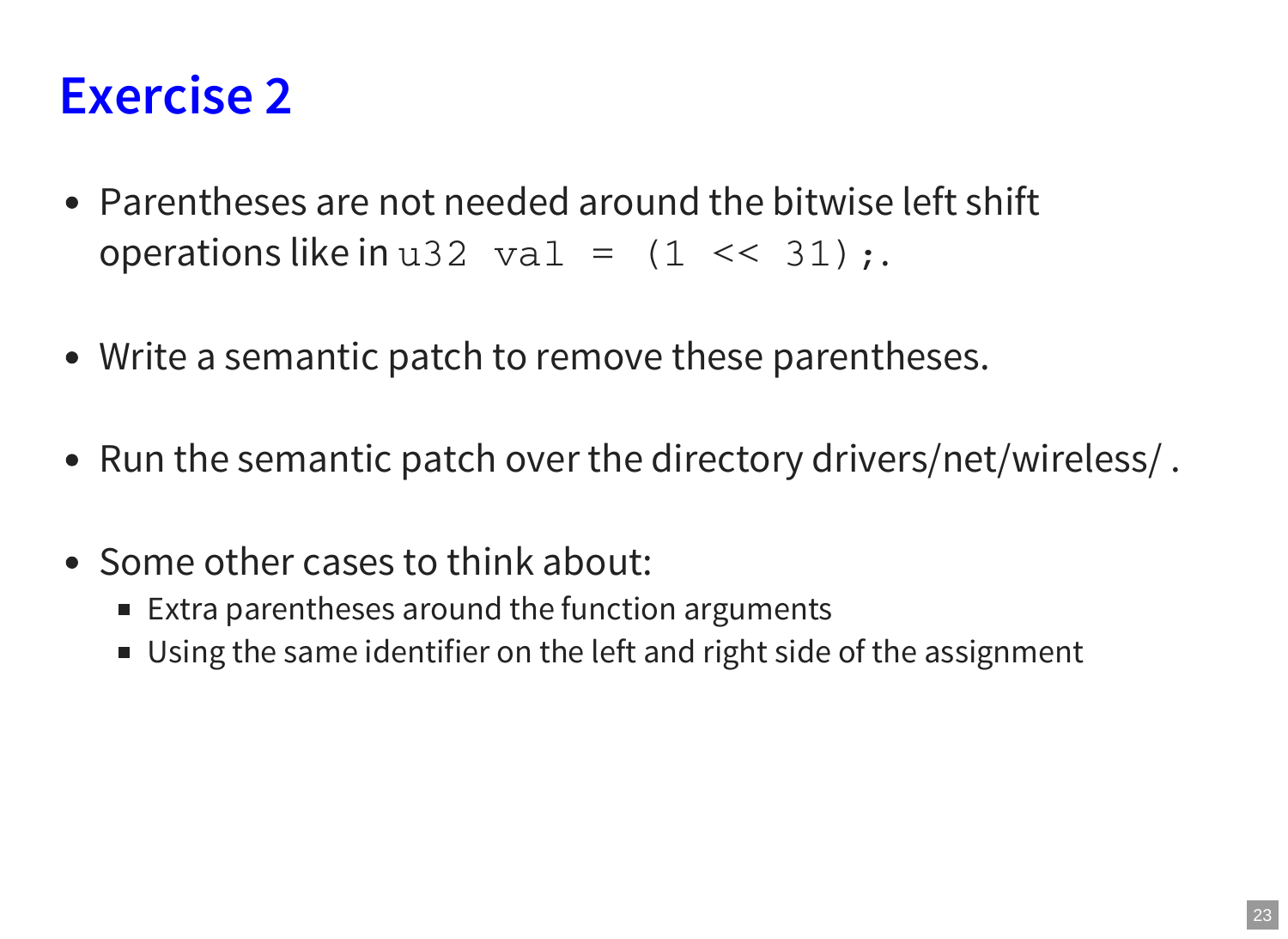# **Using BIT macro (Revisited)**

#### Example:

**diff -u -p a/arch/mips/pci/pci-mt7620.c b/arch/mips/pci/pci-mt7620.c --- a/arch/mips/pci/pci-mt7620.c +++ b/arch/mips/pci/pci-mt7620.c @@ -37,11 +37,11 @@ #define PDRV\_SW\_SET BIT(23) #define PPLL\_DRV 0xa0 -#define PDRV\_SW\_SET (1<<31) -#define LC\_CKDRVPD (1<<19) -#define LC\_CKDRVOHZ (1<<18) -#define LC\_CKDRVHZ (1<<17) -#define LC\_CKTEST (1<<16) +#define PDRV\_SW\_SET (BIT(31)) +#define LC\_CKDRVPD (BIT(19)) +#define LC\_CKDRVOHZ (BIT(18)) +#define LC\_CKDRVHZ (BIT(17)) +#define LC\_CKTEST (BIT(16))**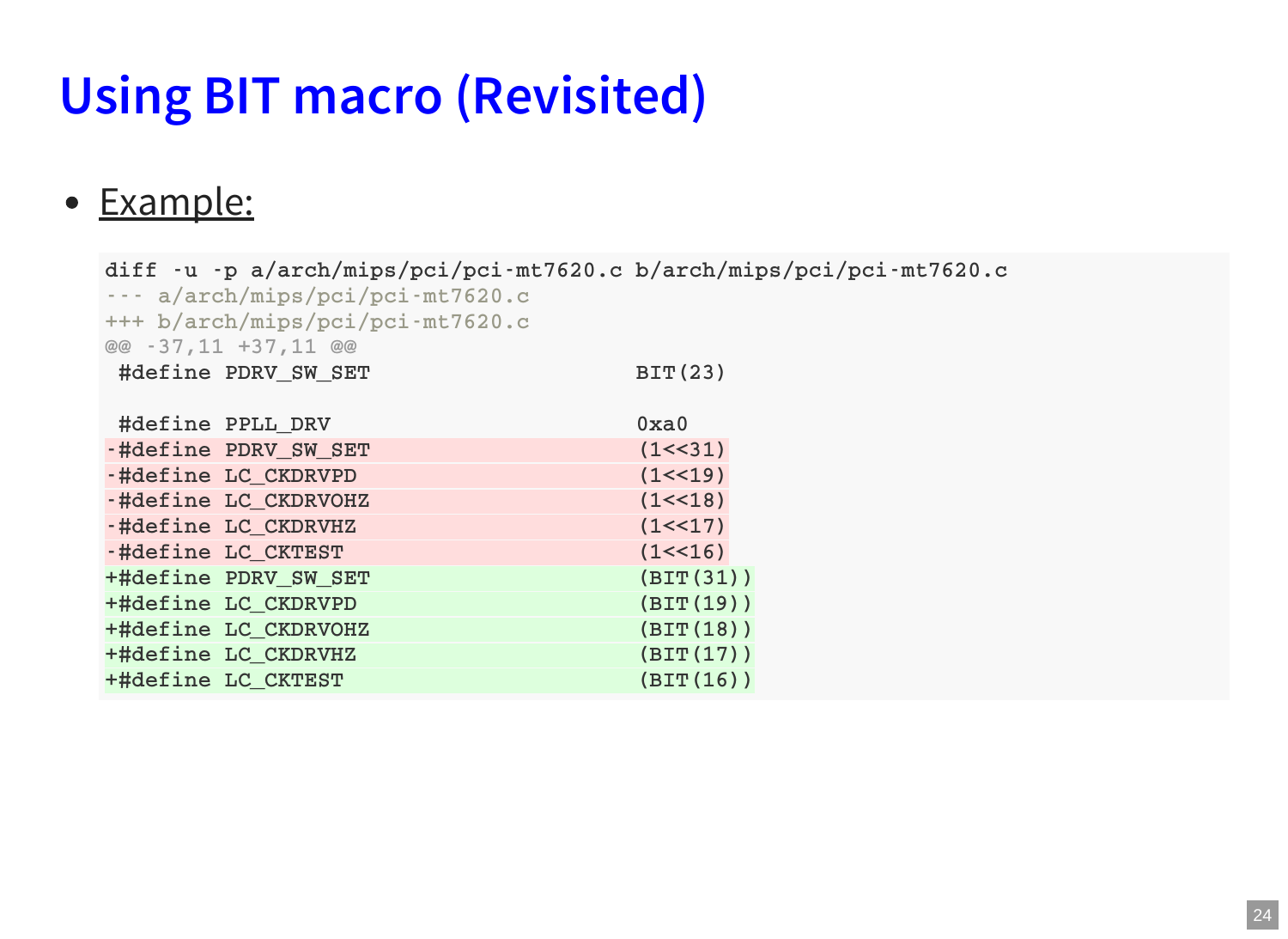# **Using BIT macro (Revisited)**

#### Example:

| diff -u -p a/arch/mips/pci/pci-mt7620.c b/arch/mips/pci/pci-mt7620.c<br>--- a/arch/mips/pci/pci-mt7620.c<br>+++ b/arch/mips/pci/pci-mt7620.c |                      |           |  |  |
|----------------------------------------------------------------------------------------------------------------------------------------------|----------------------|-----------|--|--|
| @@ -37,11 +37,11 @@                                                                                                                          |                      |           |  |  |
|                                                                                                                                              | #define PDRV SW SET  | BIT (23)  |  |  |
|                                                                                                                                              |                      |           |  |  |
|                                                                                                                                              | #define PPLL DRV     | 0xa0      |  |  |
|                                                                                                                                              | -#define PDRV SW SET | (1<31)    |  |  |
|                                                                                                                                              | -#define LC CKDRVPD  | (1<19)    |  |  |
|                                                                                                                                              | -#define LC CKDRVOHZ | (1<18)    |  |  |
|                                                                                                                                              | -#define LC CKDRVHZ  | (1<17)    |  |  |
|                                                                                                                                              | -#define LC CKTEST   | (1<16)    |  |  |
|                                                                                                                                              | +#define PDRV SW SET | (BIT(31)) |  |  |
|                                                                                                                                              | +#define LC CKDRVPD  | (BIT(19)) |  |  |
|                                                                                                                                              | +#define LC CKDRVOHZ | (BIT(18)) |  |  |
|                                                                                                                                              | +#define LC CKDRVHZ  | (BIT(17)) |  |  |
|                                                                                                                                              | +#define LC CKTEST   | (BIT(16)) |  |  |

Would like to restrict the bitmask semantic patch to files that are already using the BIT macro?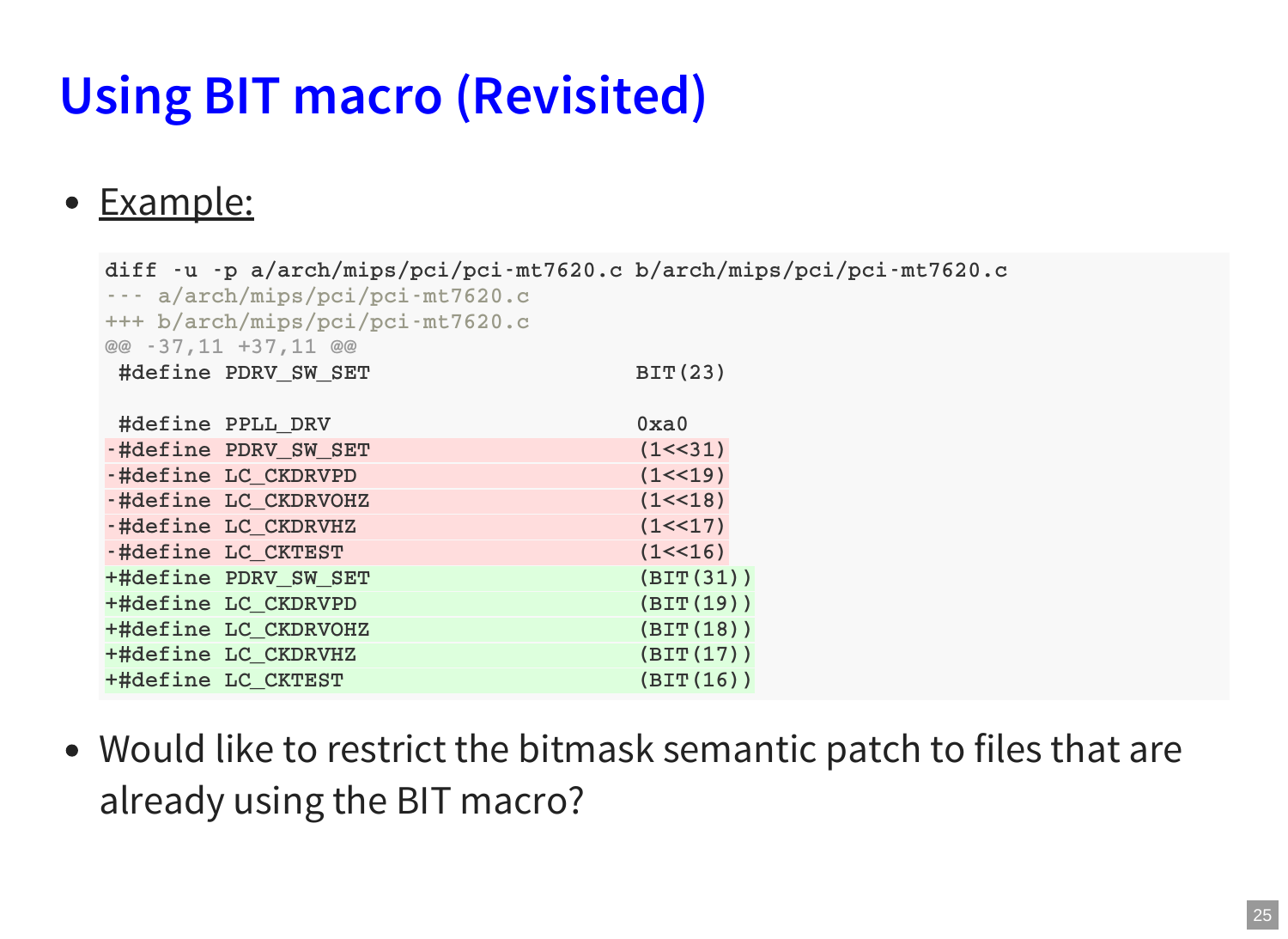# **Using BIT macro (Revisited)**

#### Example:

| -#define LC CKDRVPD  | (1<19)    |
|----------------------|-----------|
| -#define LC CKDRVOHZ | (1<18)    |
| +#define LC CKDRVPD  | (BIT(19)) |
| +#define LC CKDRVOHZ | (BIT(18)) |

#### Semantic patch:

```
@usesbit@
@@
BIT(...)
@depends on usesbit@
expression E;
@@
- 1 << E
+ BIT(E)
```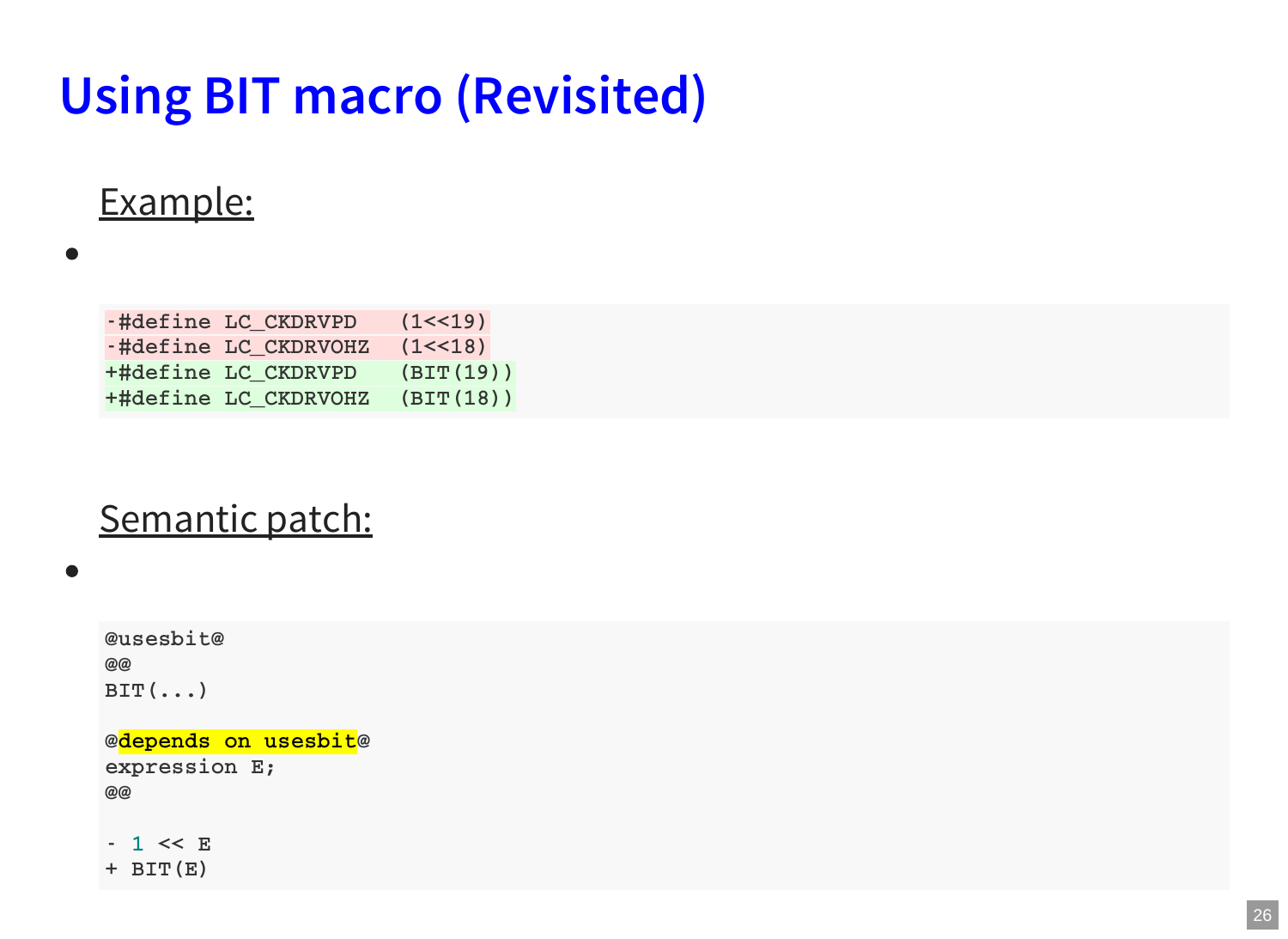# **Isomorphism**

- Coccinelle captures code as defined in your rule
- Valid variants of your defined pattern can exist
- Cumbersome to list them all in your rule/s
- Examples:
	- $x = NULL$  and  $x$
	- sizeof(struct i) \* e and e \* sizeof(struct i)
- Isomorphisms can handle such variations
- Rules defining isomorphisms exist in standard.iso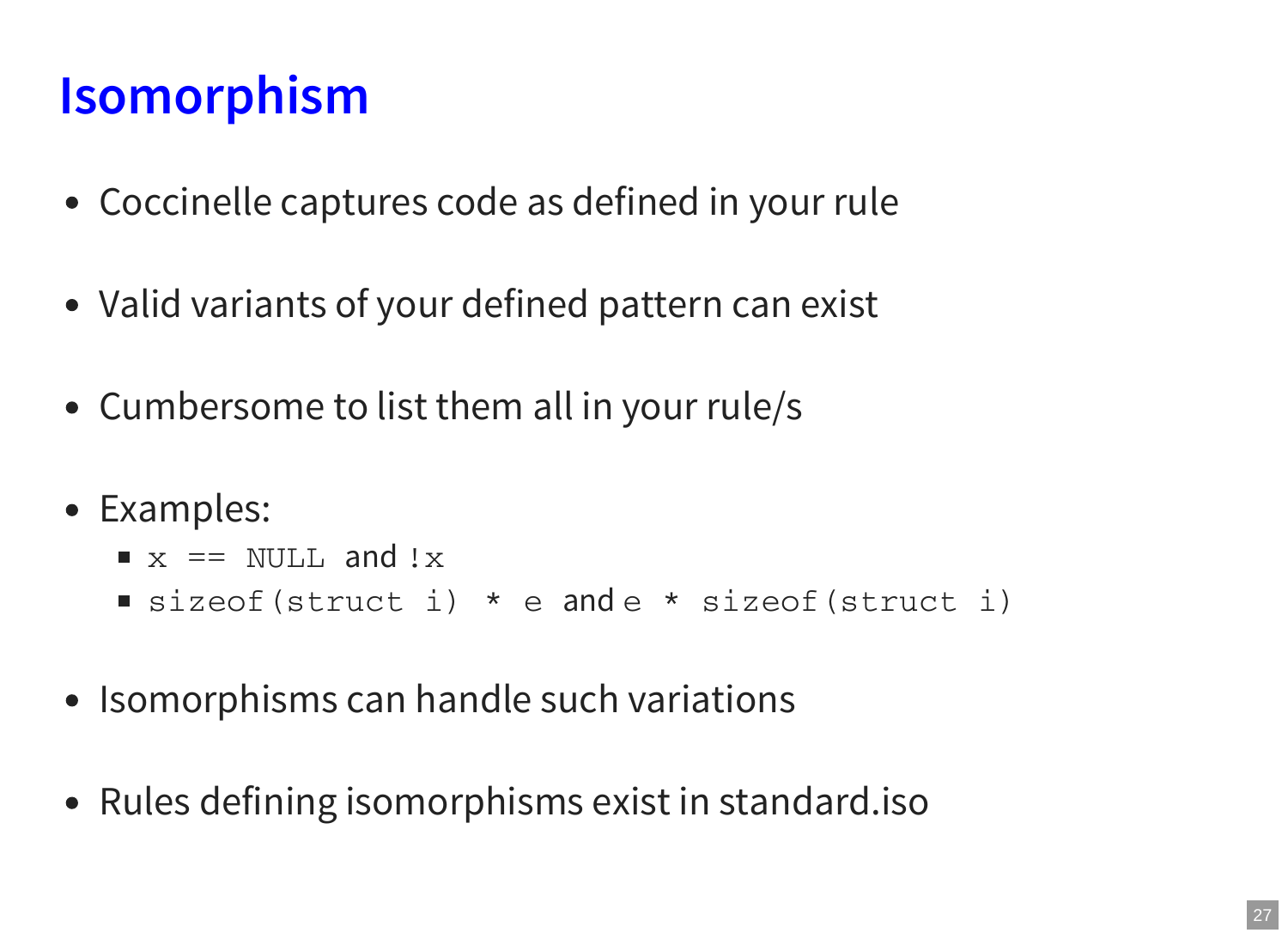### **Isomorphism Examples**

#### Example 1:

**Expression**

**@ is\_null @ expression X; @@**

**X == NULL <=> NULL == X => !X**

#### Example 2:

**Expression**

```
@ drop_cast @
expression E;
pure type T;
@@
```
**(T)E => E**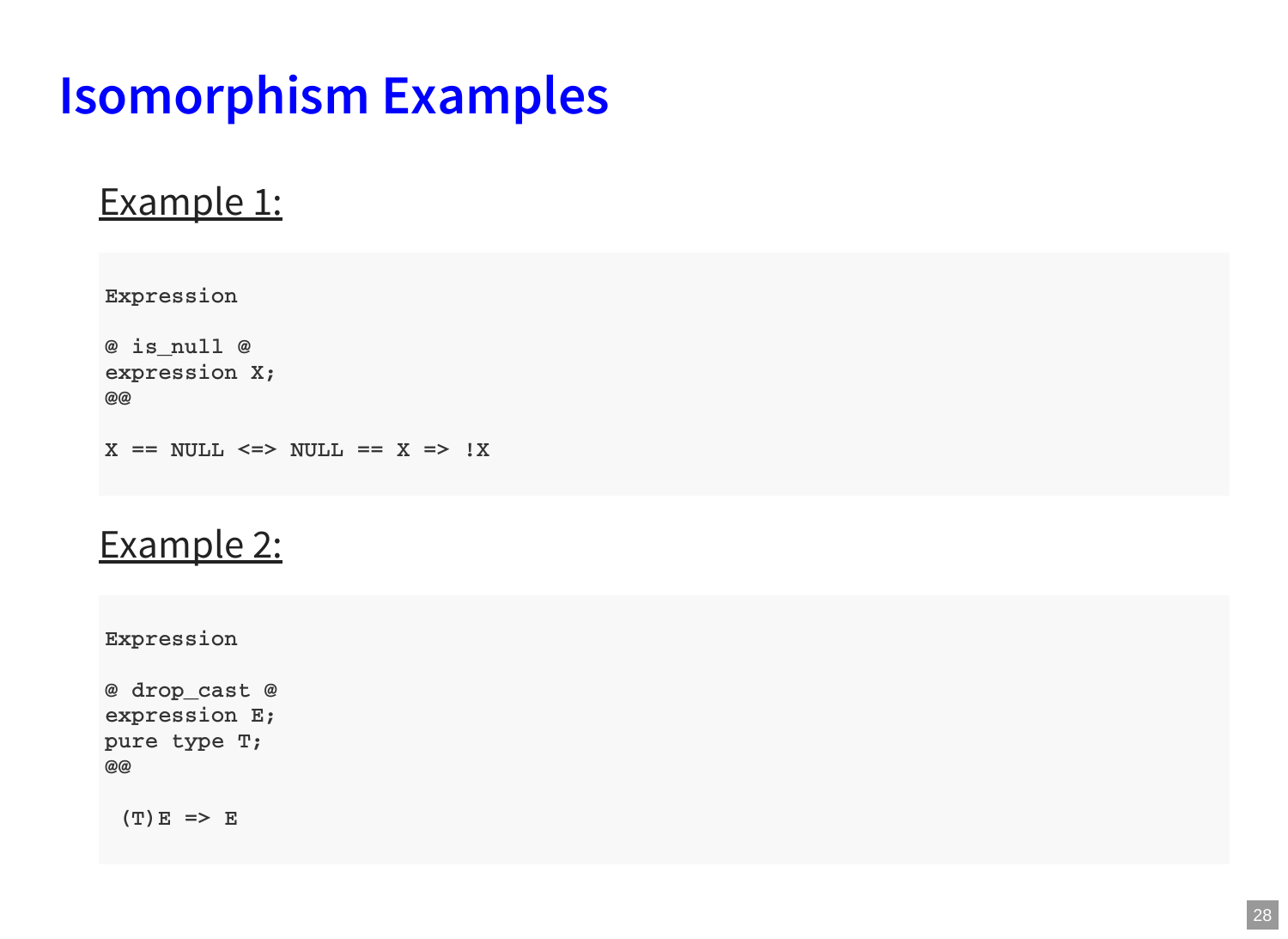### **Exercise 3**

- Consider the example of DIV\_ROUND\_UP.
- The macro is defined in linux/kernel.h. So, it depends on this header file.
- Expand the semantic patch you wrote in exercise 2 using **'depends on'.**
- Review the output given by updated semantic patch.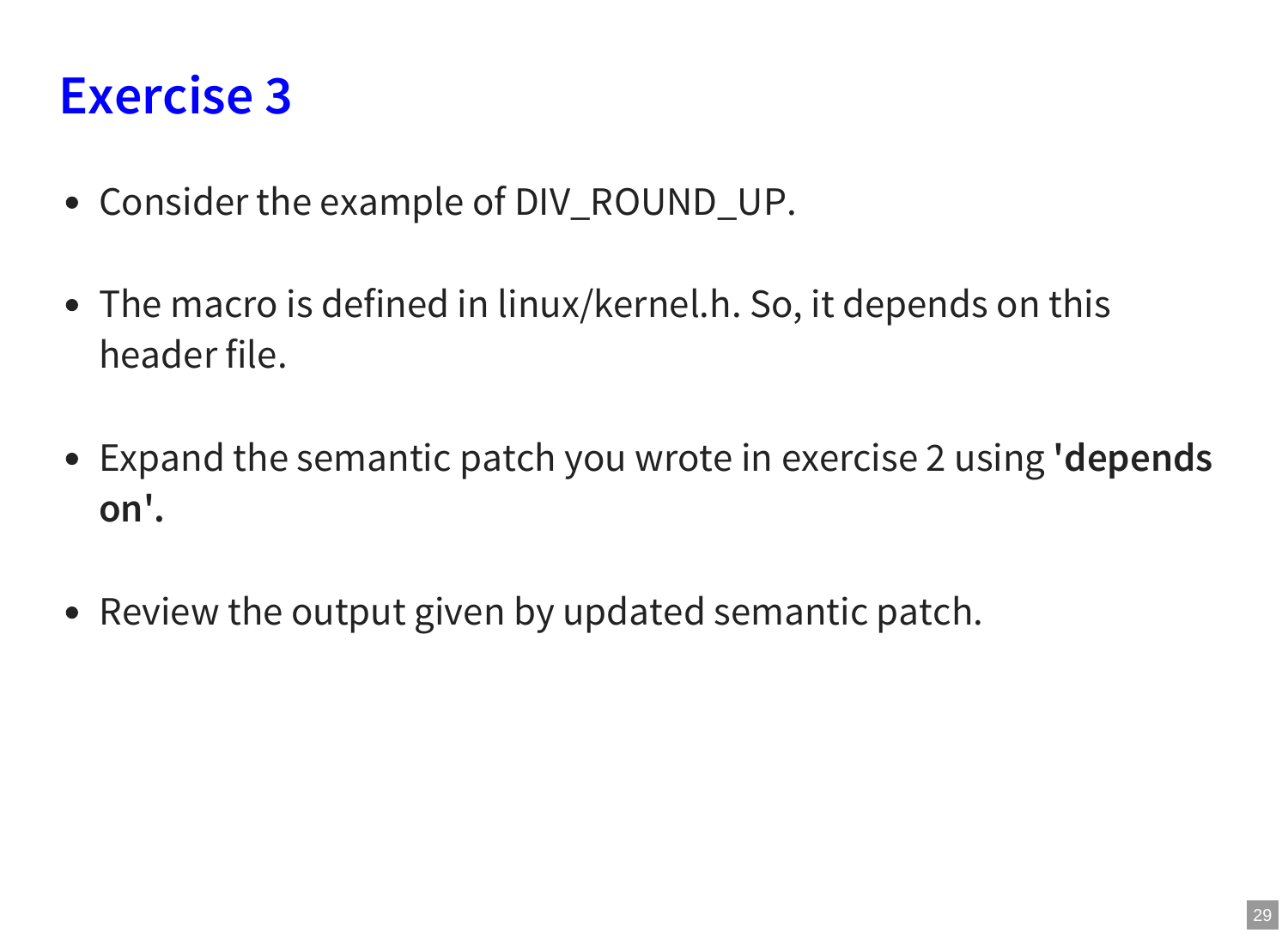### **Exercise 4**

- To avoid code duplication or error prone code, the kernel provides macros such as DIV ROUND UP.
- The definition of the DIV\_ROUND\_UP goes like this: DIV ROUND UP $(n,d)$  (( $(n)$  +  $(d)$  - 1) /  $(d)$ )
- Write the semantic patch for replacing the pattern **(((n) + (d) - 1) / (d))** with **DIV\_ROUND\_UP.**
- Redirect results to an output file for an inspection.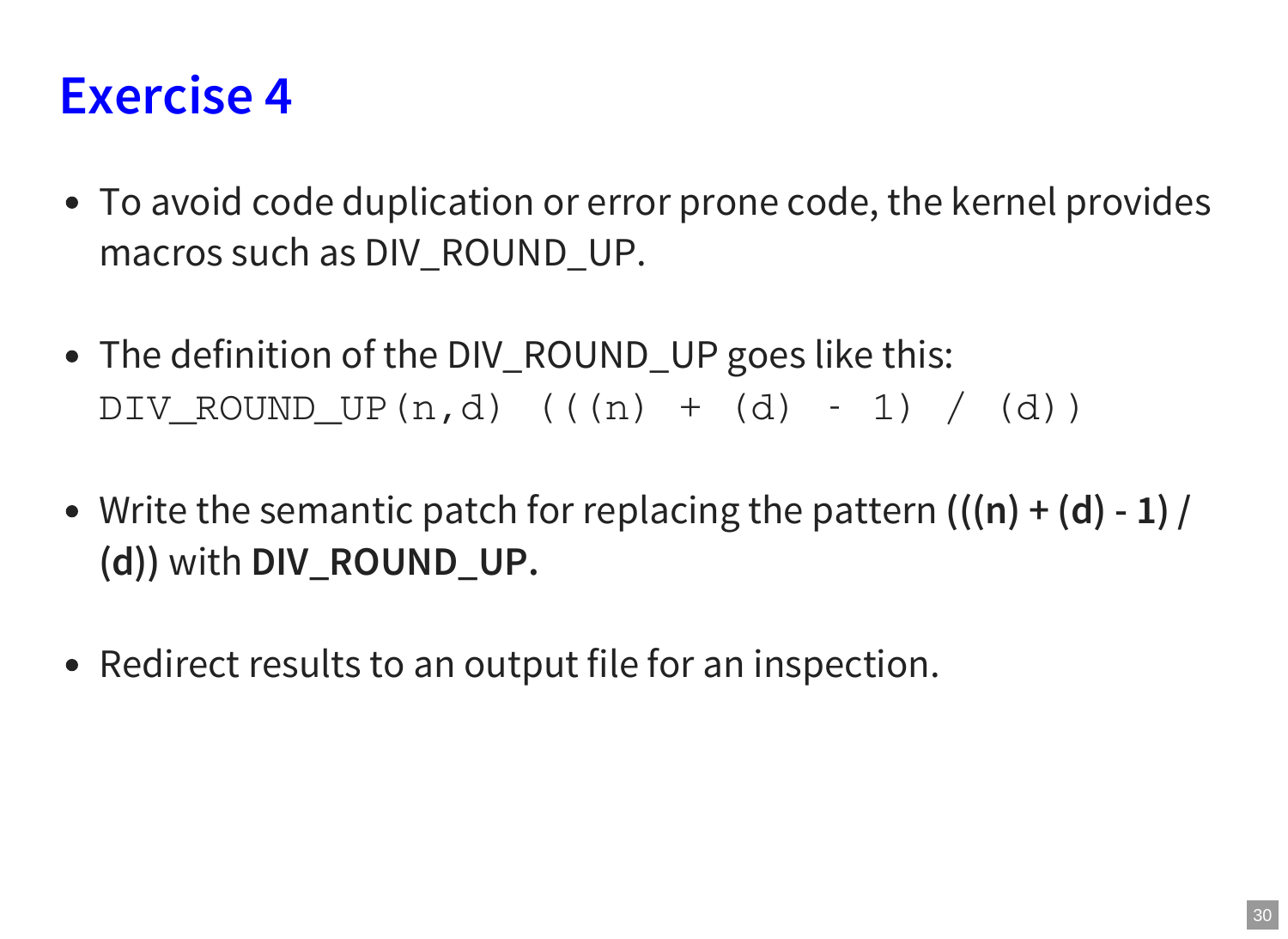# **Example: setup\_timer**

The function setup\_timer combines the initialization of a timer with the initialization of the timer's function and data fields.

```
- init_timer(&cf->timer);
```
- **- cf->timer.function = omap\_cf\_timer;**
- **- cf->timer.data = (unsigned long) cf;**
- **+ setup\_timer(&cf->timer, omap\_cf\_timer, (unsigned long)cf);**
- Why setup\_timer?
- How Coccinelle can help here?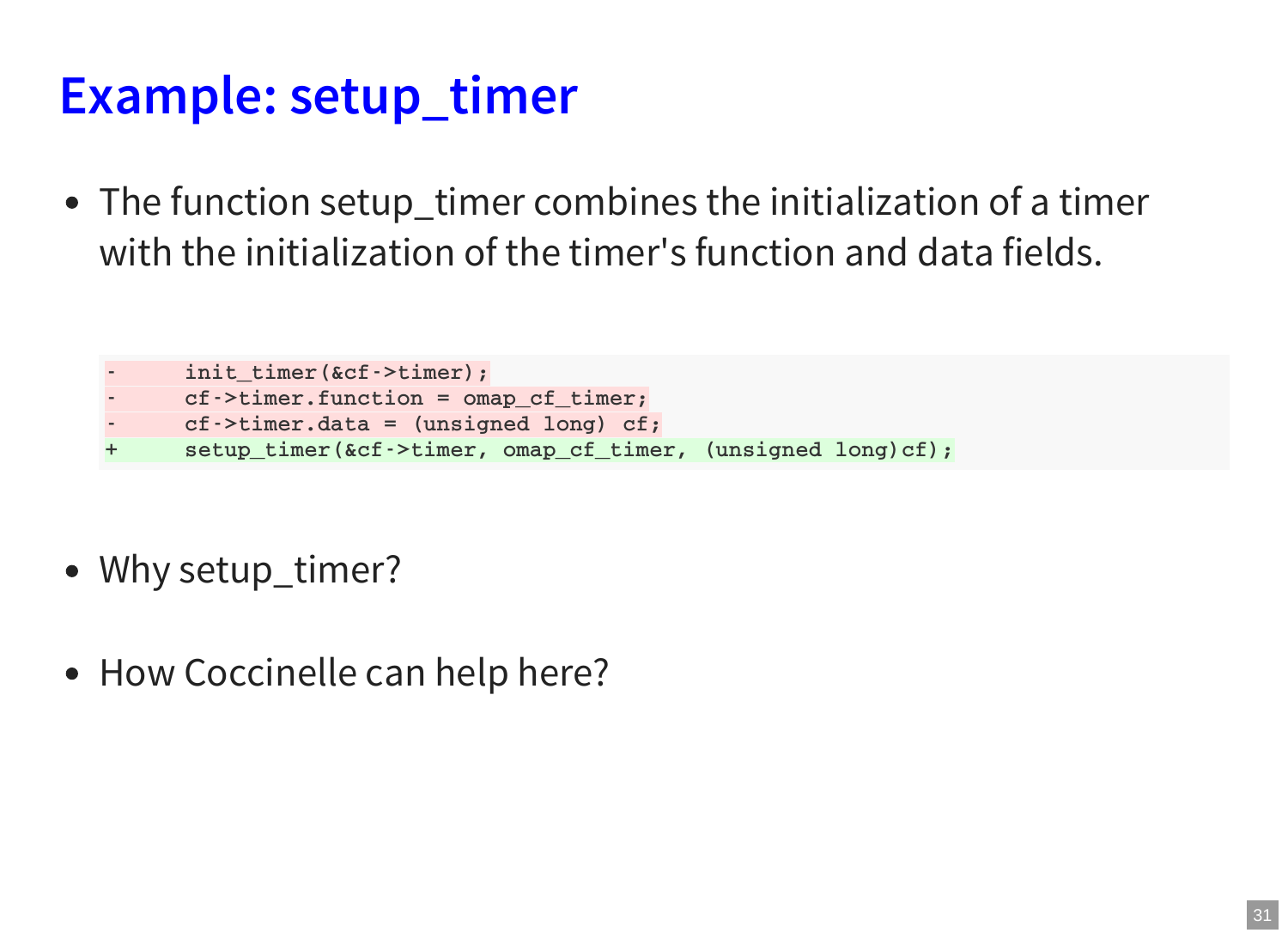### **setup\_timer: case one**

#### Example:

```
@@
@@
- init_timer(&cf->timer);
- cf->timer.function = omap_cf_timer;
- cf->timer.data = (unsigned long) cf;
+ setup_timer(&cf->timer, omap_cf_timer, (unsigned long)cf);
```
#### Semantic patch

```
@case_one@
expression e,func,da;
@@
- init_timer (&e);
+ setup_timer (&e, func, da);
- e.function = func;
- e.data = da;
```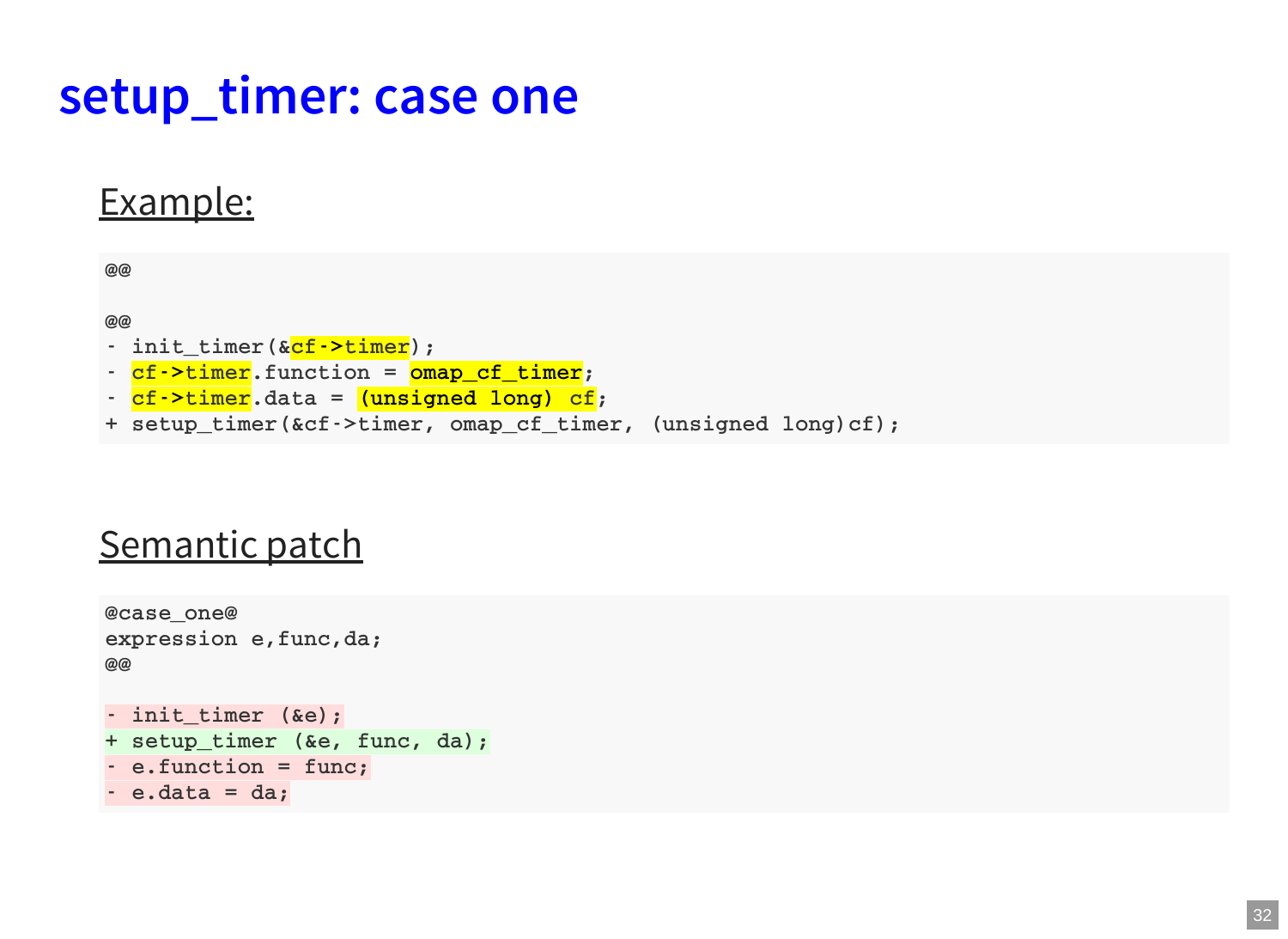### **setup\_timer: case one**

#### Semantic patch:

```
@case_one@
expression e,func,da;
@@
- init_timer (&e);
+ setup_timer (&e, func, da);
- e.function = func;
- e.data = da;
```
- Is this the only case where we can use setup\_timer?
- Is it necessary that the call to init\_and the initialization of the function and data fields always occur in the order shown in the example?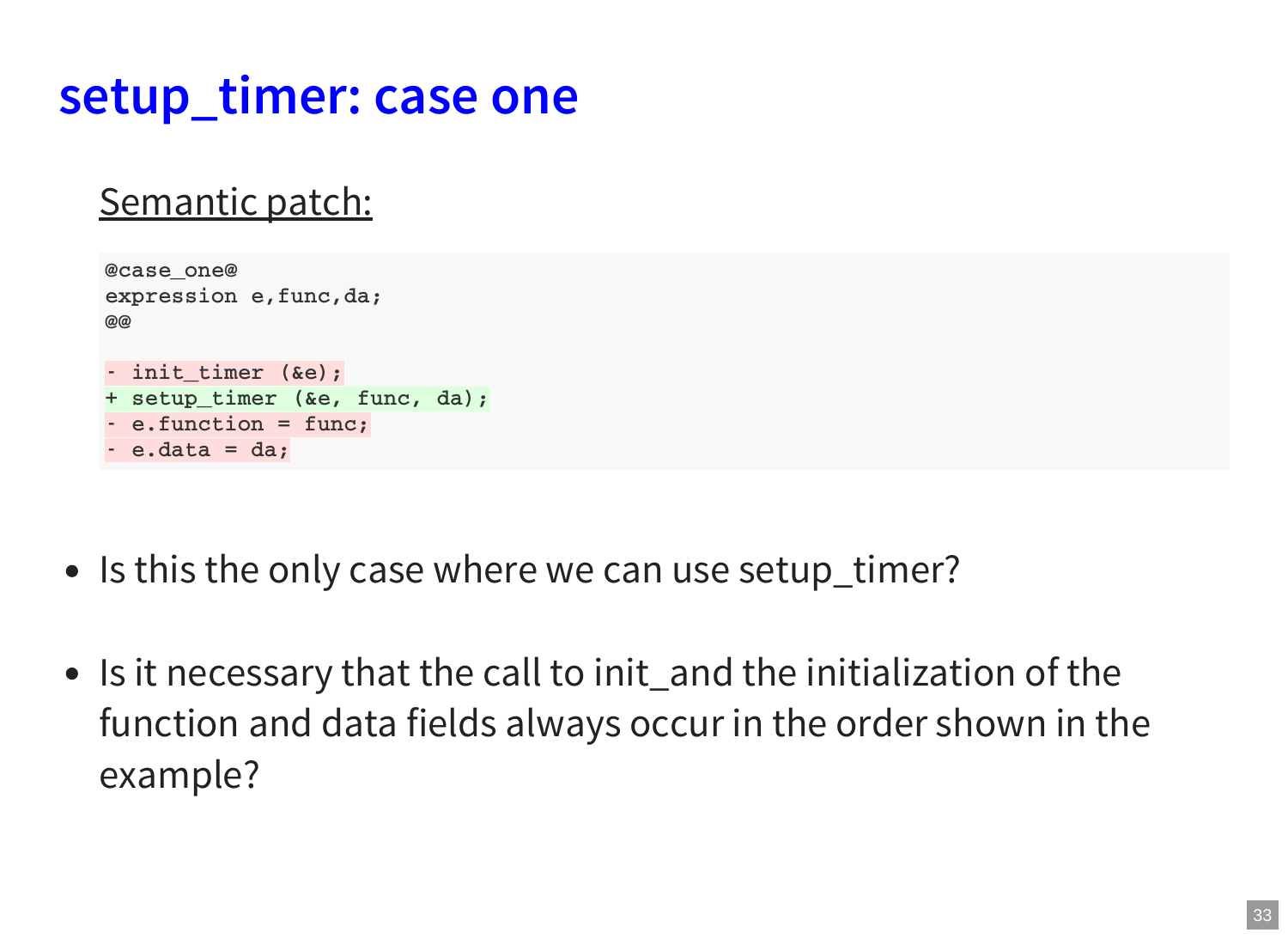### **setup\_timer: case two**

#### Example:

- **- init\_timer(&hose->err\_timer);**
- **- hose->err\_timer.data = (unsigned long)hose;**
- **- hose->err\_timer.function = pcibios\_enable\_err;**
- **+ setup\_timer(&hose->err\_timer, pcibios\_enable\_err, (unsigned long)hose);**

#### Semantic patch:

```
@case_two@
expression e,func,da;
@@
- init_timer (&e);
+ setup_timer (&e, func, da);
- e.data = da;
- e.function = func;
```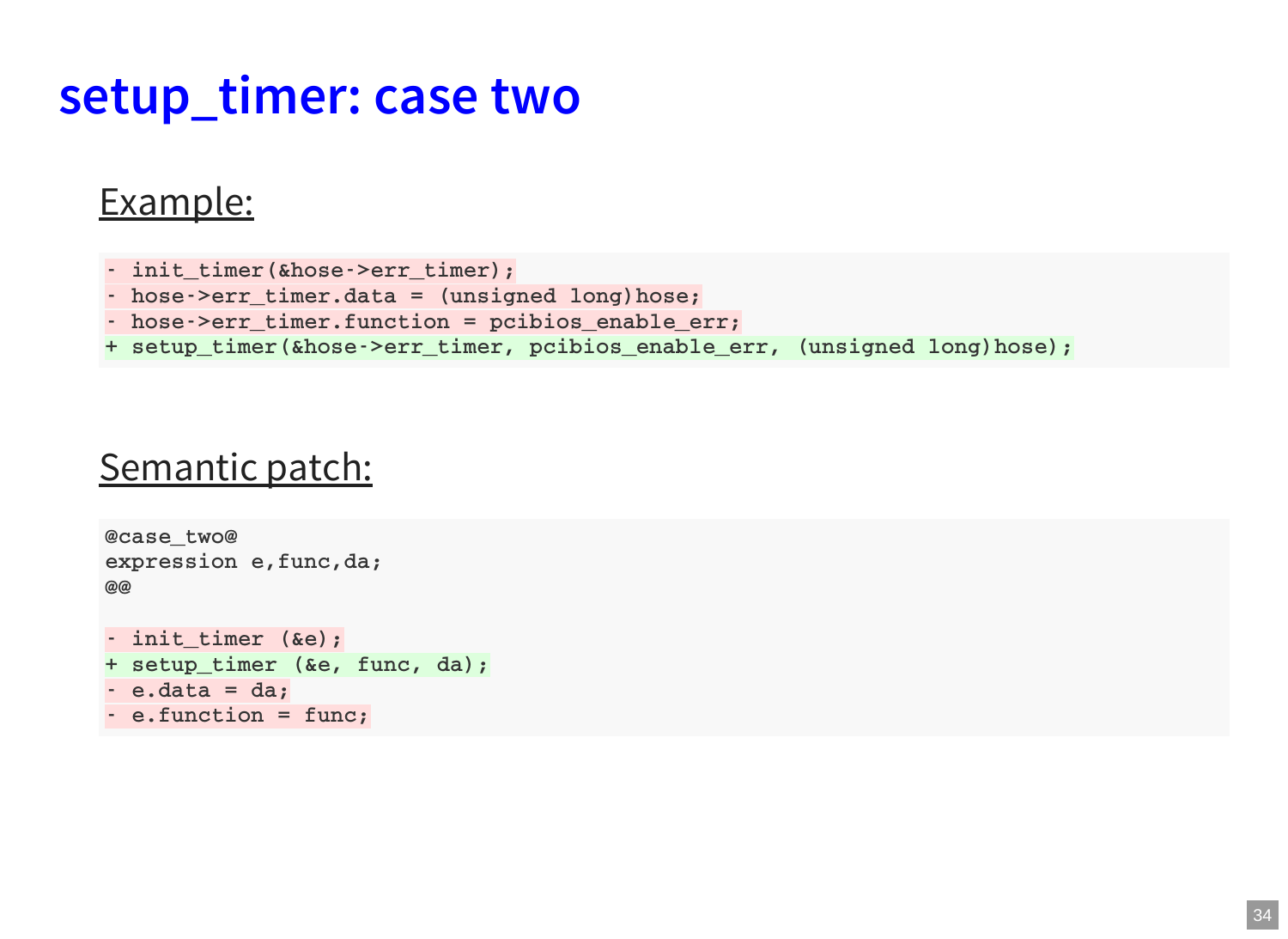### **setup\_timer: comparing both cases**

#### Case one:

```
@case_one@
expression e,func,da;
@@
- init_timer (&e);
+ setup_timer (&e, func, da);
- e.function = func;
- e.data = da;
```
#### Case two:

```
@case_two@
expression e,func,da;
@@
-init_timer (&e);
+setup_timer (&e, func, da);
-e.data = da;
-e.function = func;
```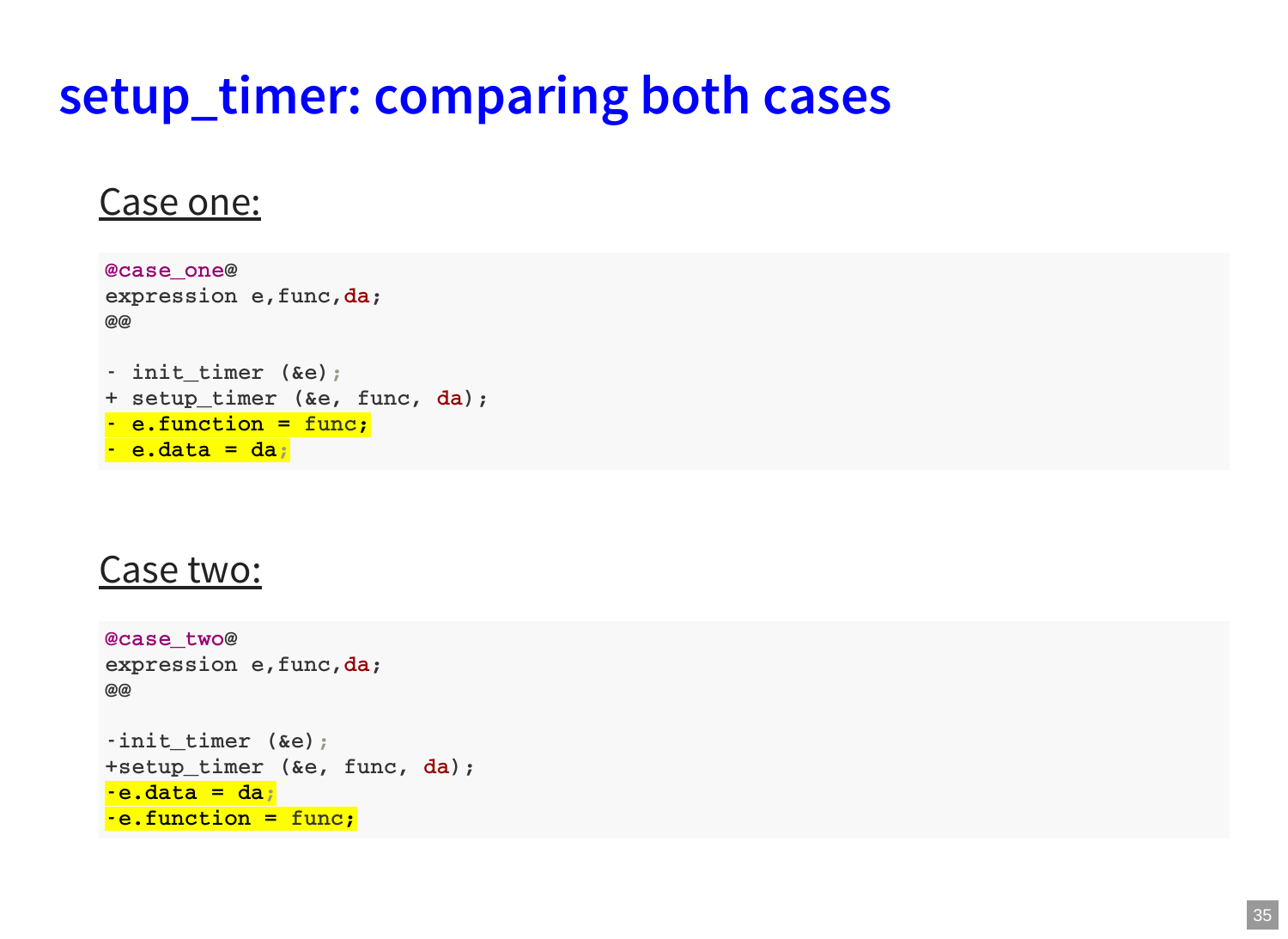### **Disjunctions**

- A sequence of patterns between (...  $|...|$ ...).
- Patterns checked in order and the first that matches is chosen.
- Combining case one and case two in our example:

```
@case_one_and_two@
expression e, func, da;
@@
-init_timer (&e);
+setup_timer (&e, func, da);
(
-e.function = func;
-e.data = da;
|
-e.data = da;
-e.function = func;
)
```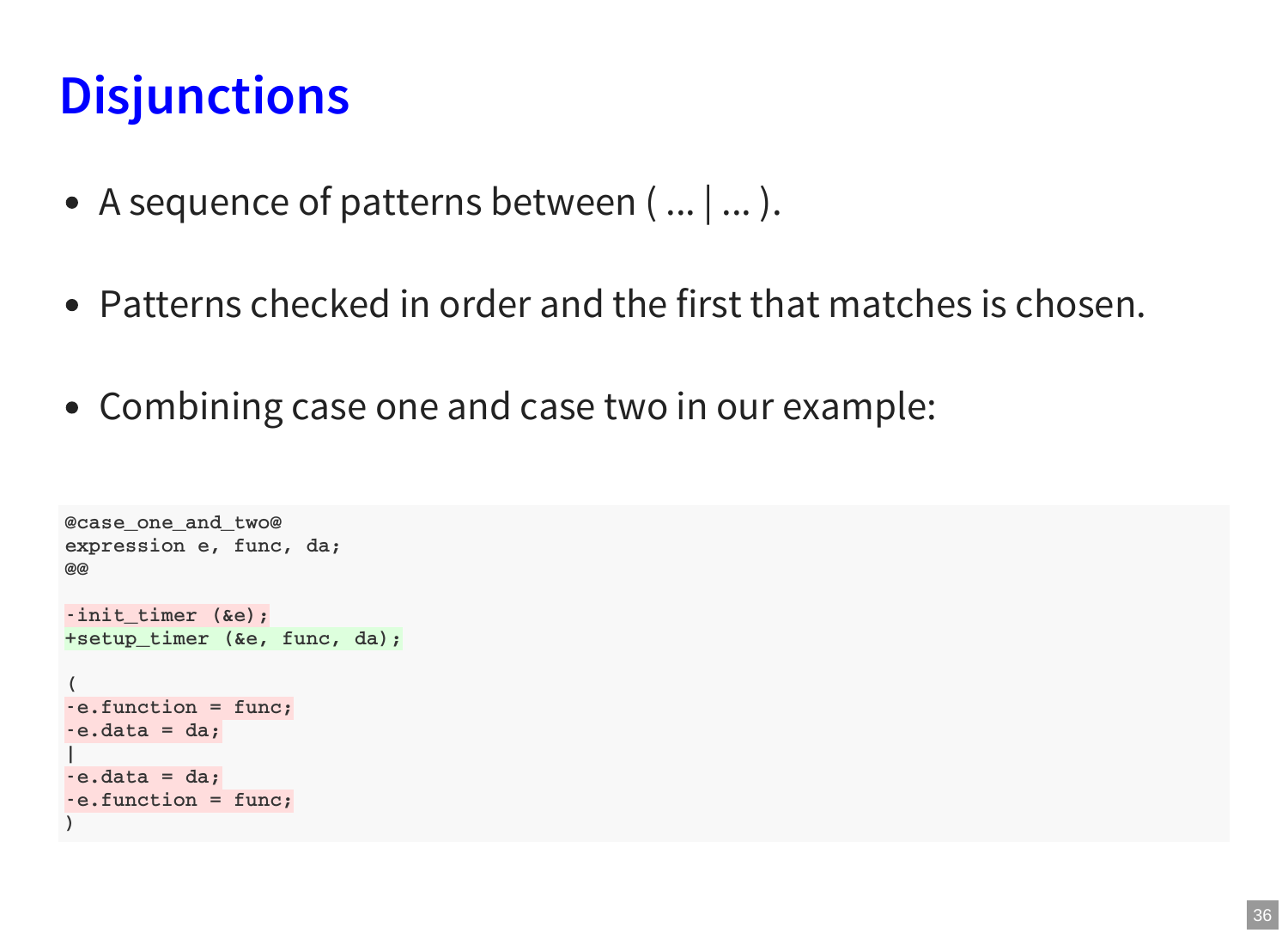### **Exercise 5**

- Implement the semantic patches for both cases of the setup\_timer. Compare the results.
- Implement the rule combining case one and case two using disjunction.
- Think about why do we need to use disjunctions? Can we use multiple rules?
- Check the results. Does it cover all the cases that were matched by the separate rules?
- Grep for the init\_timer and check if the rule with disjunction covers everything?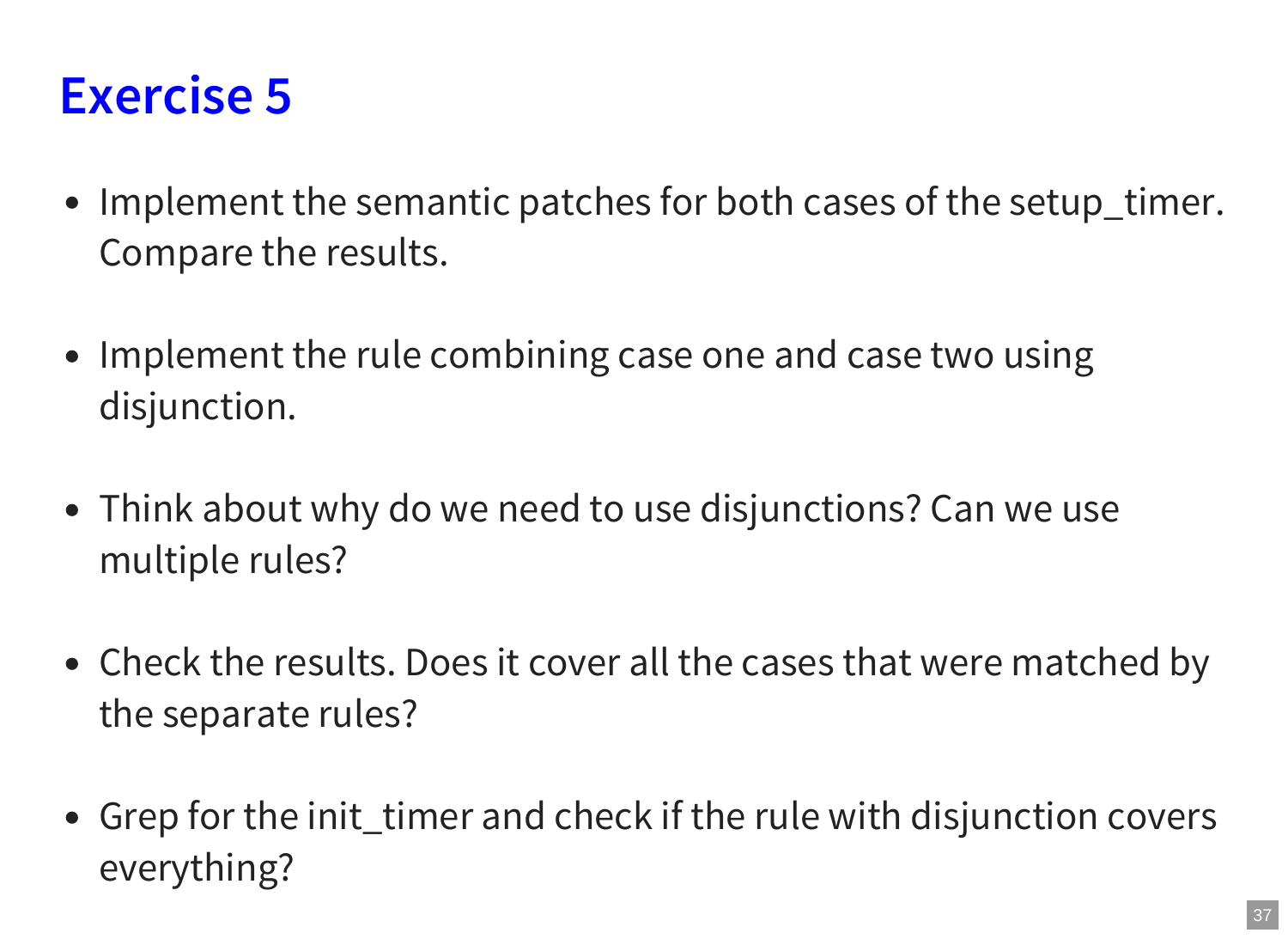# **setup\_timer(Contd.)**

#### Example:

```
init_timer (&np->timer);
np->timer.expires = jiffies + 1*HZ;
np->timer.data = (unsigned long) dev;
np->timer.function = rio_timer;
add_timer (&np->timer);
```
- Does previous rule covered all cases?
- Is it necessary that the call to init\_timer and the initialization of the function & the data field always occurs in a contiguous manner?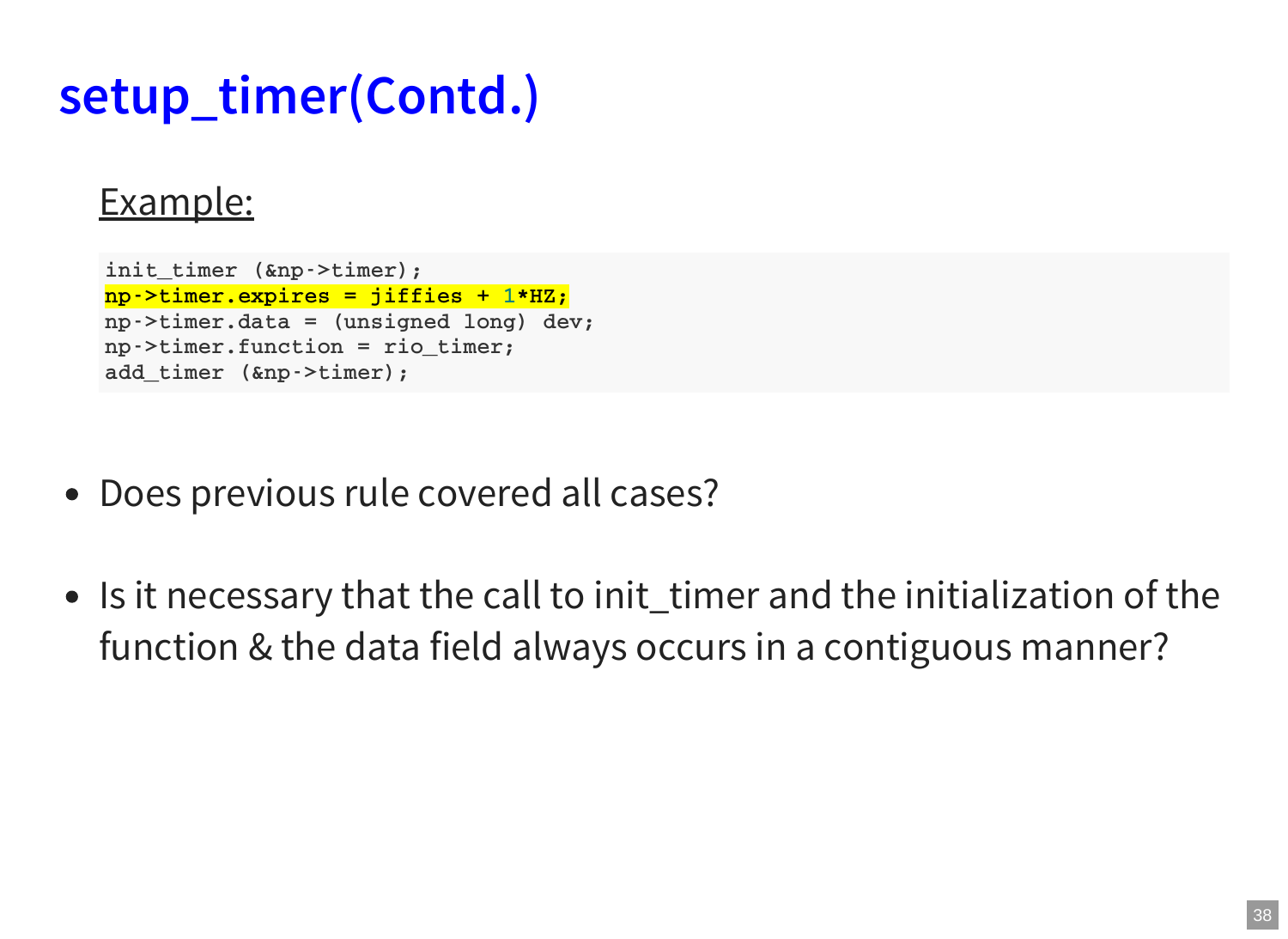

### **Problem:**

■ Sometimes it is necessary to search for multiple related code fragments.

### **Solution:**

- Specify patterns consisting of the fragments of code separated by arbitrary execution paths.
- **Specify constraints on the contents of those execution paths.**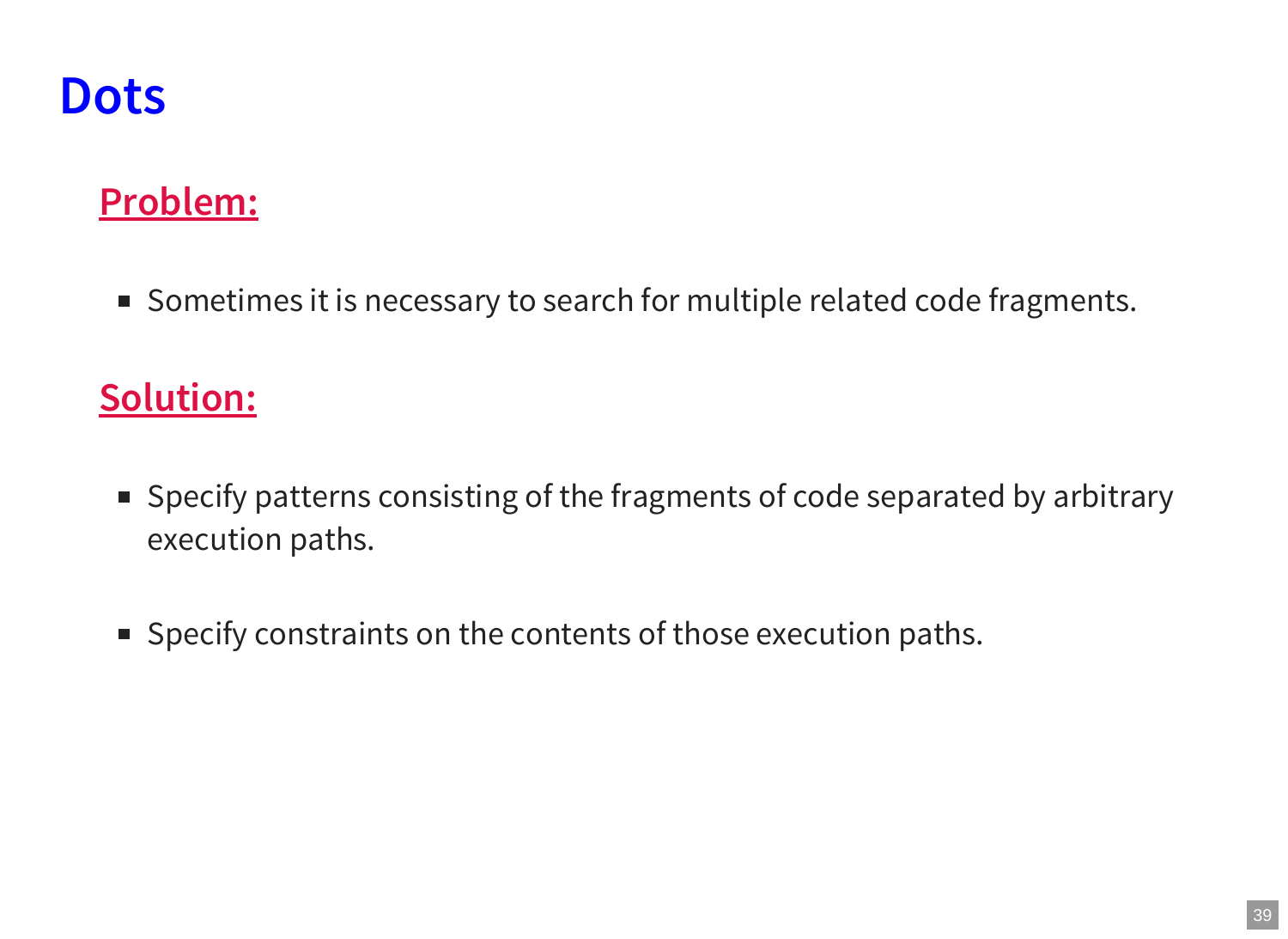### **setup\_timer: case three**

#### Semantic patch:

```
@case_three@
expression e,func,da;
@@
- init_timer (&e);
+ setup_timer (&e, func, da);
  ...
```

```
- e.data = da;
- e.function = func;
```
#### Example:

```
- init_timer (&np->timer);
+ setup_timer(&np->timer, rio_timer, (unsigned long)dev);
       np->timer.expires = jiffies + 1*HZ;
       - np->timer.data = (unsigned long) dev;
       - np->timer.function = rio_timer;
       add_timer (&np->timer);
```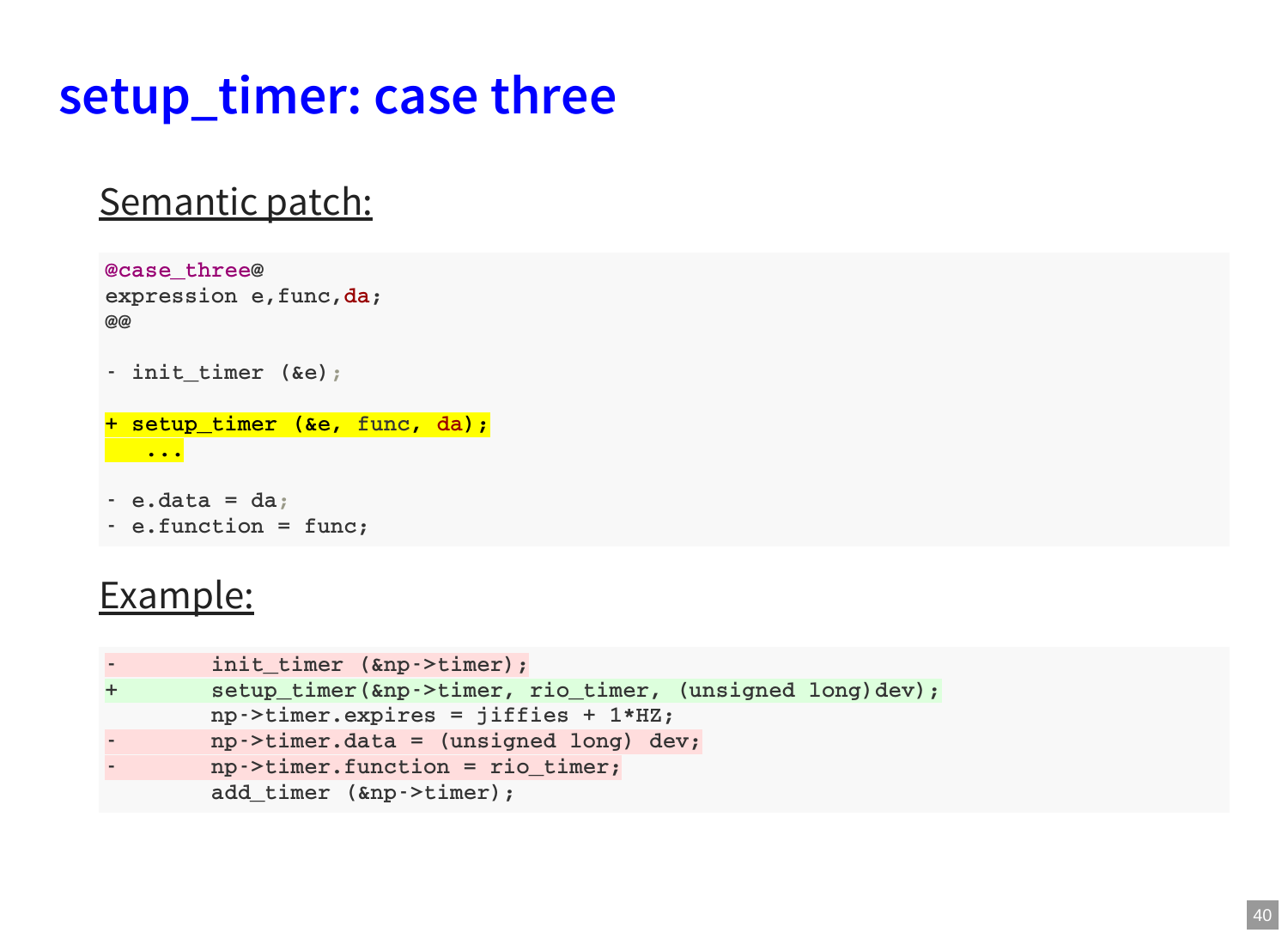# **Using dots**

### Semantic patch:

```
@case_three@
expression e,func,da;
@@
- init_timer (&e);
+ setup_timer (&e, func, da);
  ...
- e.data = da;
- e.function = func;
```
- '...' matches all possible execution paths from the pattern before to the pattern after
- The patterns before and after cannot appear in the region matched by "..." (shortest path principle).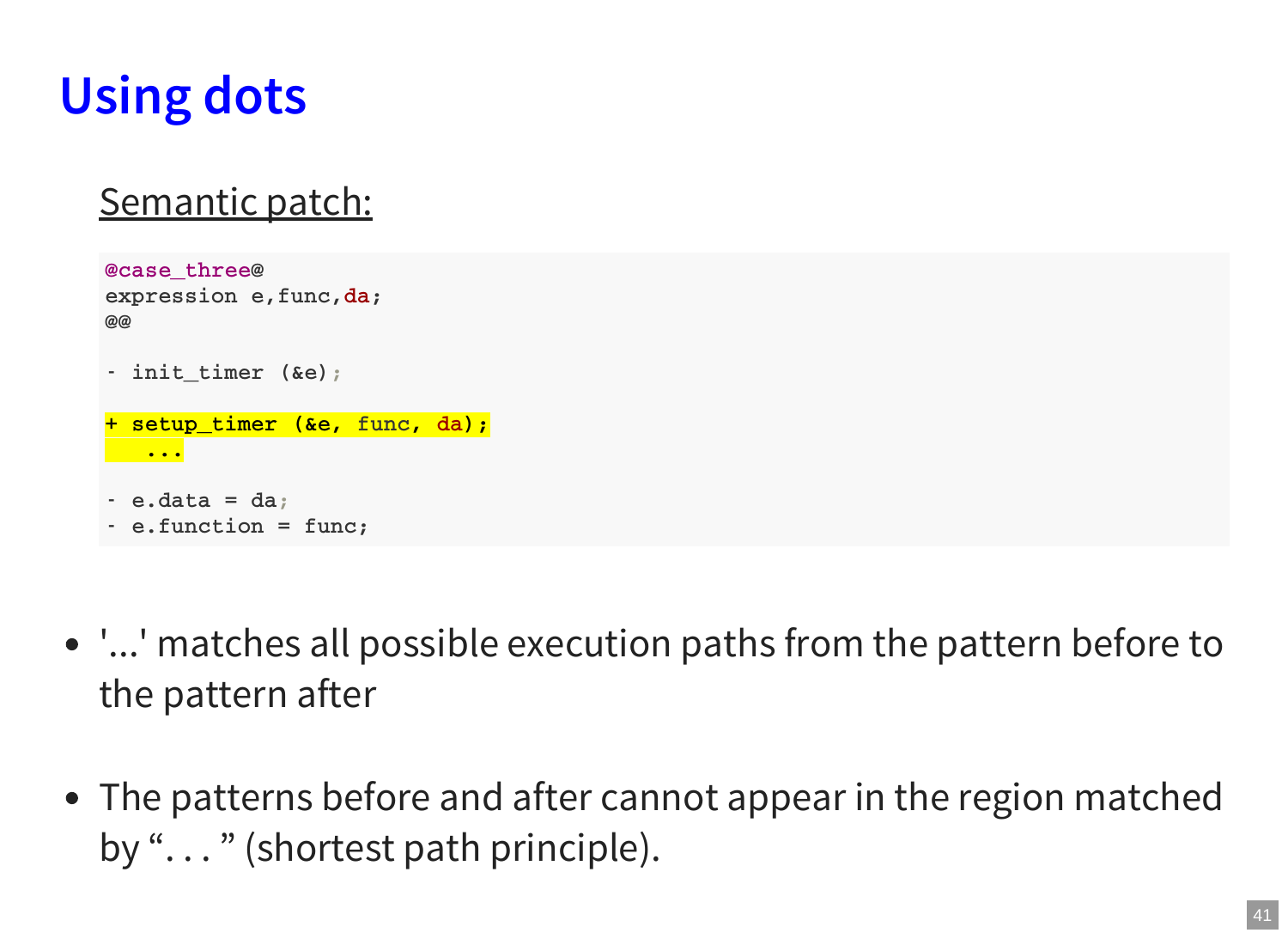# **Example: Compressing lines for immediate return**

• In the following code last two lines could be compressed into one:

**int bytes\_written; u16 link\_speed; link\_speed = rtw\_get\_cur\_max\_rate(padapter) / 10; bytes\_written = snprintf(command, total\_len, "LinkSpeed %d", link\_speed); return bytes\_written;**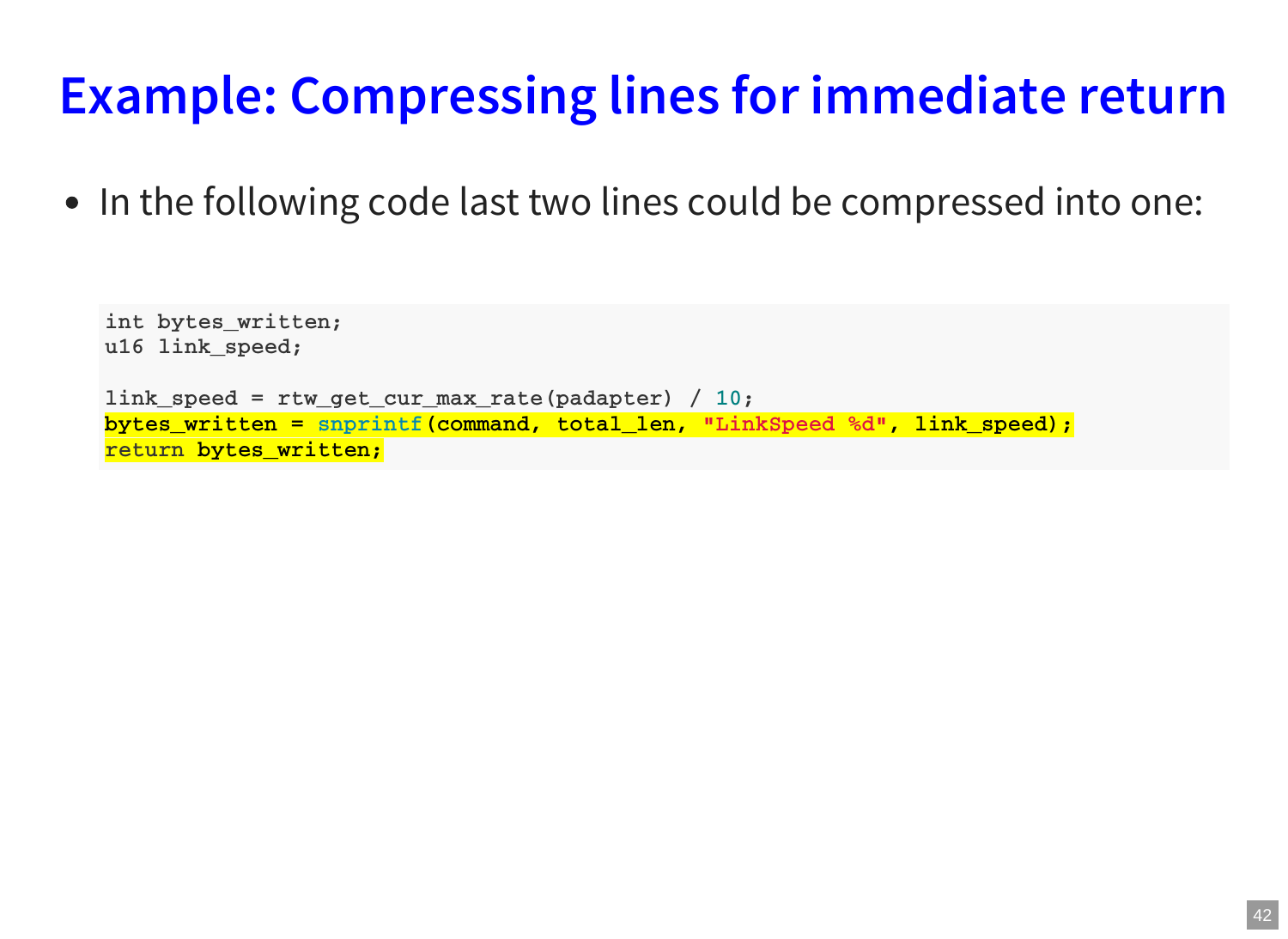## **Compressing lines for immediate return**

• In the following code last two lines could be compressed into one:

```
int bytes_written;
u16 link_speed;
link_speed = rtw_get_cur_max_rate(padapter) / 10;
bytes_written = snprintf(command, total_len, "LinkSpeed %d", link_speed);
return bytes_written;
```

```
int bytes_written;
u16 link_speed;
```

```
link speed = rtw get cur max rate(padapter) / 10;
return snprintf(command, total_len, "LinkSpeed %d", link_speed);
```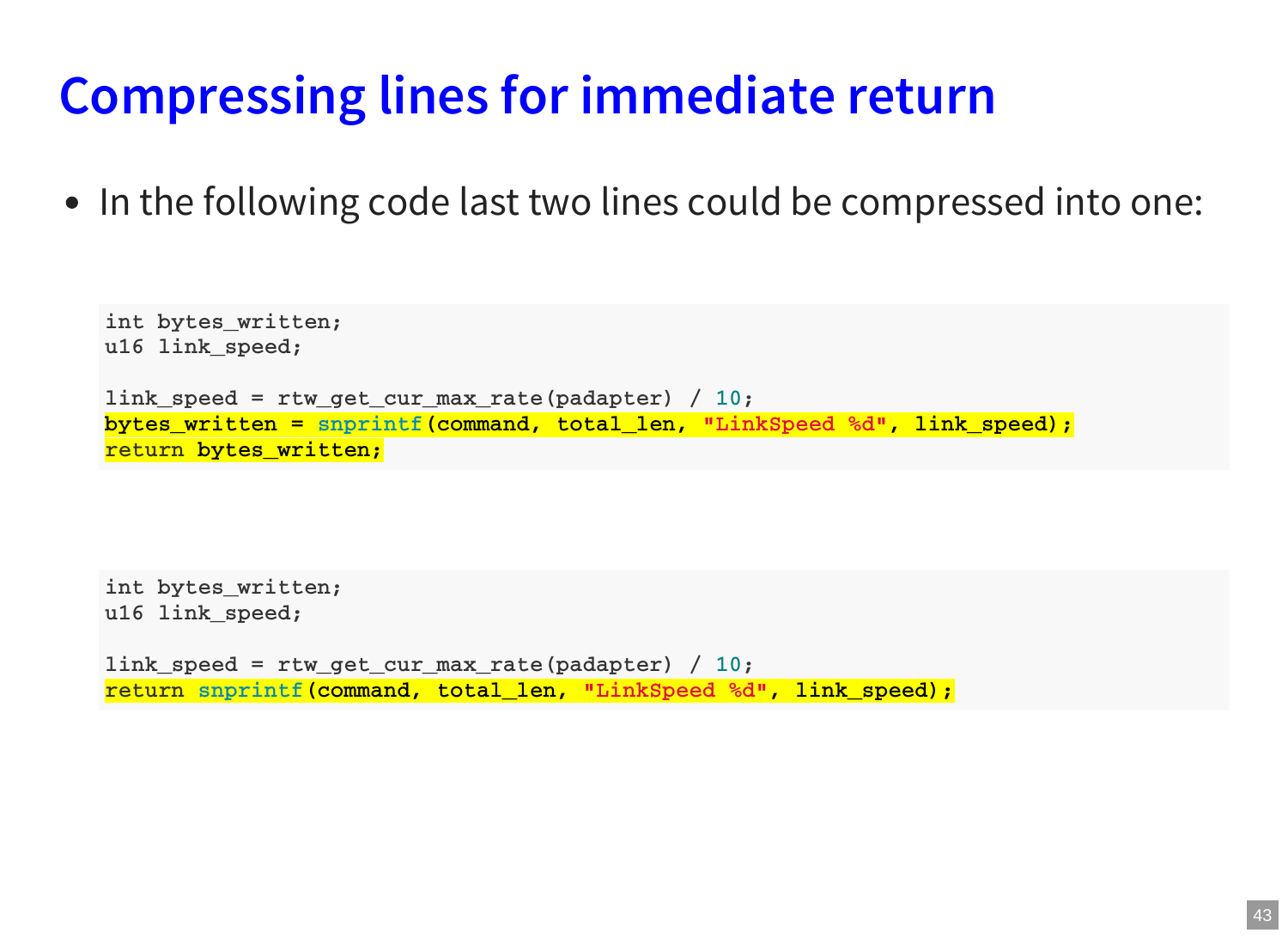## **Dots: Compressing lines for immediate return**

#### Example:

| $\sim$ | bytes written = snprintf (command, total len, "LinkSpeed %d", |
|--------|---------------------------------------------------------------|
| $+$    | return snprintf (command, total_len, "LinkSpeed %d",          |
|        | link speed);                                                  |
| $\sim$ | return bytes_written;                                         |

#### Semantic patch:

```
@@
expression r;
identifier f;
@@
-r = f(....)+return
     f(...);
-return r;
```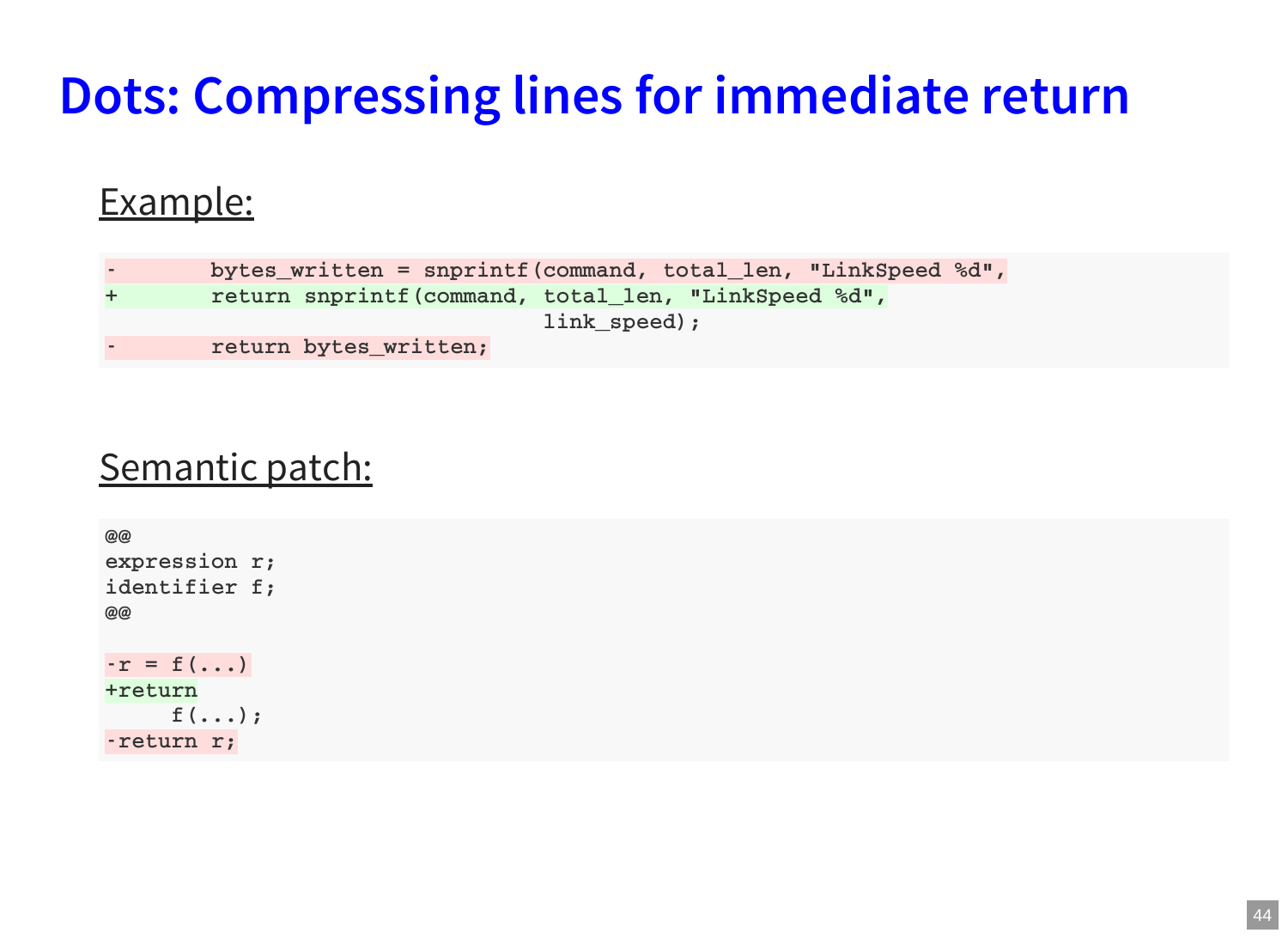### **Exercise 6**

- Implement the rule for case three of setup\_timer using dots. [Slide 40]
- Run the patch over the kernel code and investigate the result.
- Think about the case three like pattern for the case two.
- Implement the rule for those kind of patterns.
- Try to limit the number of rules.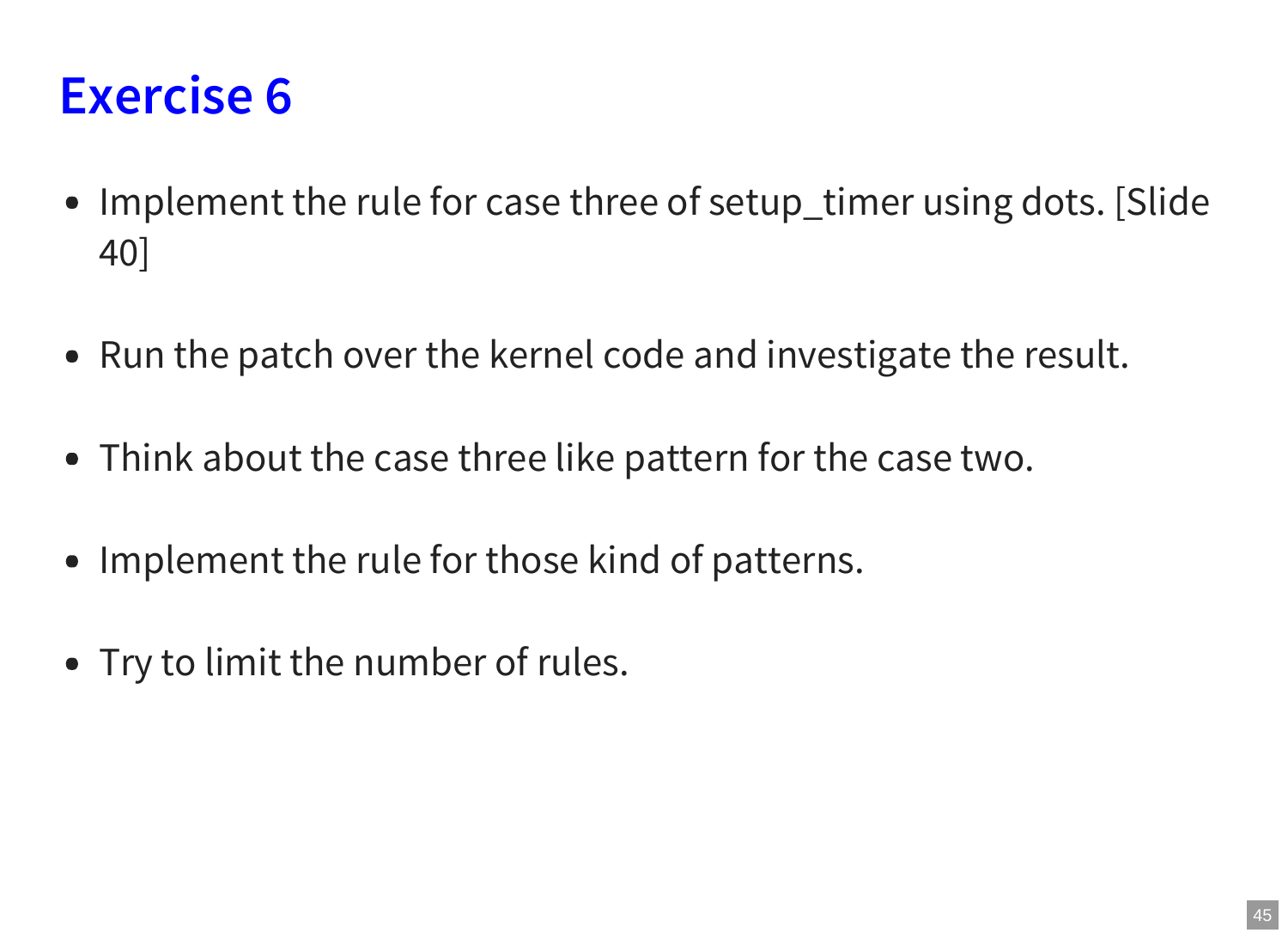## **Exercise 6(Contd.)**

#### Example:

```
init_timer(&sharpsl_pm.ac_timer);
sharpsl_pm.ac_timer.function = sharpsl_ac_timer;
init_timer(&sharpsl_pm.chrg_full_timer);
sharpsl_pm.chrg_full_timer.function = sharpsl_chrg_full_timer;
```
- Is it even necessary that the initialization of the data field always occurs?
- Expand the semantic patch to include such cases.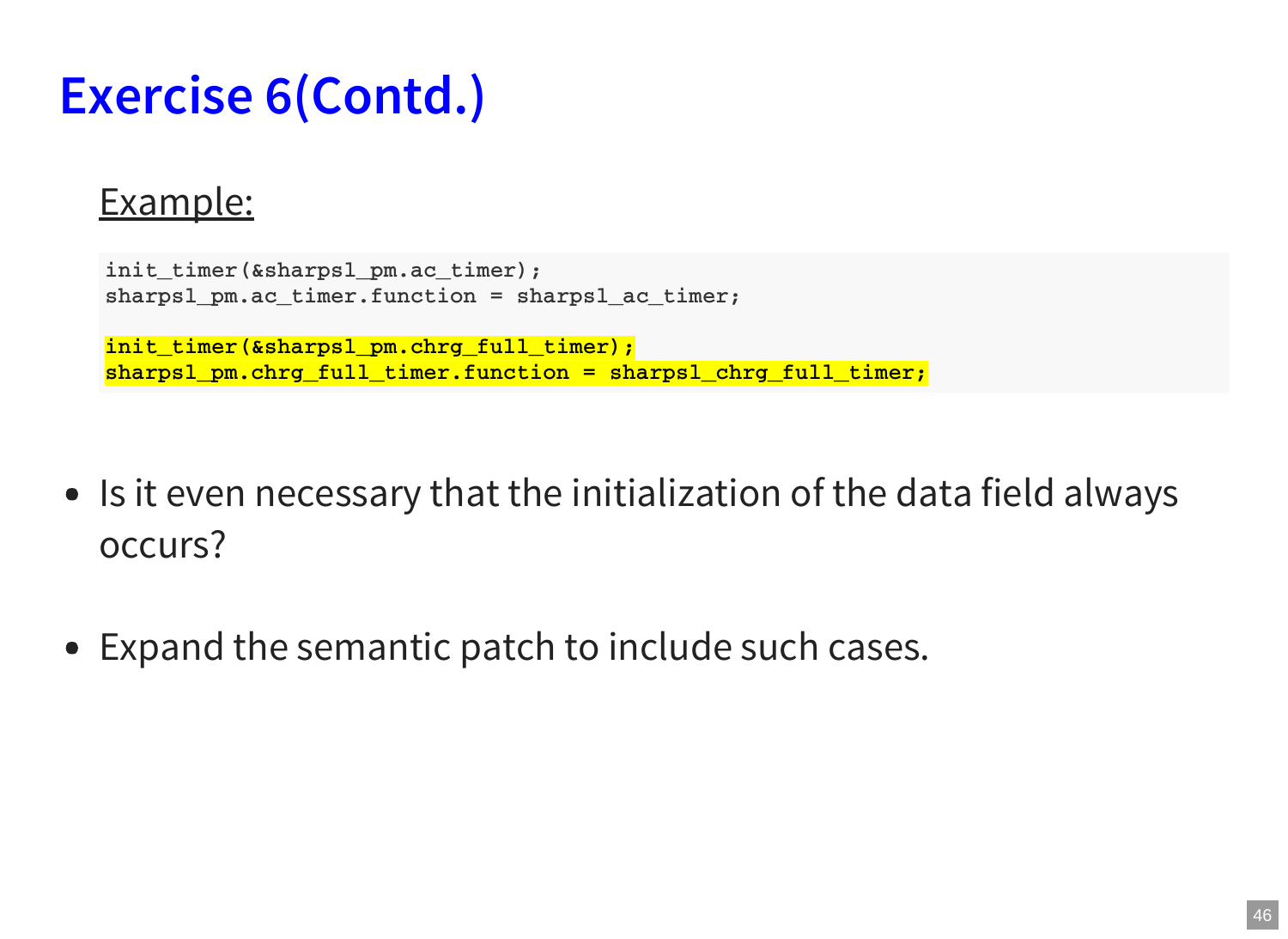

#### Example:

```
int bytes_written;
u16 link_speed;
link_speed = rtw_get_cur_max_rate(padapter) / 10;
return snprintf(command, total_len, "LinkSpeed %d", link_speed);
```
- Do we really need the variable bytes\_written after compressing the lines?
- Expand the semantic patch[slide 44 ] to remove the variable along with compressing lines.

Hint: Ensure that the variable is not used anywhere else.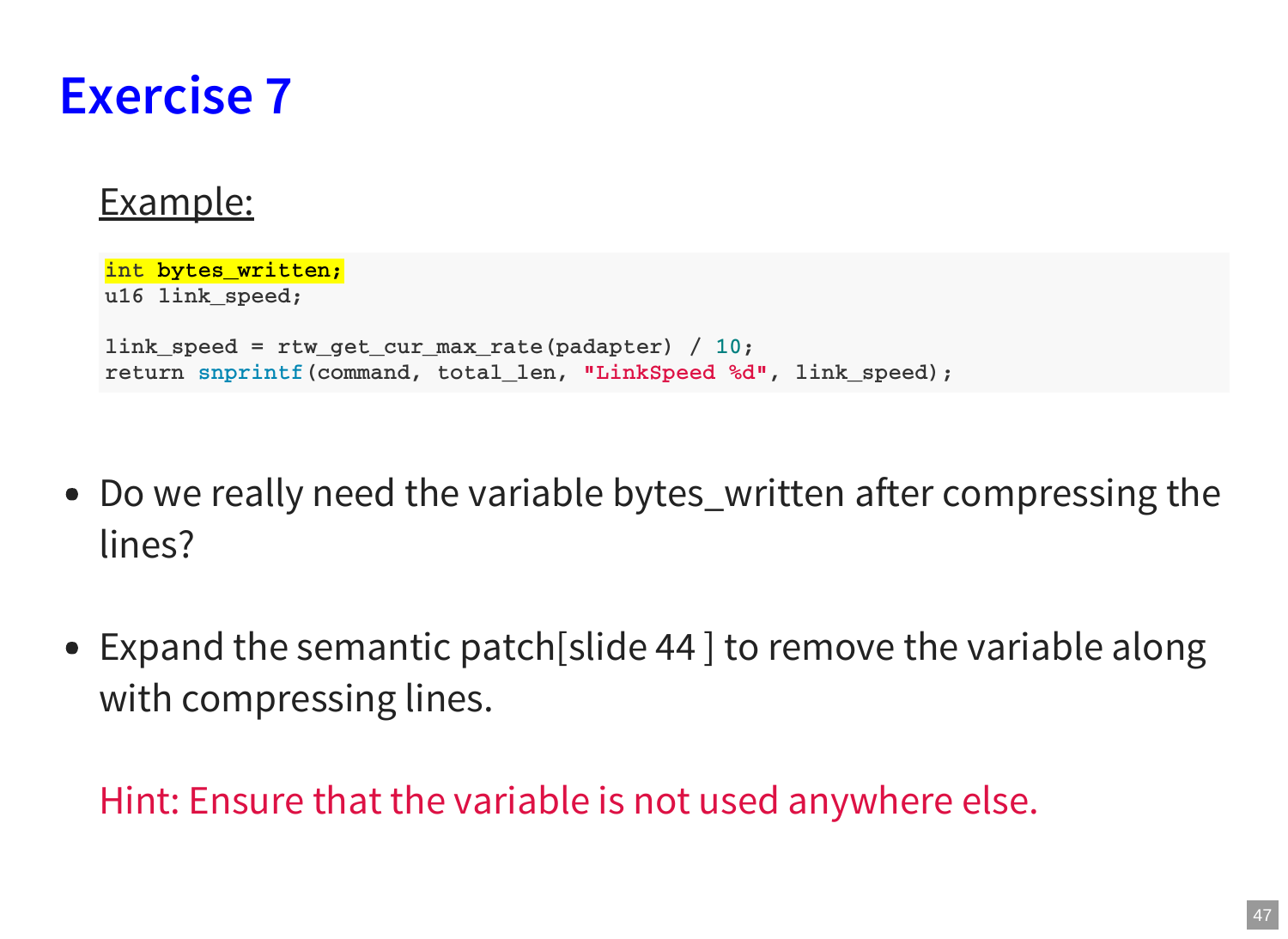# **Using dots(Contd.)**

#### Semantic patch:

```
@case_three@
expression e,func,da;
@@
- init_timer (&e);
+ setup_timer (&e, func, da);
  ...
- e.data = da;
- e.function = func;
```
- Check the properties of the matched statement sequence
- Does the rule look correct? Or do we need to ensure something?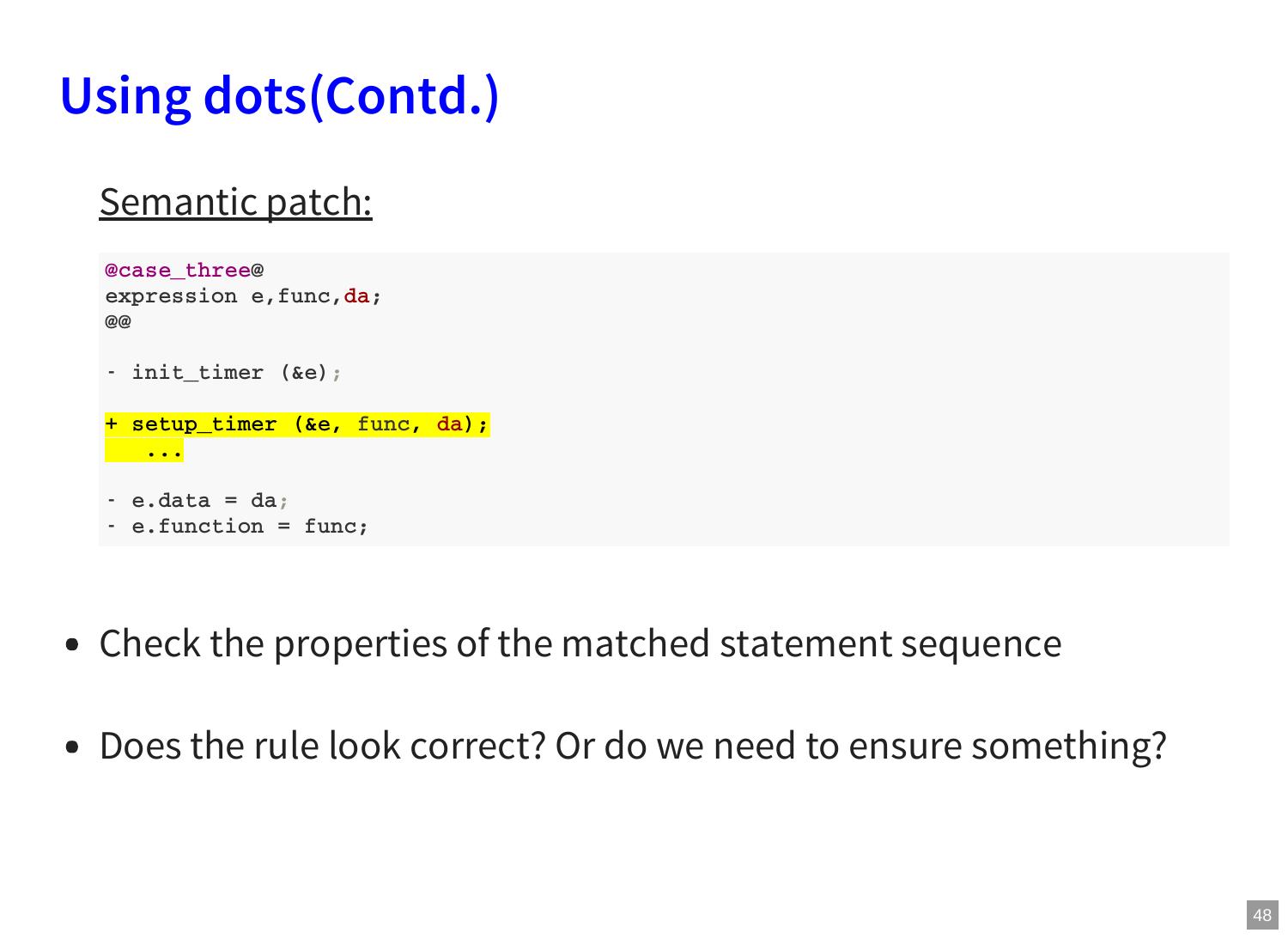## **Using dots with when**

Dots can be modified with a when clause, indicating a pattern that should not occur

```
@case_three@
expression e1, e2, e3, e4, func, da;
@@
-init_timer(&e1);
+setup_timer(&e1, func, da);
... when != func = e2
   when != da = e3
-e1.data = da;
-e1.function = func;
```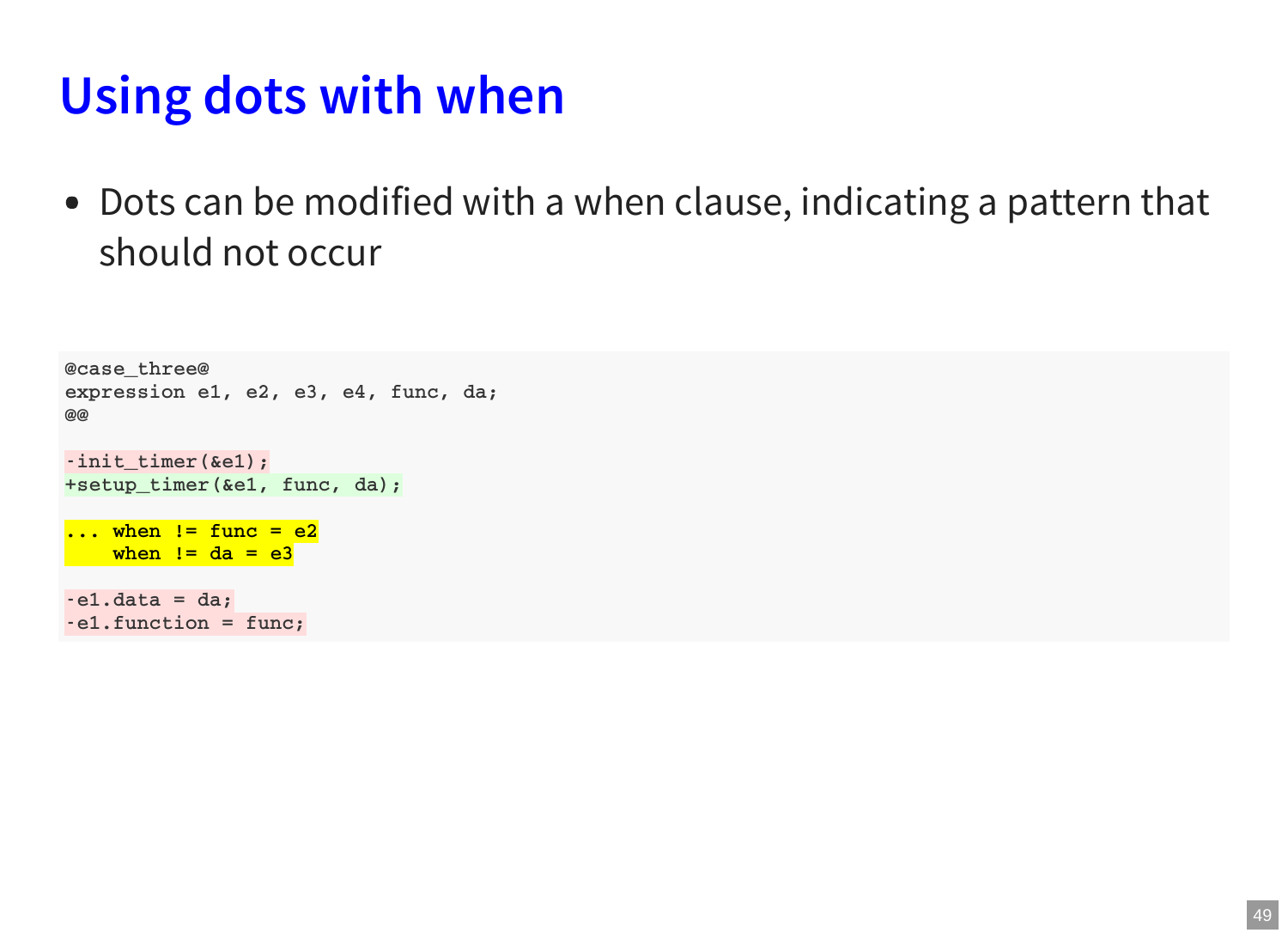### **when**

- Keyword used to indicate conditions on execution path
- As seen before, controls the behavior of "..."
- Can be coupled with:
	- strict: force condition on every execution path (including failures)
	- **forall:** force condition on every execution path (excluding failures)
	- **exists:** is there an execution path that matches the pattern?
	- **any:** allow the patterns specified...
	- **Exercified by the user**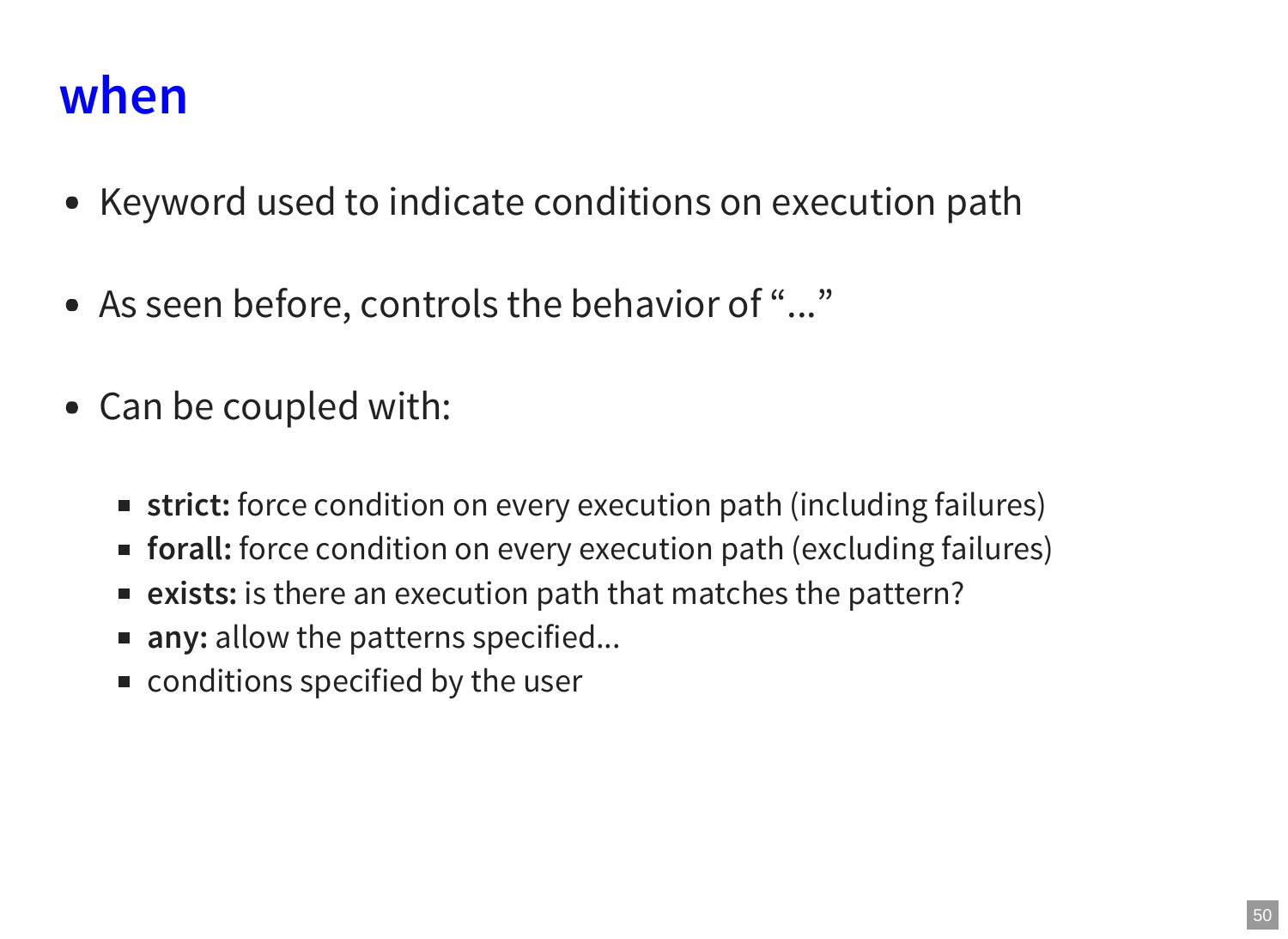### **More use of dots**

- Two possible modifiers to the control flow for ellipses:
	- 1. <...P...> indicates that matching the pattern in between the ellipses is optional
	- 2. <+...P...+> indicates that the pattern in between the ellipses must be matched at least once, on some control-flow path.
		- $\blacksquare$  The + is intended to be reminiscent of the + used in regular expressions.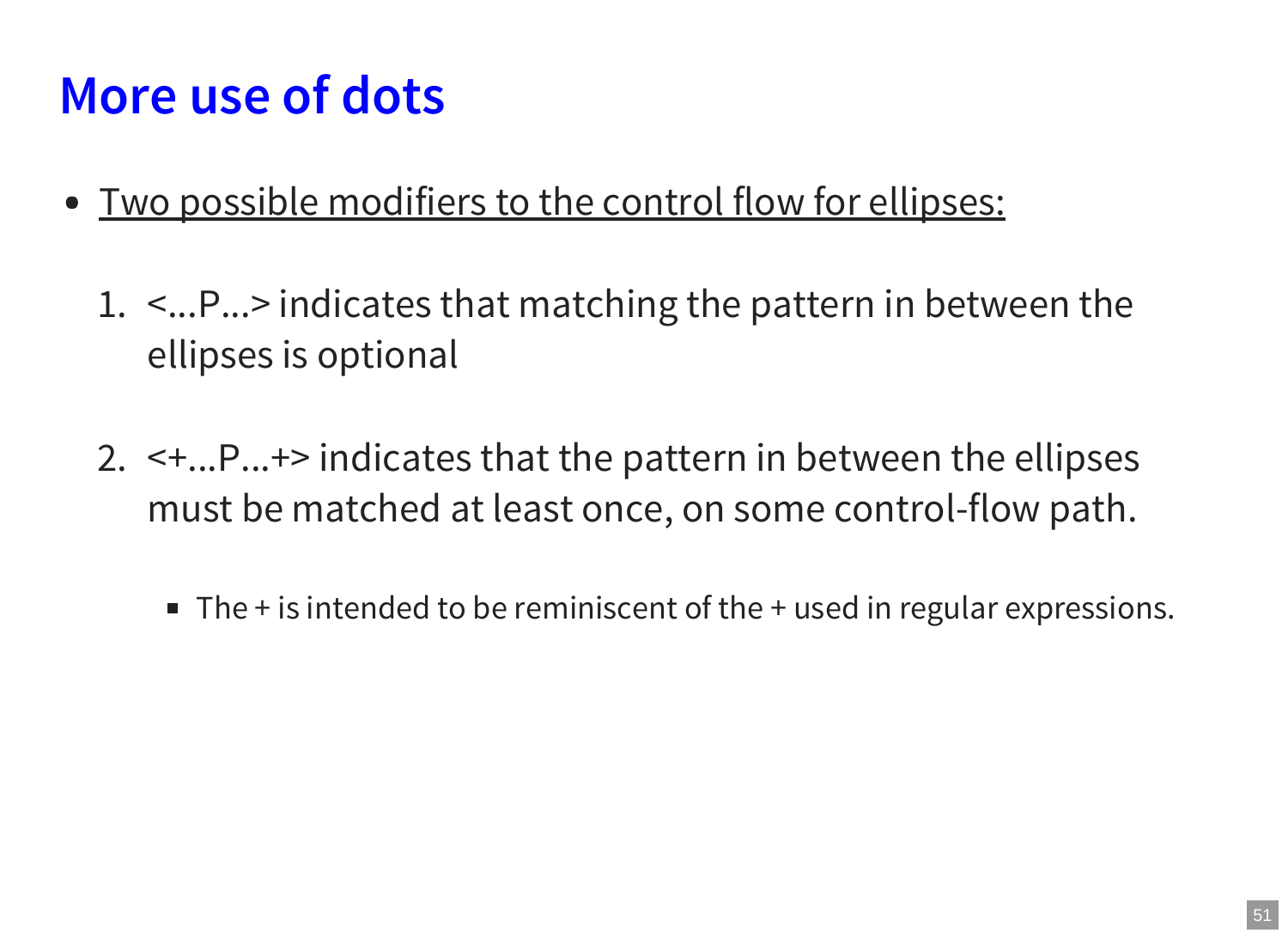# **More use of dots(Contd.)**

#### Example:

**@r@ @@ -if (...) { <+... return ...; ...+> }**

#### Meaning:

To remove all ifs that contain at least one return.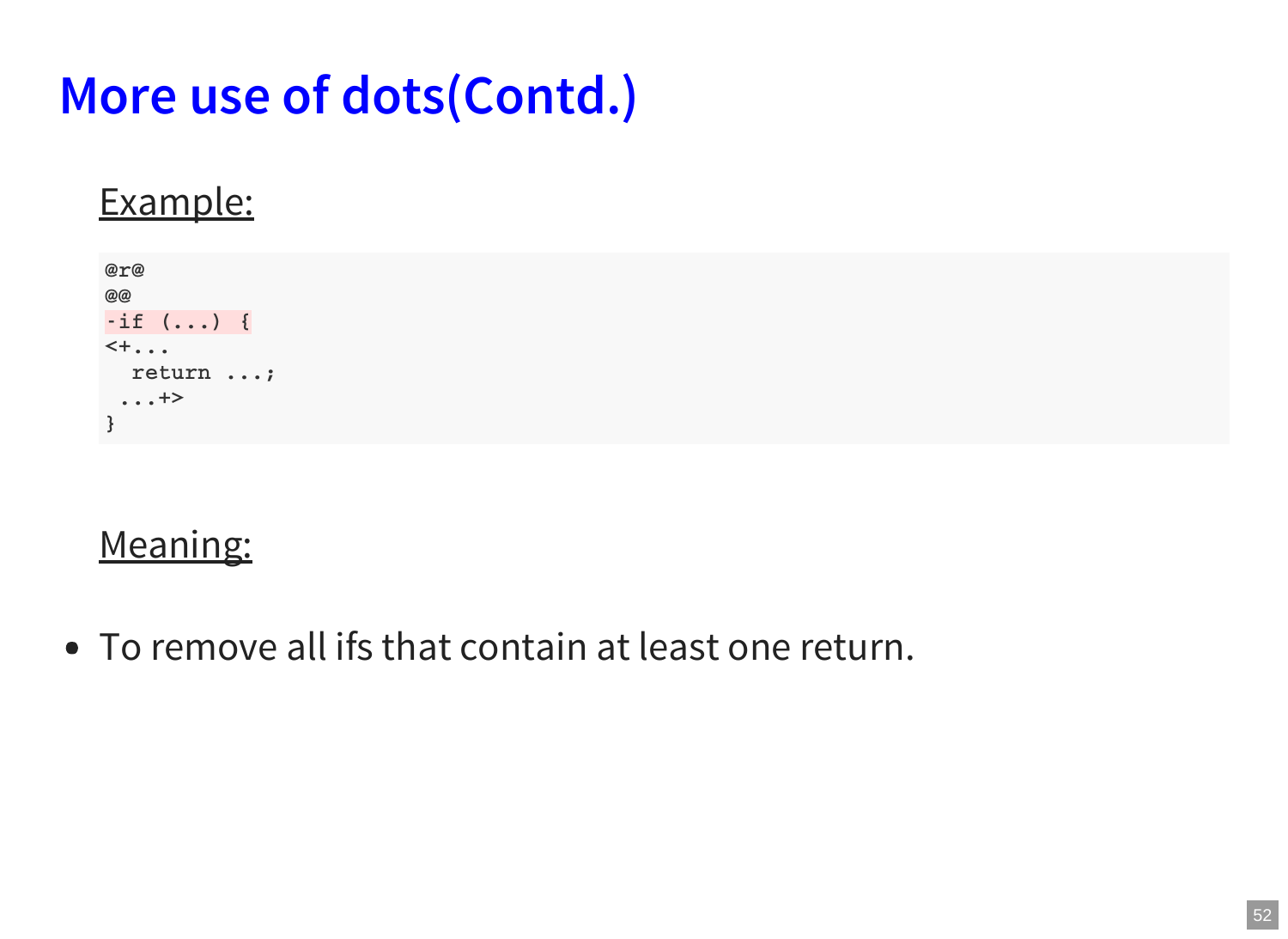## **More use of dots(Contd.)**

#### Example:

**@r@ @@ -if (...) { <... return ...; ...> }**

#### Meaning:

• To remove all ifs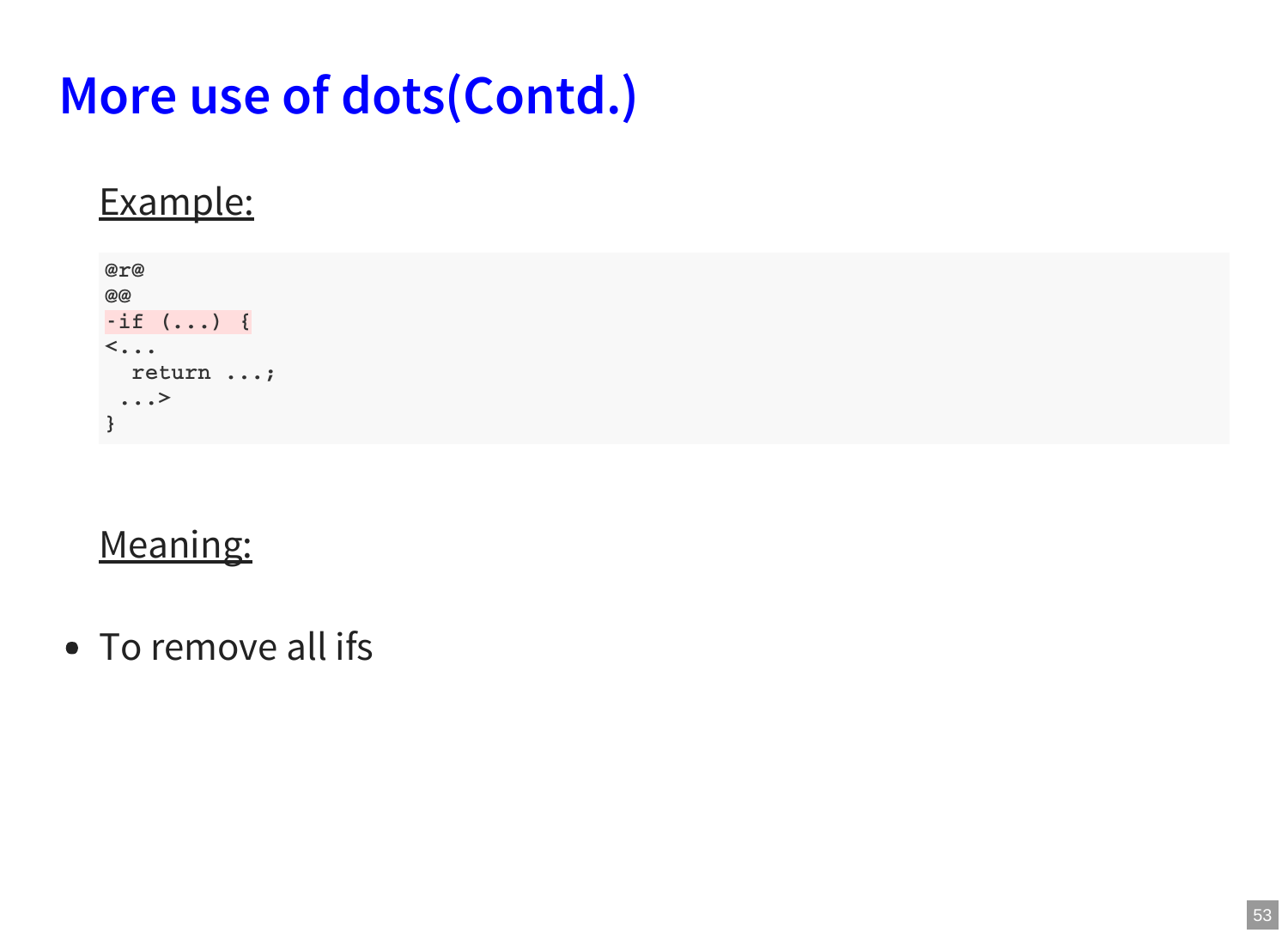### **Exercise 8**

- 1. Implement the example of 'compression of lines for the immediate return problem'.
- 2. The semantic patch for removing unused variables only matches a variable declaration when the declaration does not initialize the variable.
- 3. Extend the complete semantic patch so that it also removes unused variables that are initialized to a constant.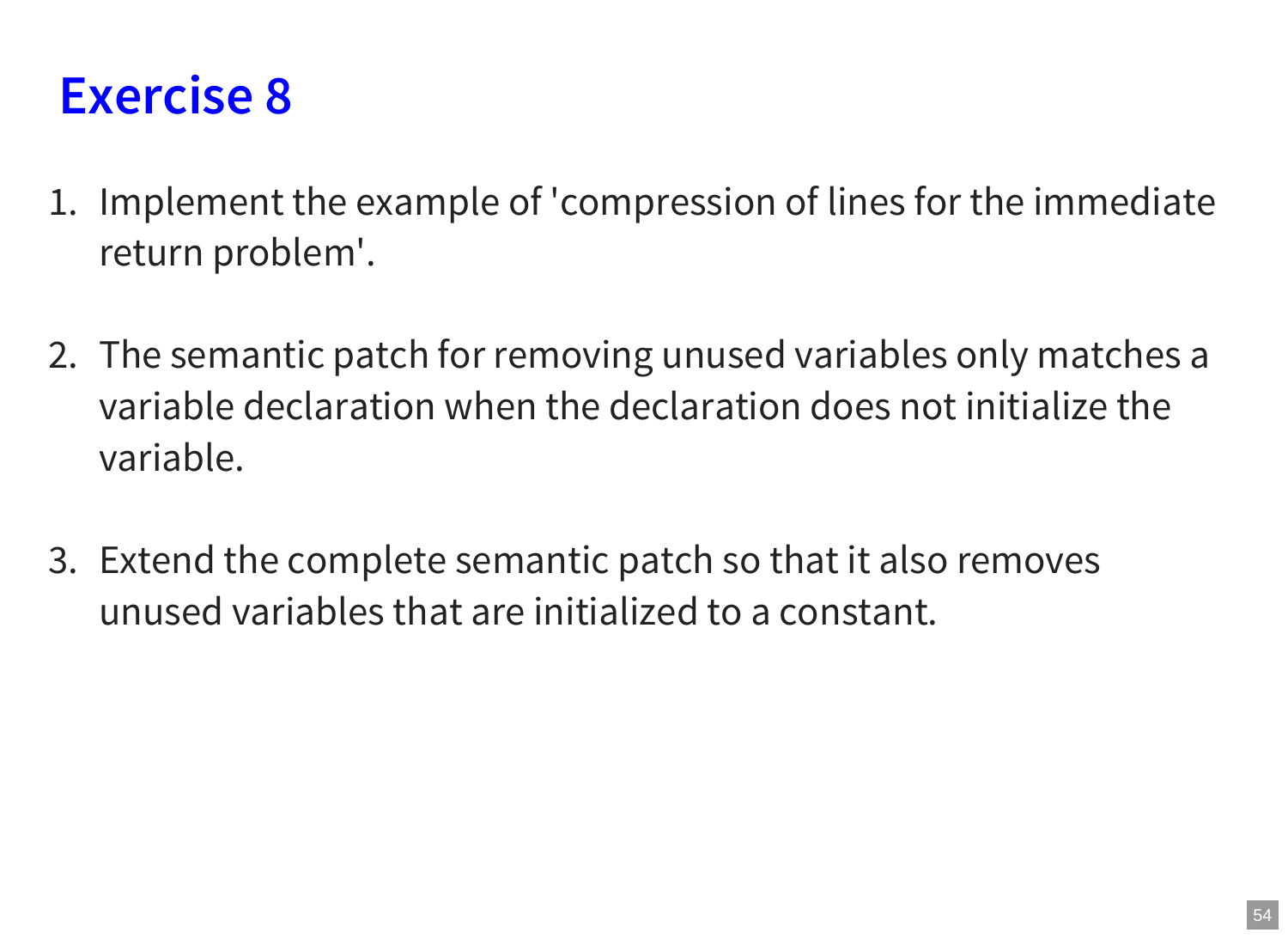

In the following code, when  ${\bf x}$  has any pointer type, the cast to  ${\bf u} 8$   $\ast$  , or to any other pointer type is not needed.

**kfree((u8 \*)x);**

- Write a semantic patch to remove such casts.
- Consider generalizing your semantic patch to functions other than kfree.
- Are there any patterns that can benefit from using disjunctions?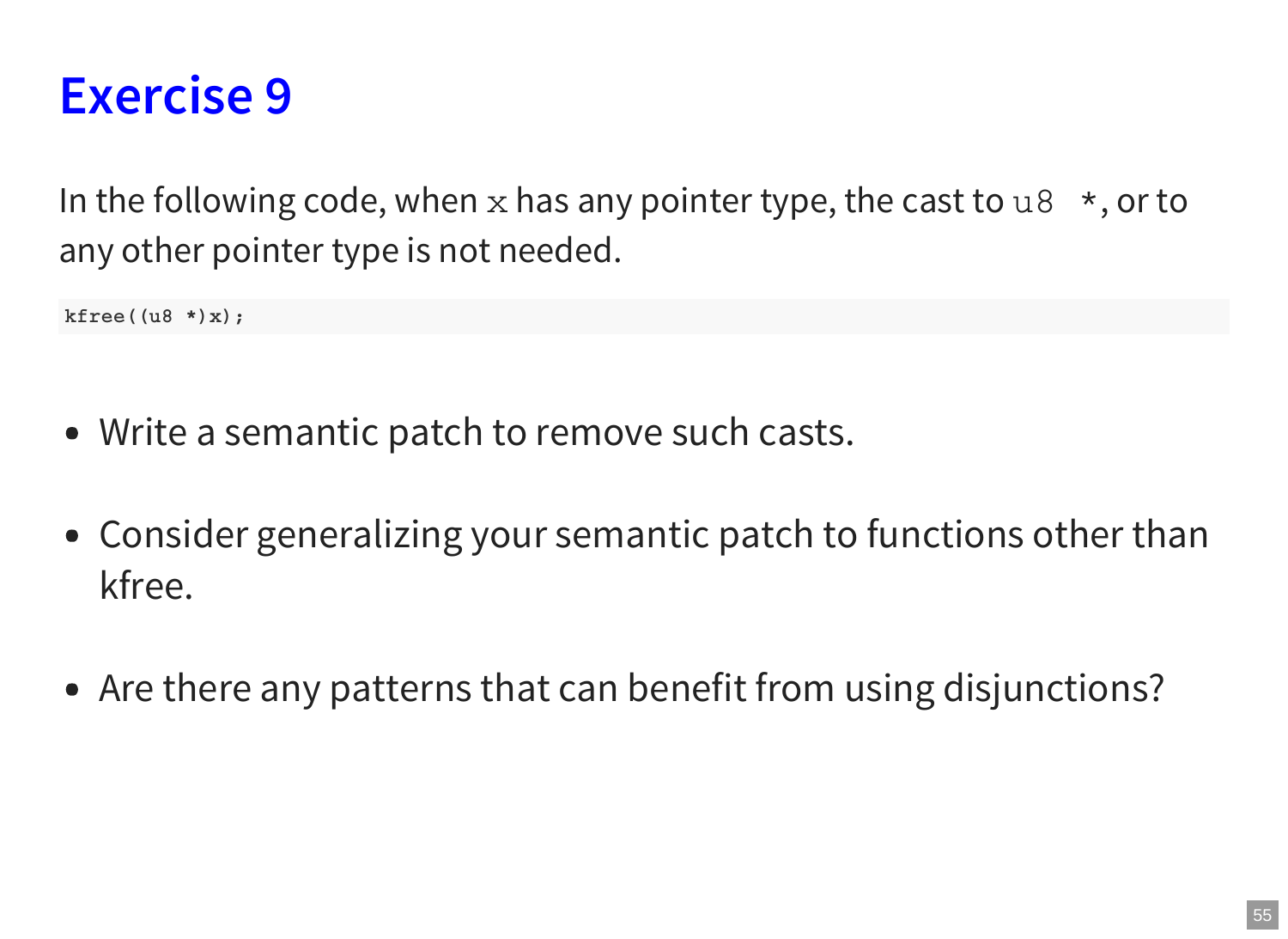# **Coccicheck**

- A Coccinelle-specific target which is defined in the top level Makefile.
- Four basic modes
	- **Patch mode**
	- Context mode
	- Org mode
	- Report mode
- Default output: Report mode
- Command that can be used for specifying particular mode: make coccicheck MODE=patch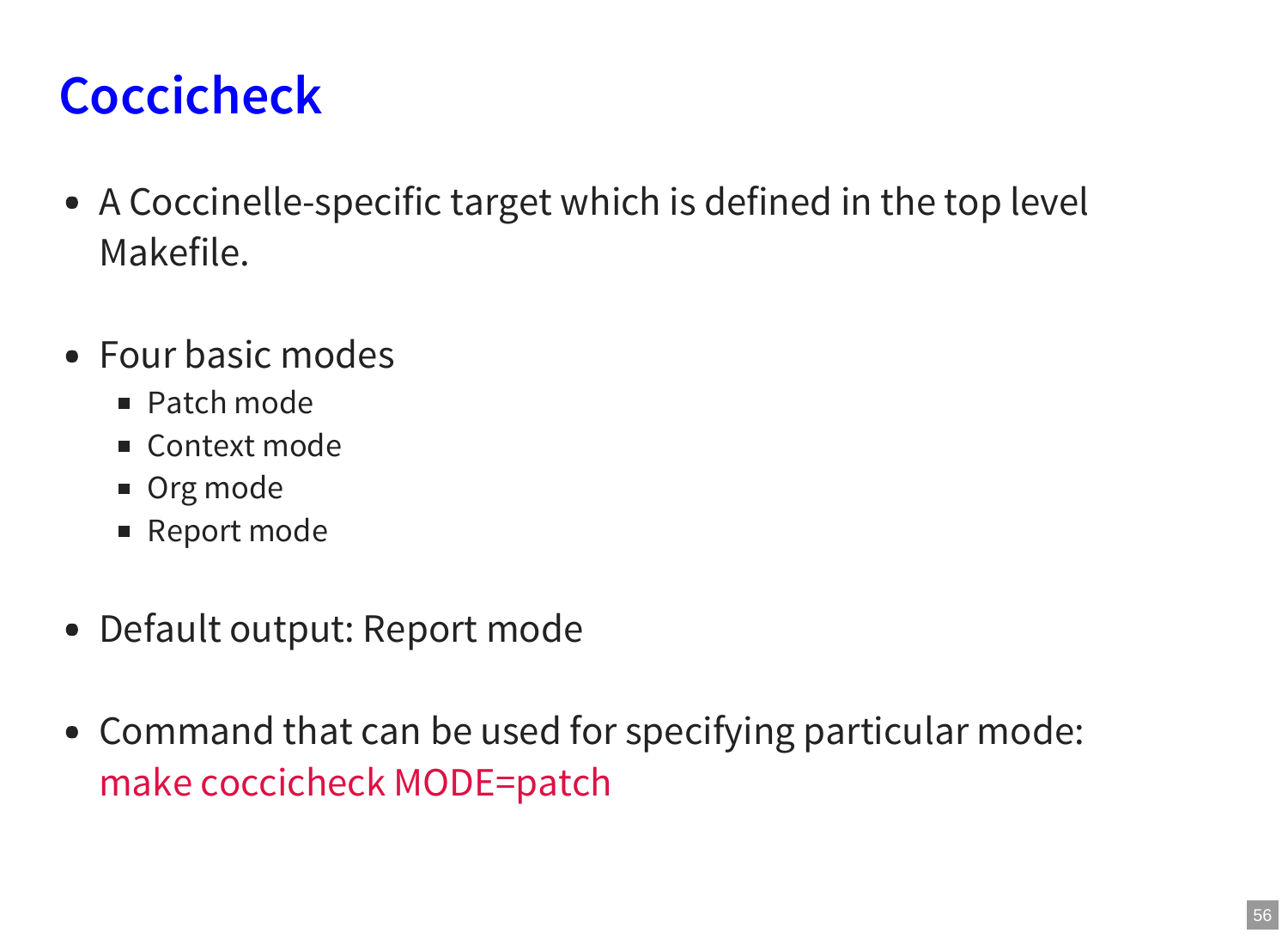- Four basic modes
	- Patch mode: proposes a fix when possible.

```
@@ -582,8 +580,7 @@ static int iss_net_configure(int index,
        return 1;
}
        - init_timer(&lp->tl);
        - lp->tl.function = iss_net_user_timer_expire;
+ setup_timer(&lp->tl, iss_net_user_timer_expire, 0UL);
    return 0;
```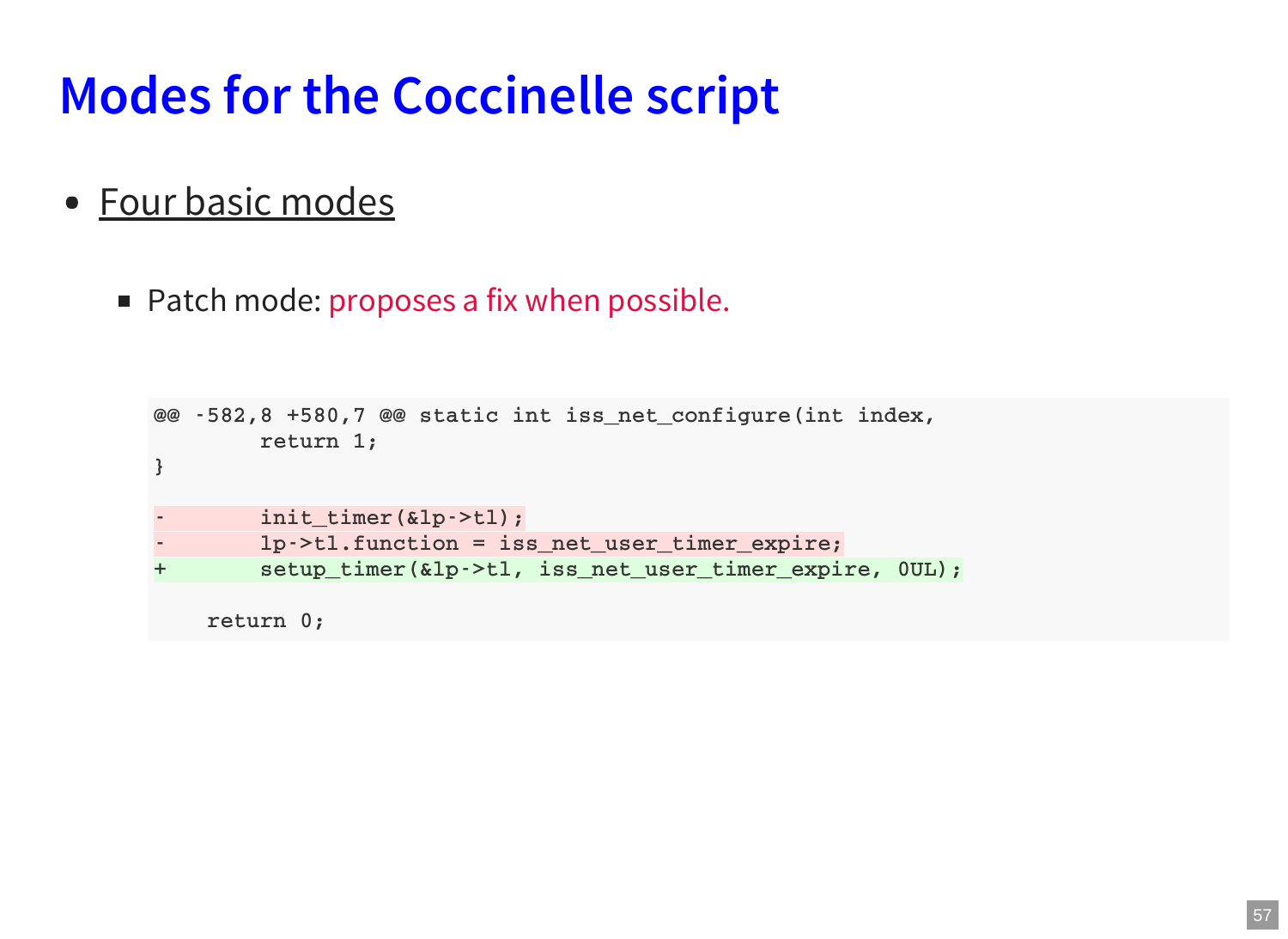- Four basic modes
	- Context mode:
		- 1. highlights lines of interest and their context in a diff-like style.
		- 2. Lines of interest are indicated with '-'.

```
@@ -582,8 +580,7 @@ static int iss_net_configure(int index,
return 1;
}
        - init_timer(&lp->tl);
        - lp->tl.function = iss_net_user_timer_expire;
        - setup_timer(&lp->tl, iss_net_user_timer_expire, 0UL);
    return 0;
```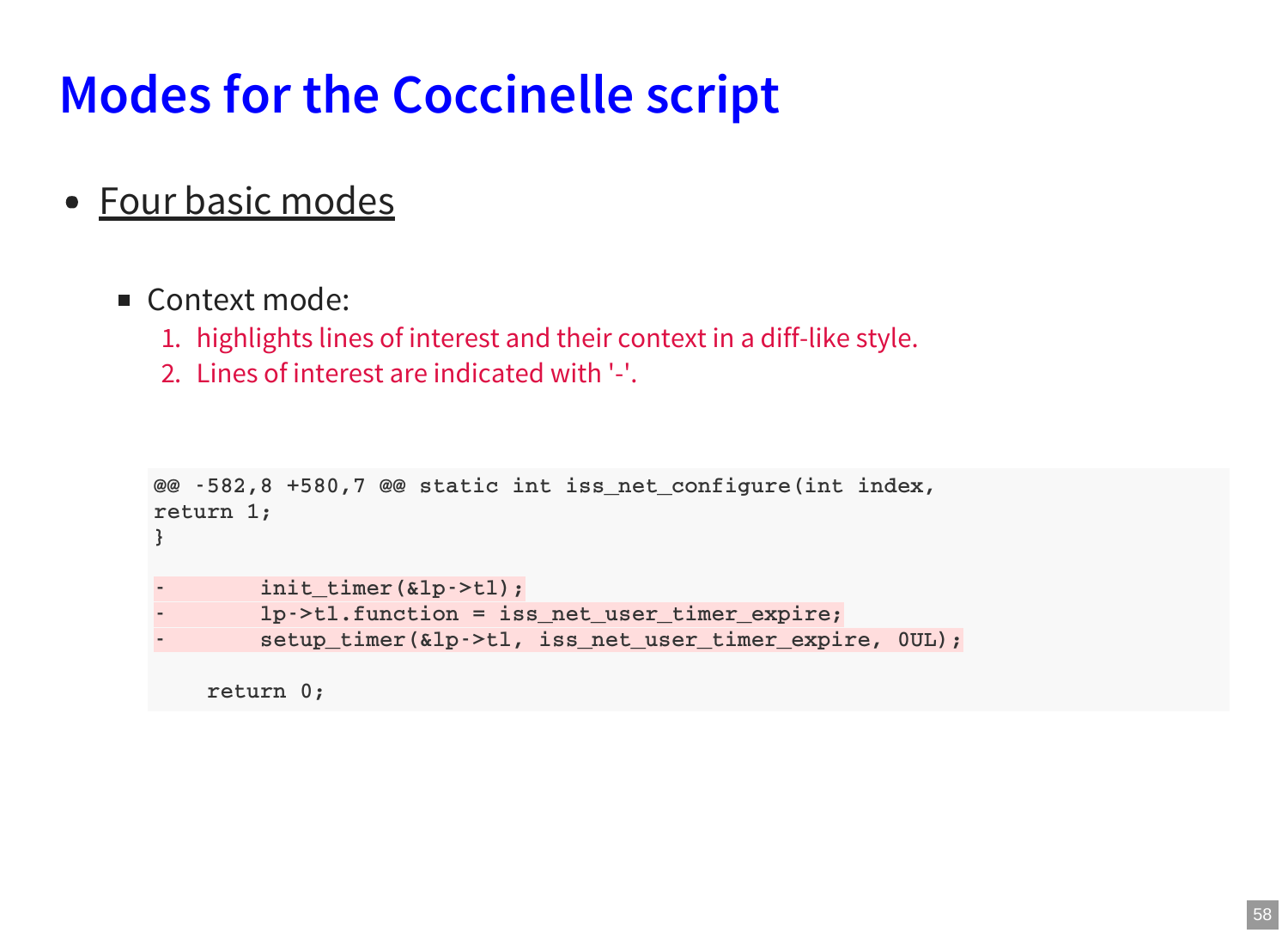- Four basic modes  $\bullet$ 
	- Org mode: Generates a report in the Org mode format of Emacs.

```
* TODO [[view:/home/linux-next/linux/arch/sh/drivers/pci/common.c::face=ovl-face1:
::cole=12] [Use setup_timer function.]]
[[view:/home/linux-next/linux/arch/sh/drivers/pci/common.c::face=ovl-face1::linb=109
[/home/linux-next/linux/arch/sh/drivers/pci/common.c::109]]
```

```
* TODO [[view:/home/linux-next/linux/arch/sh/drivers/pci/common.c::face=ovl-face1:
::cole=12] [Use setup_timer function.]]
[[view:/home/linux-next/linux/arch/sh/drivers/pci/common.c::face=ovl-face1::linb=115
[/home/linux-next/linux/arch/sh/drivers/pci/common.c::115]]
```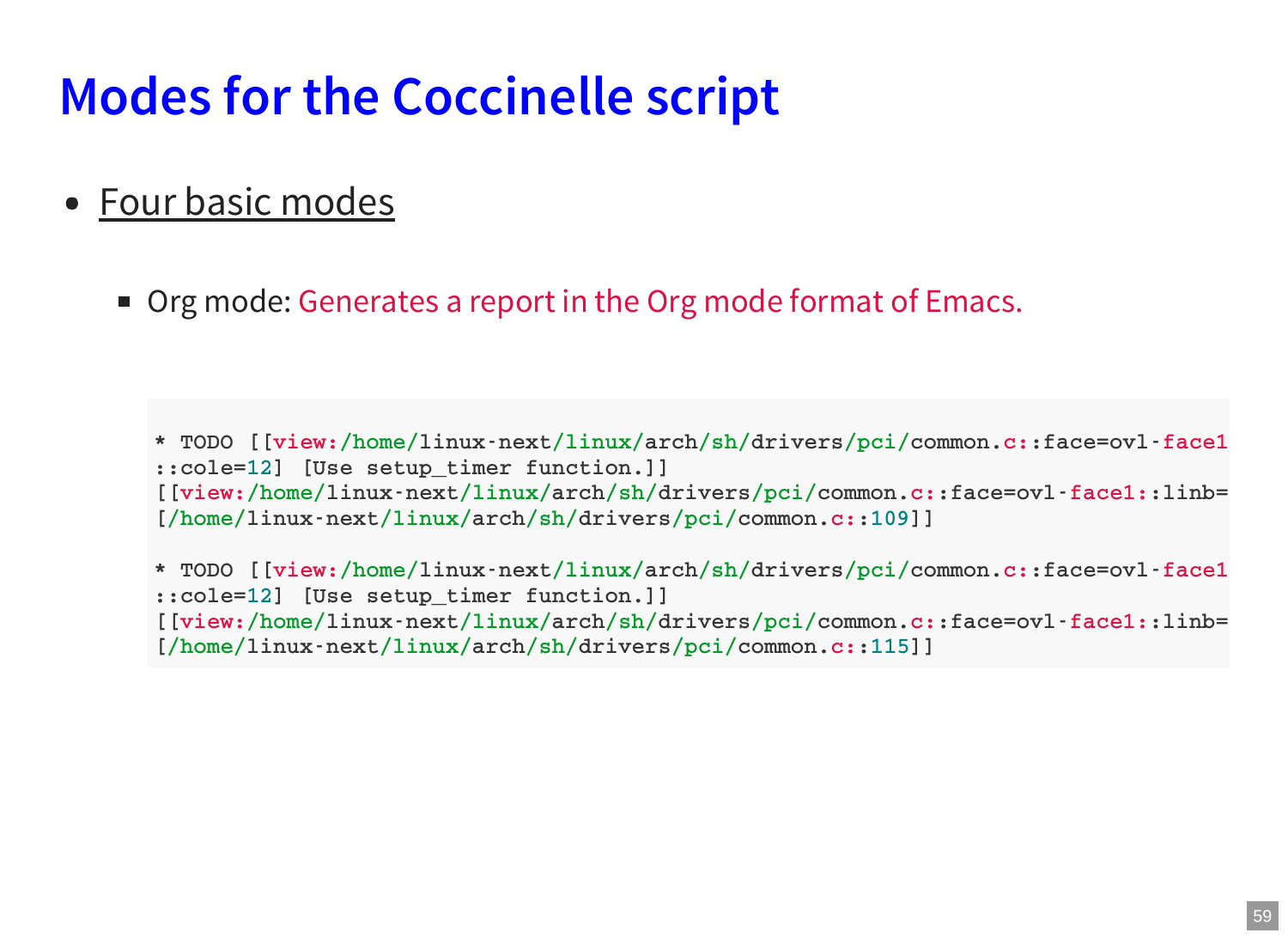### • Four basic modes

■ Report mode: Generates a list in the following format file:line:column-column: message

```
/home/linux-next/linux/arch/sh/drivers/pci/common.c:108:2-12: Use setup_timer function around line
/home/linux-next/linux/arch/sh/drivers/pci/common.c:114:2-12: Use setup_timer function around line
/home/linux-next/linux/arch/sh/drivers/push-switch.c:81:1-11: Use setup_timer function around line
/home/linux-next/linux/arch/x86/kernel/pci-calgary_64.c:1010:1-11: Use setup_timer function around
line 1011.
/home/linux-next/linux/arch/powerpc/oprofile/op_model_cell.c:682:1-11: Use setup_timer function around
line 683.
```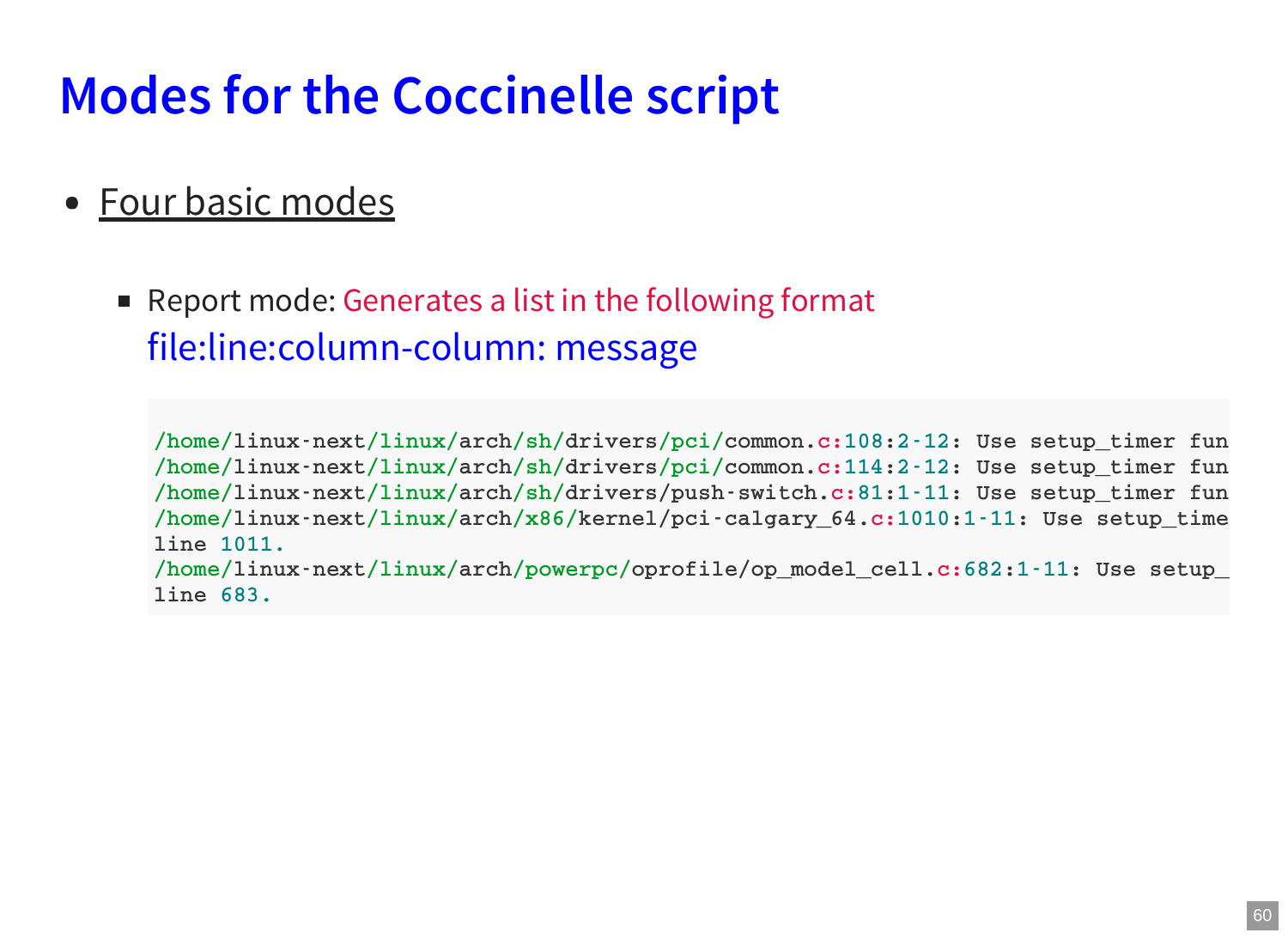# **setup\_timer again**

### **Problem:**

- What if init\_timer is called in one function and data field is initialized in another function?
- Will it be safe to use setup\_timer in that case?

### **Solution:**

How about giving warning in such cases?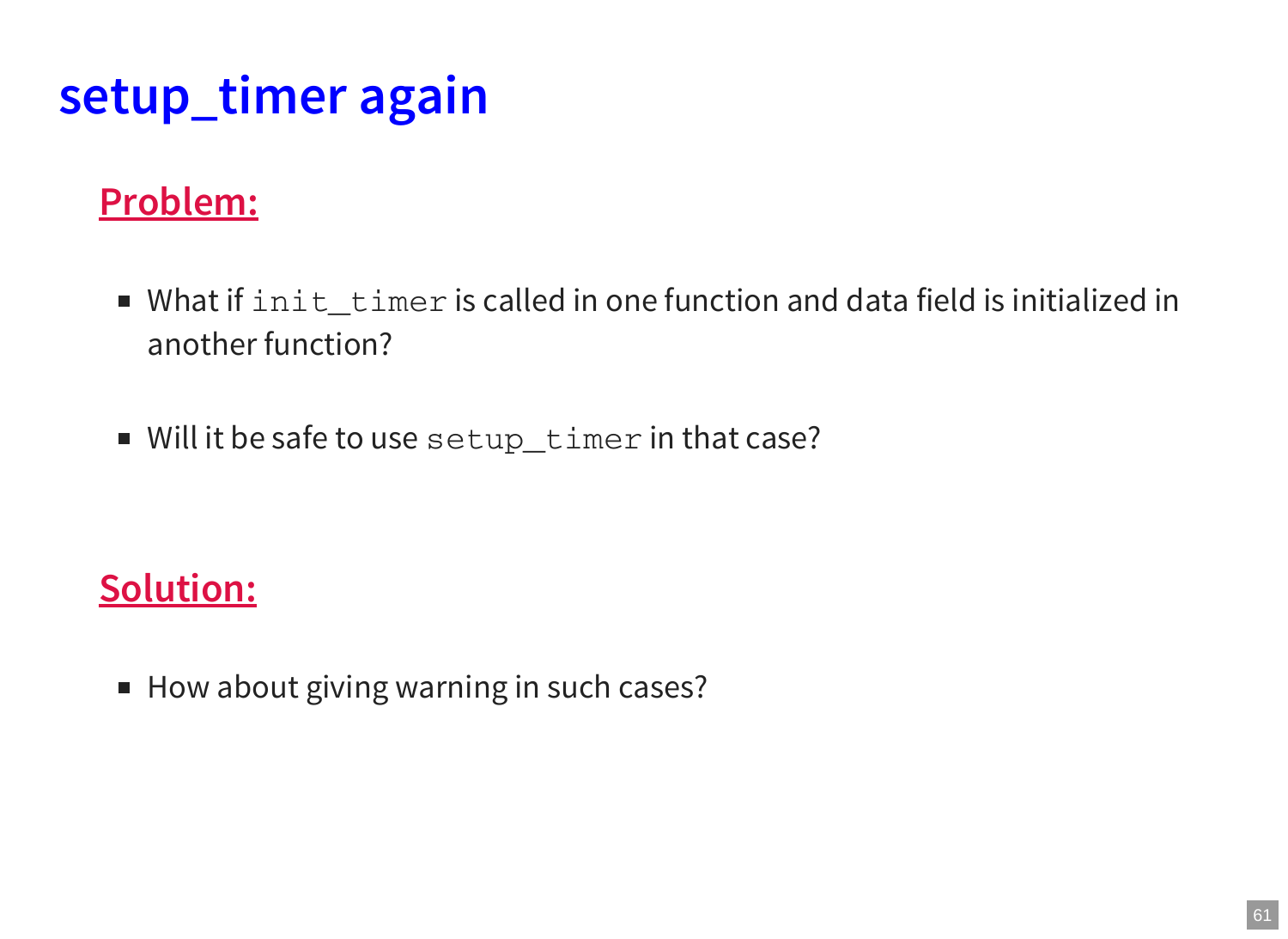## **setup\_timer again**

We need two rules to match both parts

#### Semantic patch:

```
@r1@
identifier f;
@@
f(...) { ...
  init_timer(...)
  ...
}
@r2@
identifier g;
struct timer_list t;
expression e;
@@
g(...) { ...
t.data = e
 ...
}
```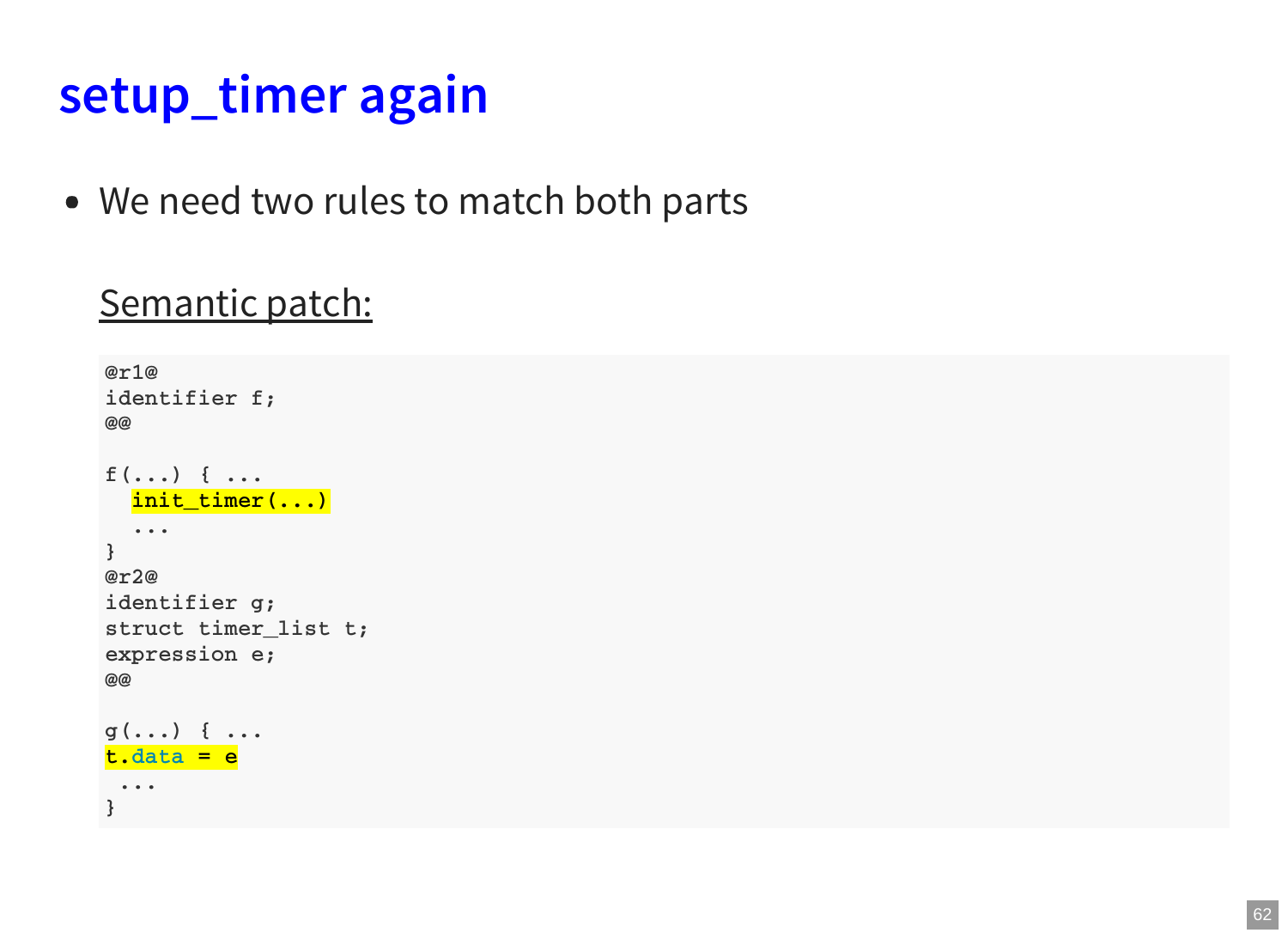## **setup\_timer again**

We want to match 2 different functions. So, let's avoid function name overriding.

#### Semantic patch:

```
@r1 exists@
identifier f;
@@
f(...) { ...
  init_timer(...)
  ...
}
@r2 exists@
identifier g != r1.f;
struct timer_list t;
expression e;
@@
g(...) { ...
t.data = e
 ...
}
```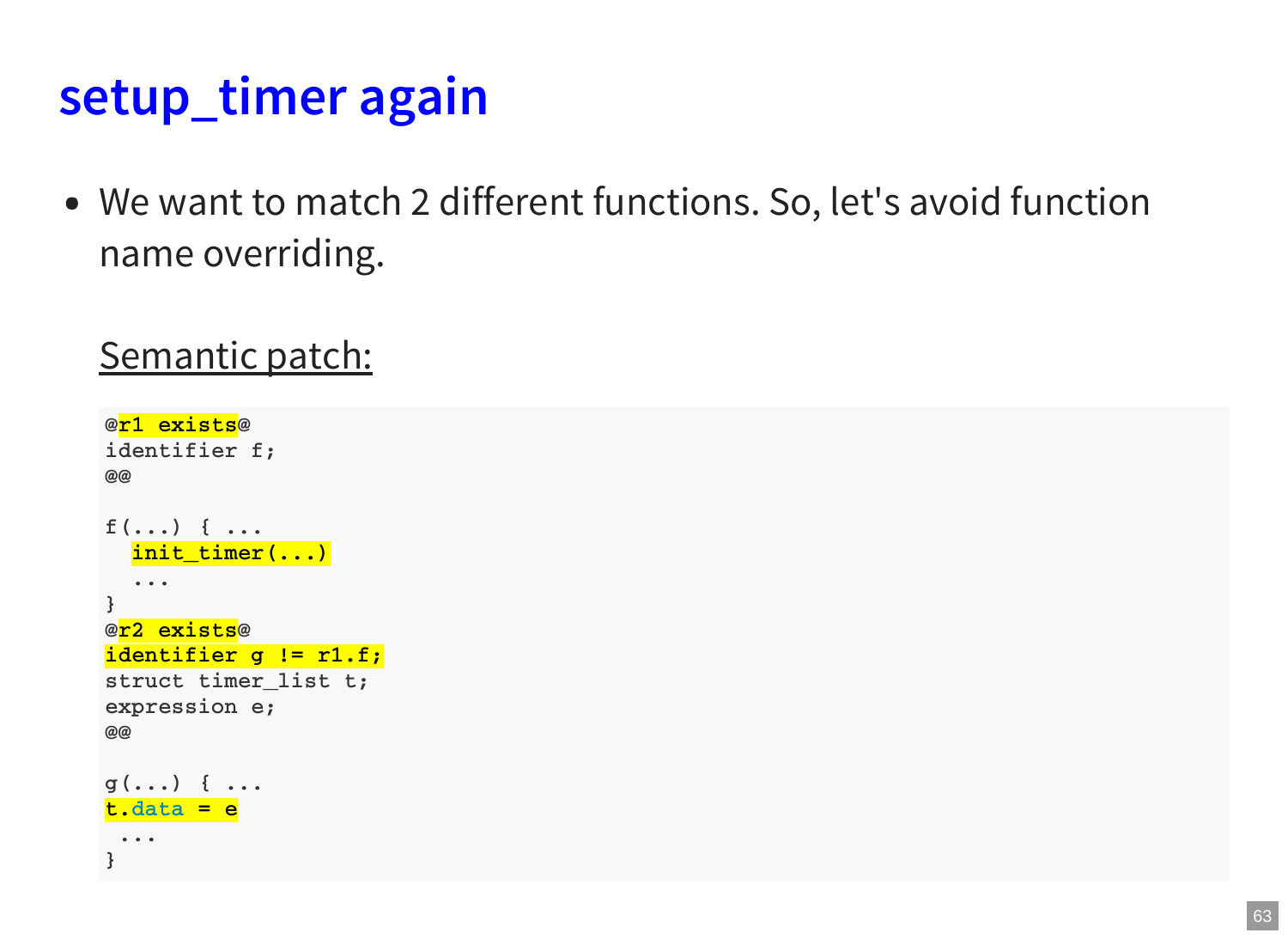## **Position variables**

- Position metavariables can be used to store the position of any token, for later matching or printing.
- In the case of setup\_timer we want to use the position of init\_timer so that Coccinelle can give warning at such code.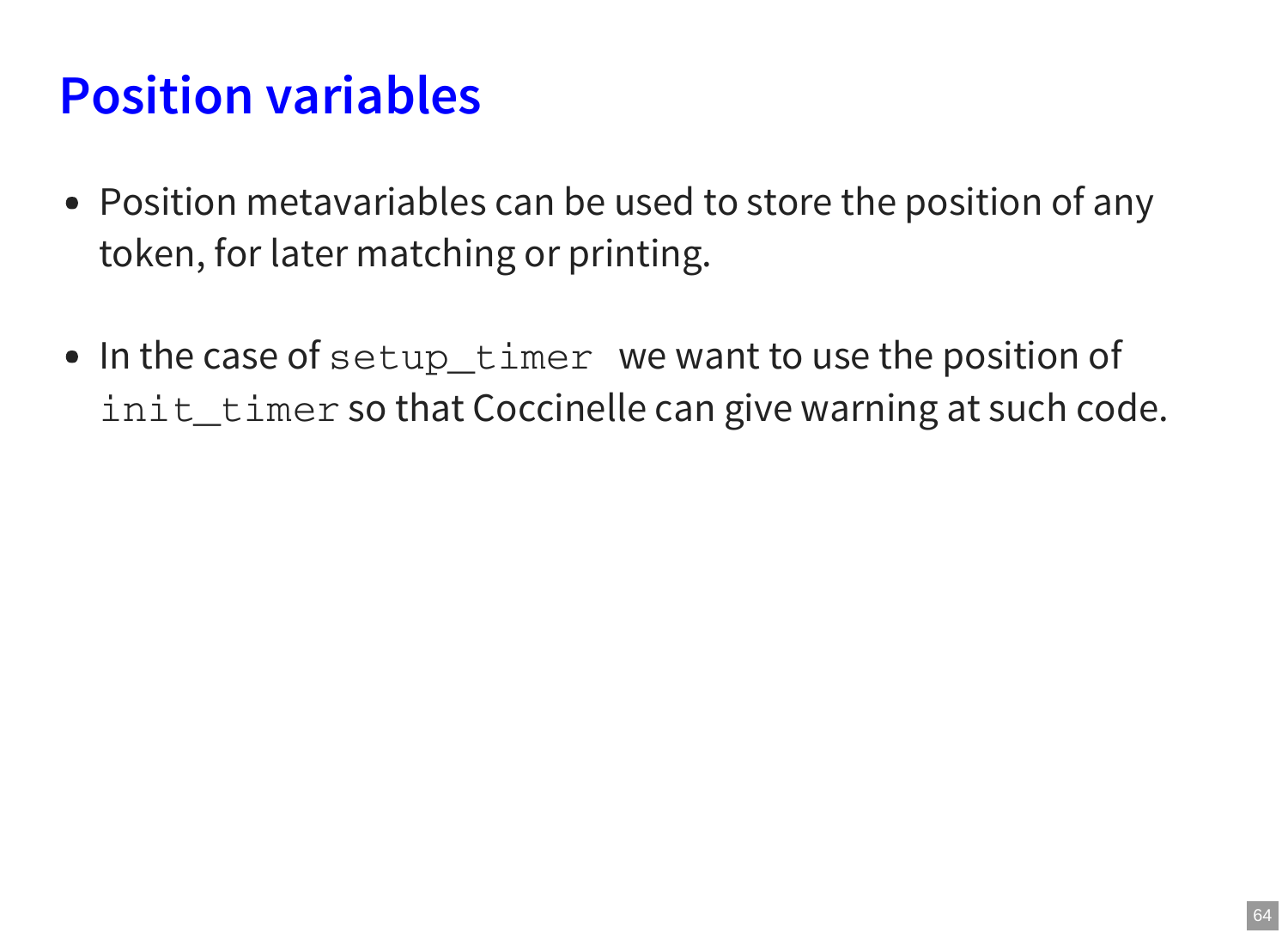# **Position variables**

#### Example:

```
@r1 exists@ identifier
f
;
p
o
s
i
t
i
o
n
p
;
@
@
f
(
.
.
.
)
{
.
.
.
   i
n
i
t_
t
i
m
e
r
@
p
(
.
.
.
)
   .
.
.
}@
r
2
e
x
i
s
t
s
@
identifier g != r1.f;
struct timer_list t;
e
x
p
r
e
s
s
i
o
n
e
8
;
@
@
g
(
.
.
.
)
{
.
.
.
   t \cdot 4 = 8.
.
.
}
```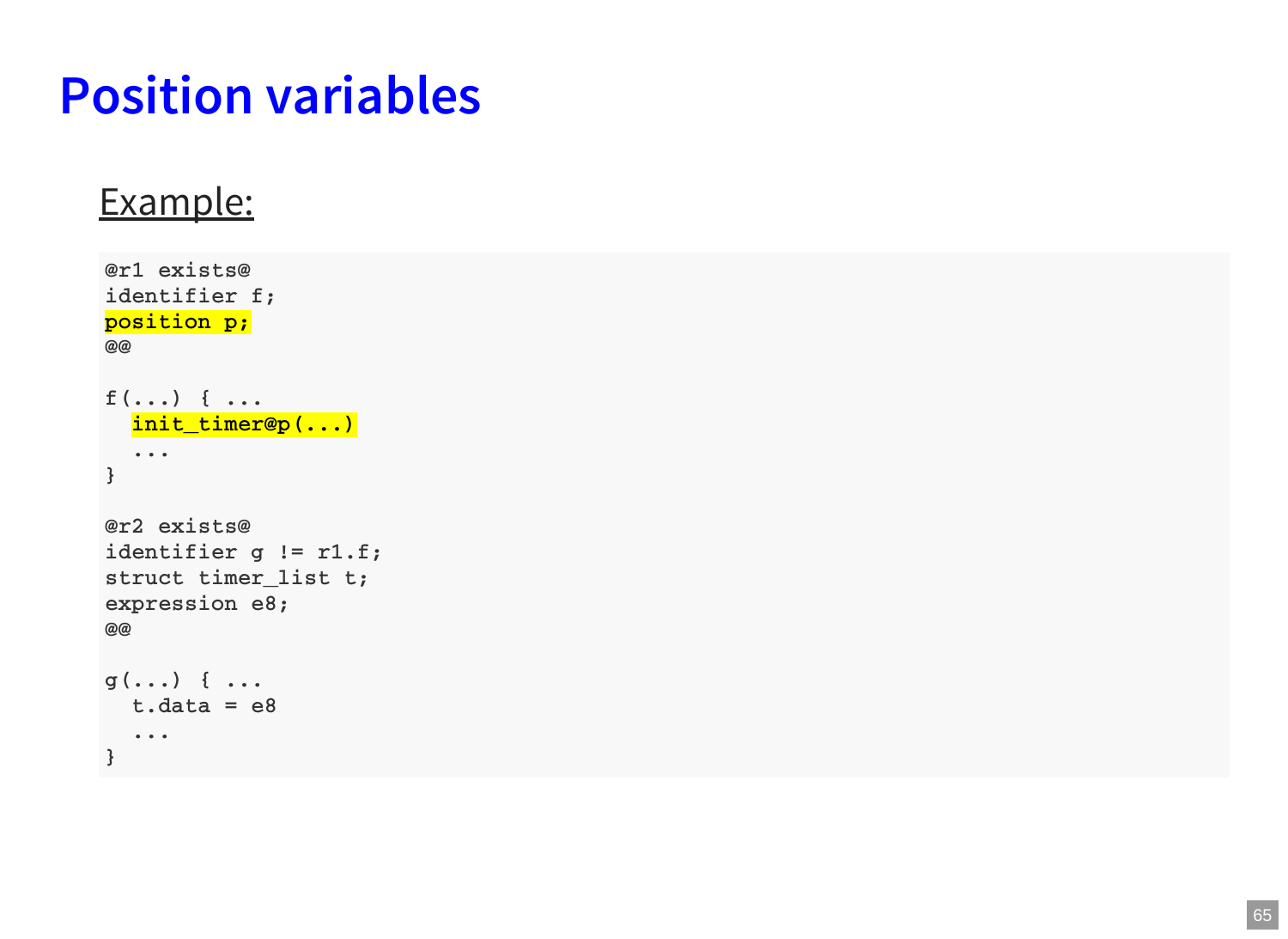# **Embedding python script**

- Coccinelle can embed Python code. Python code is used inside special SmPL rule annotated with script:python.
- Python rules inherit metavariables, such as identifier or token positions, from other SmPL rules.
- The inherited metavariables can then be manipulated by Python code.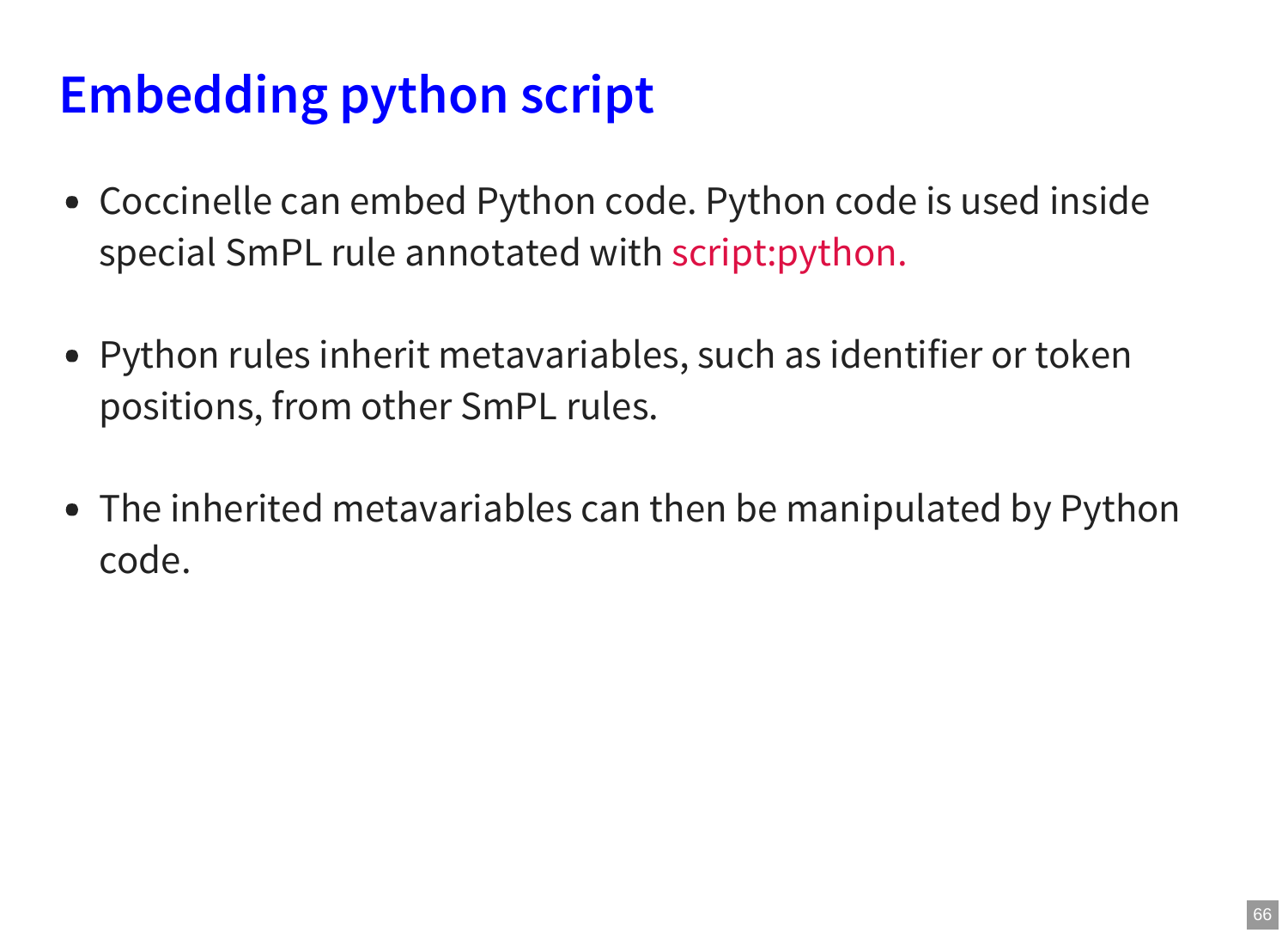## **Python script with the warning**

#### Example:

```
@r1 exists@
identifier f;
position p;
@@
f(...) { ...
  init_timer@p(...)
  ...
}
@r2 exists@
identifier g != r1.f;
struct timer_list t;
expression e;
@@
g(...) { ...
  t.data = e
  ...
}
@script:python depends on r2@
p << r1.p;
@@
print "Data field initialized in another function. Dangerous to use
setup_timer %s:%s" % (p[0].file,p[0].line)
```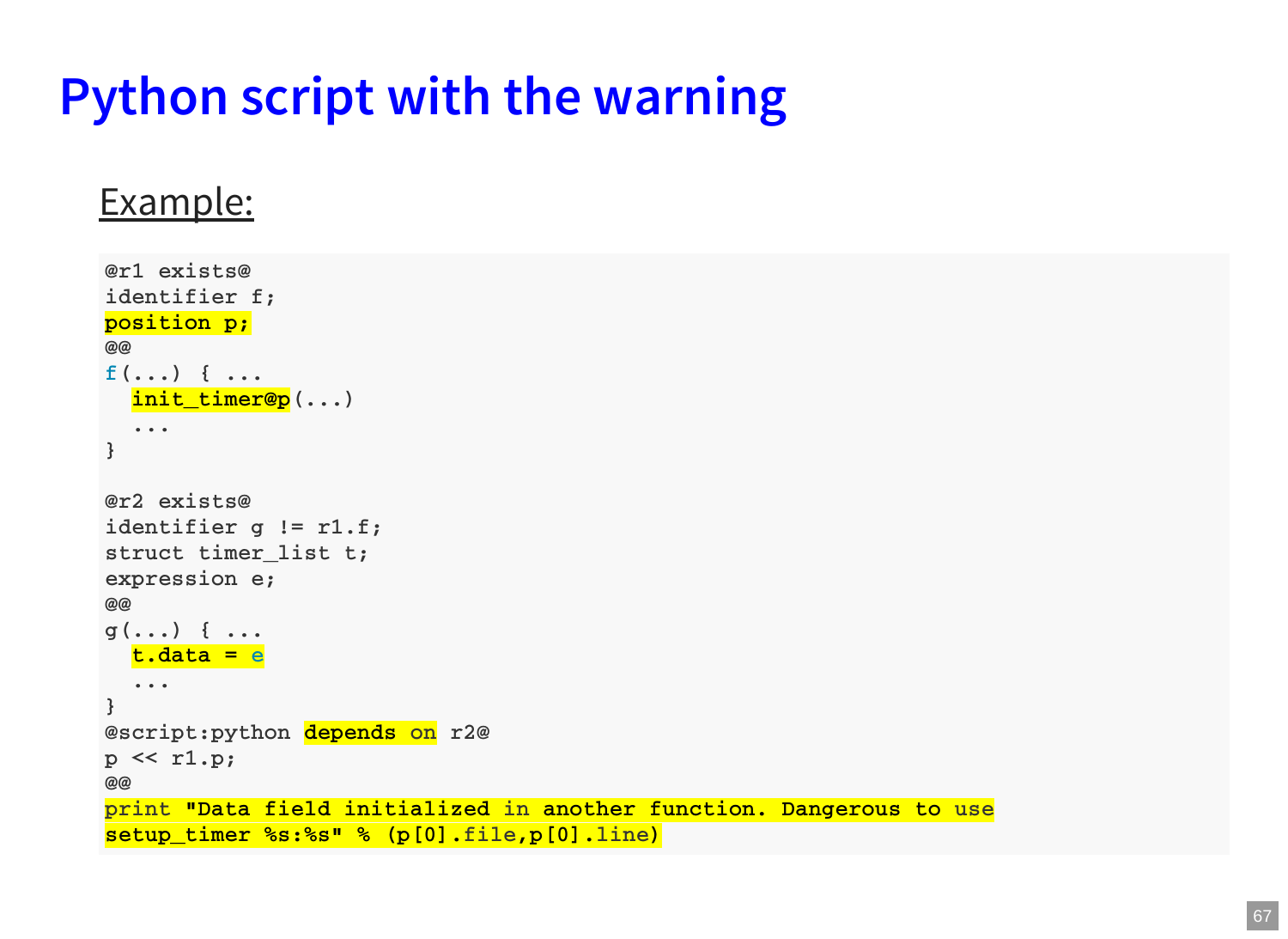# **Python script without printing warning**

#### Example:

```
@r1 exists@
identifier f;
position p;
@@
f(...) { ...
  init_timer@p(...)
  ...
}
@r2 exists@
identifier g != r1.f;
struct timer_list t;
expression e;
@@
g(...) { ...
  t.data = e
  ...
}
@script:python depends on r2@
p << r1.p;
@@
cocci.include_match(False)
```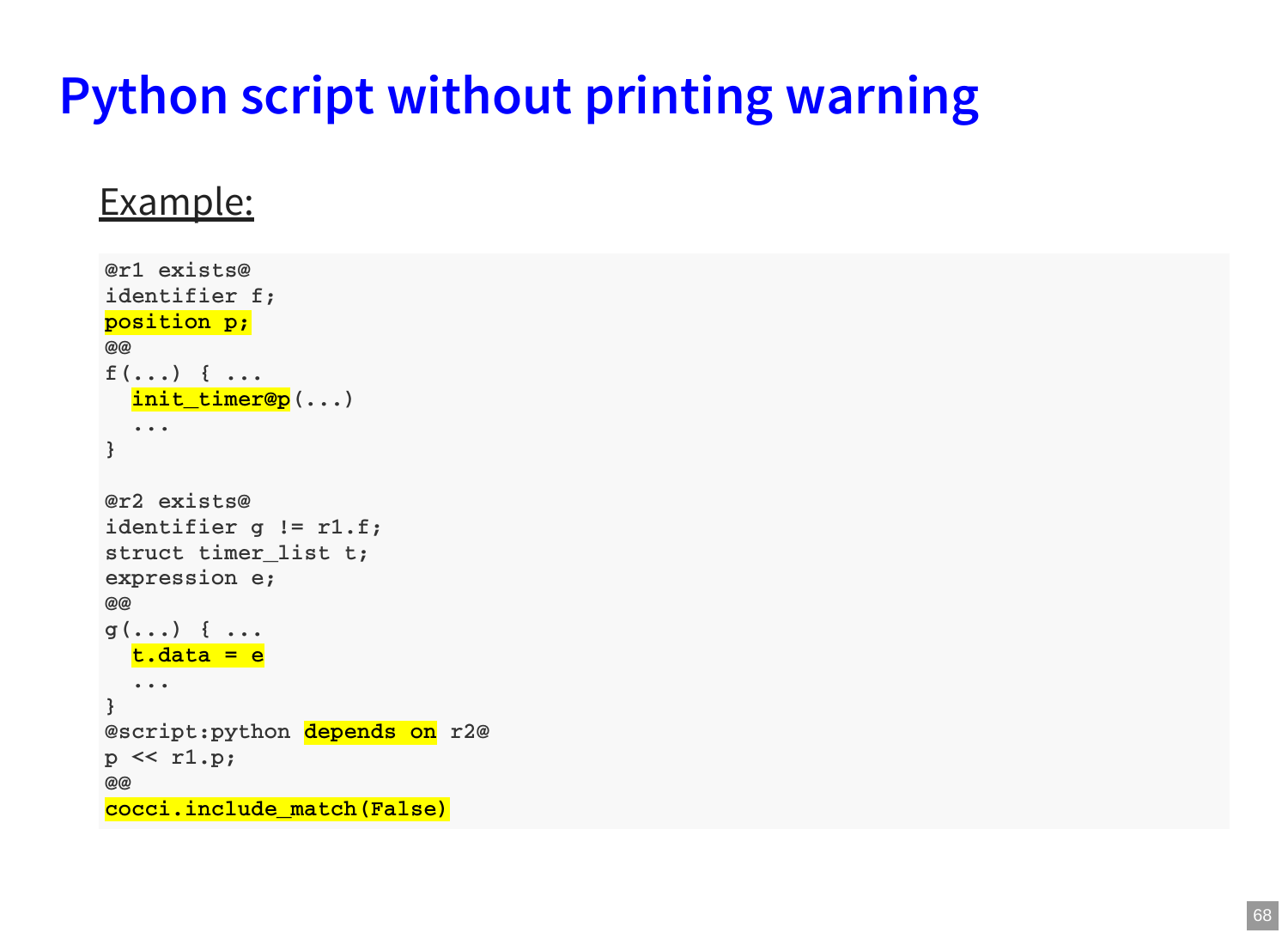## **Exercise 10**

- When searching for things, rather than transforming them, it may be useful to generate the output in a variety of formats. This can be done using the interface to python (ocaml is also available).
- Position variables are useful in this context, because they provide the file name and line number of various program elements.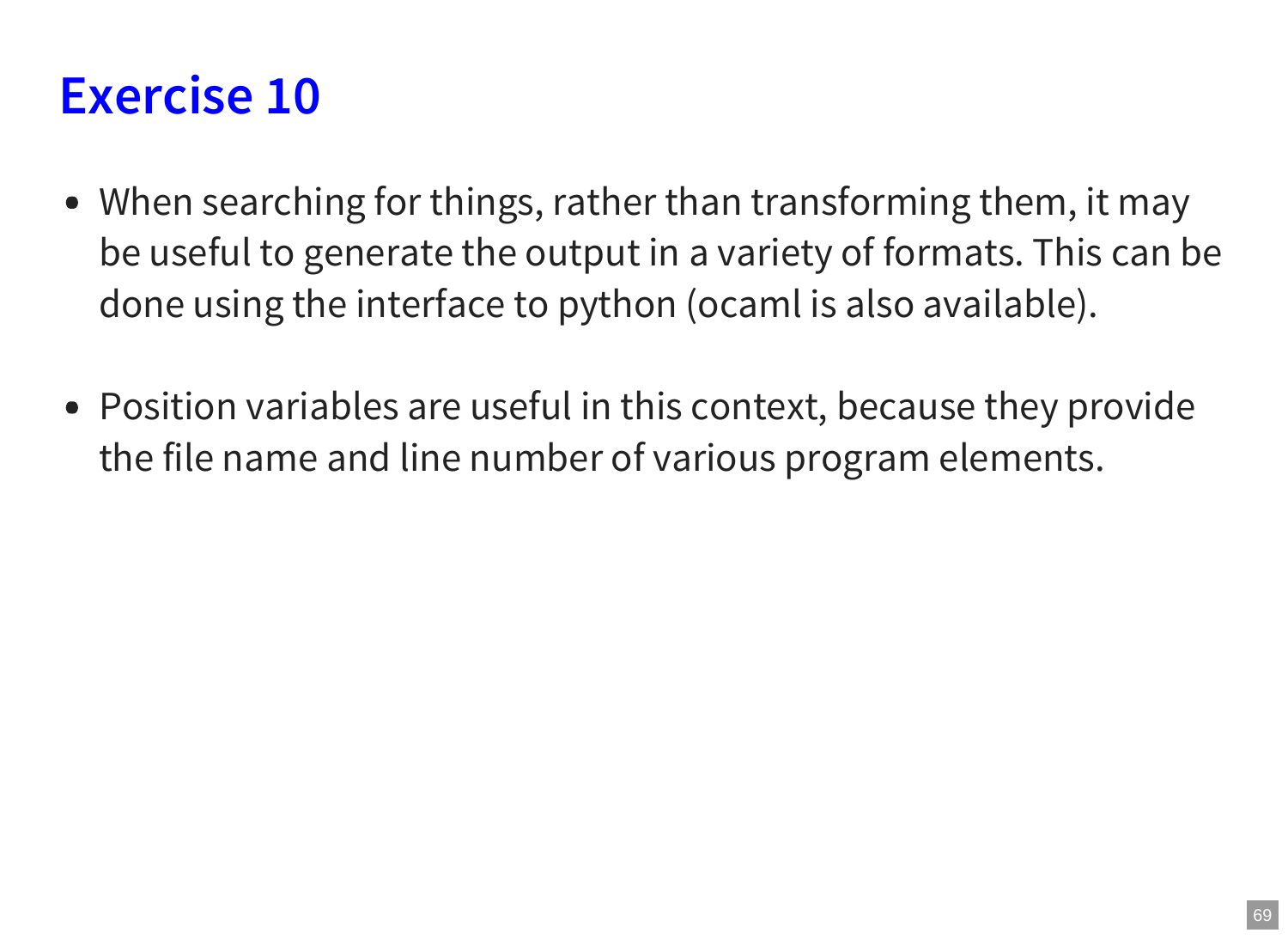# **Exercise 10 (Contd.)**

Consider the following patch discussed earlier:

**@@ expression r; identifier f; @@**  $-r = f($ ...) **+return f(...); -return r;**

Following python code is intended to print the file name and line numbers of the assignment and erroneous test, respectively:

```
@script:python@
p1 << r.p1; // inherit a metavariable p1 from rule r
p2 << r.p2; // inherit a metavariable p2 from rule r
@@
print p1[0].file, p1[0].line, p2[0].line
```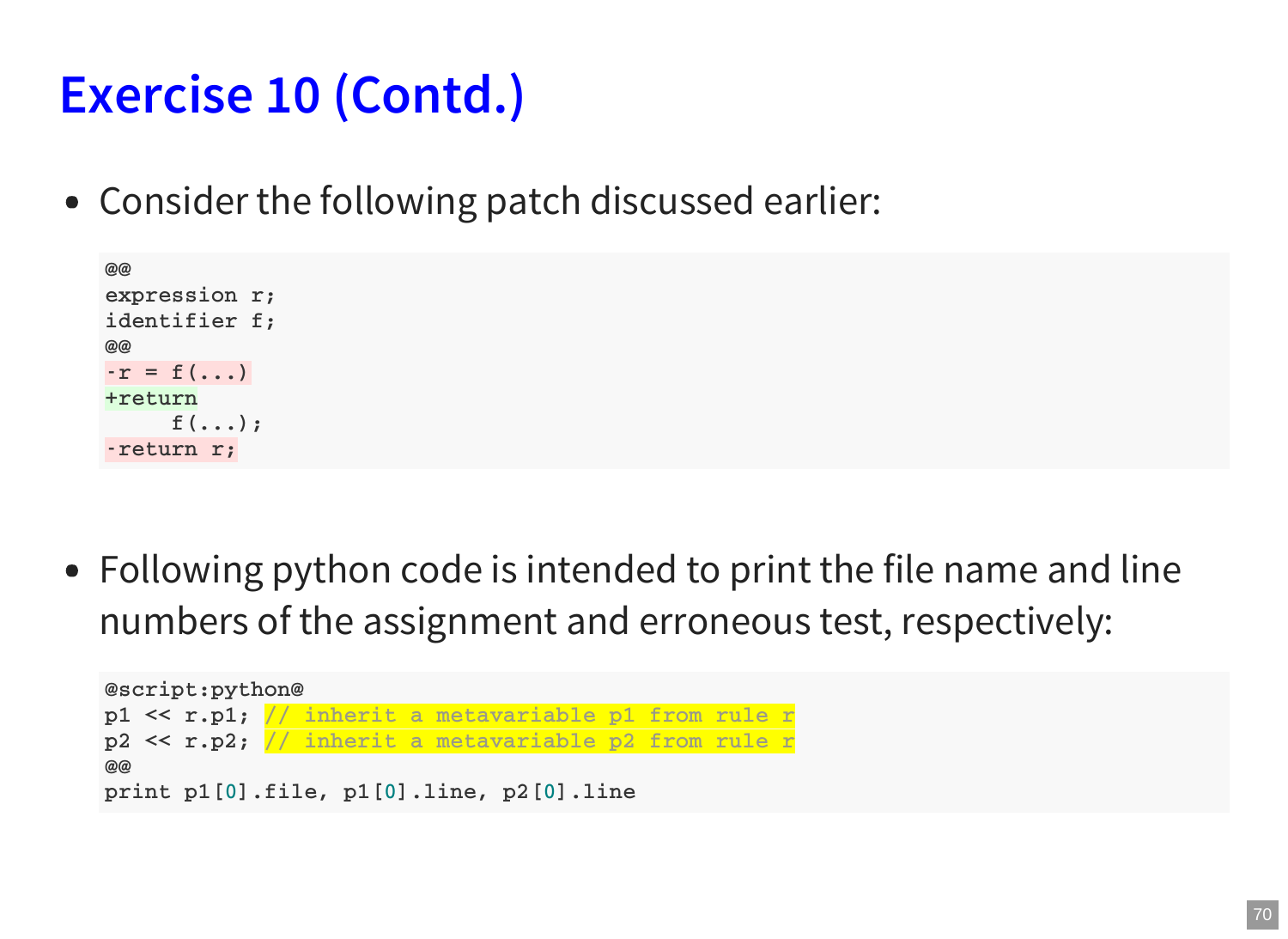# **Exercise 10 (Contd.)**

### Do this:

- Create a semantic patch consisting of the original patch rule shown on the previous page followed by the python code specified in the last slide.
- Give name r to the rule and remove the transfromation.
- Add position variables p1 and p2.
- Attach position variables to the relevant code.
- Test the semantic patch and investigate the results.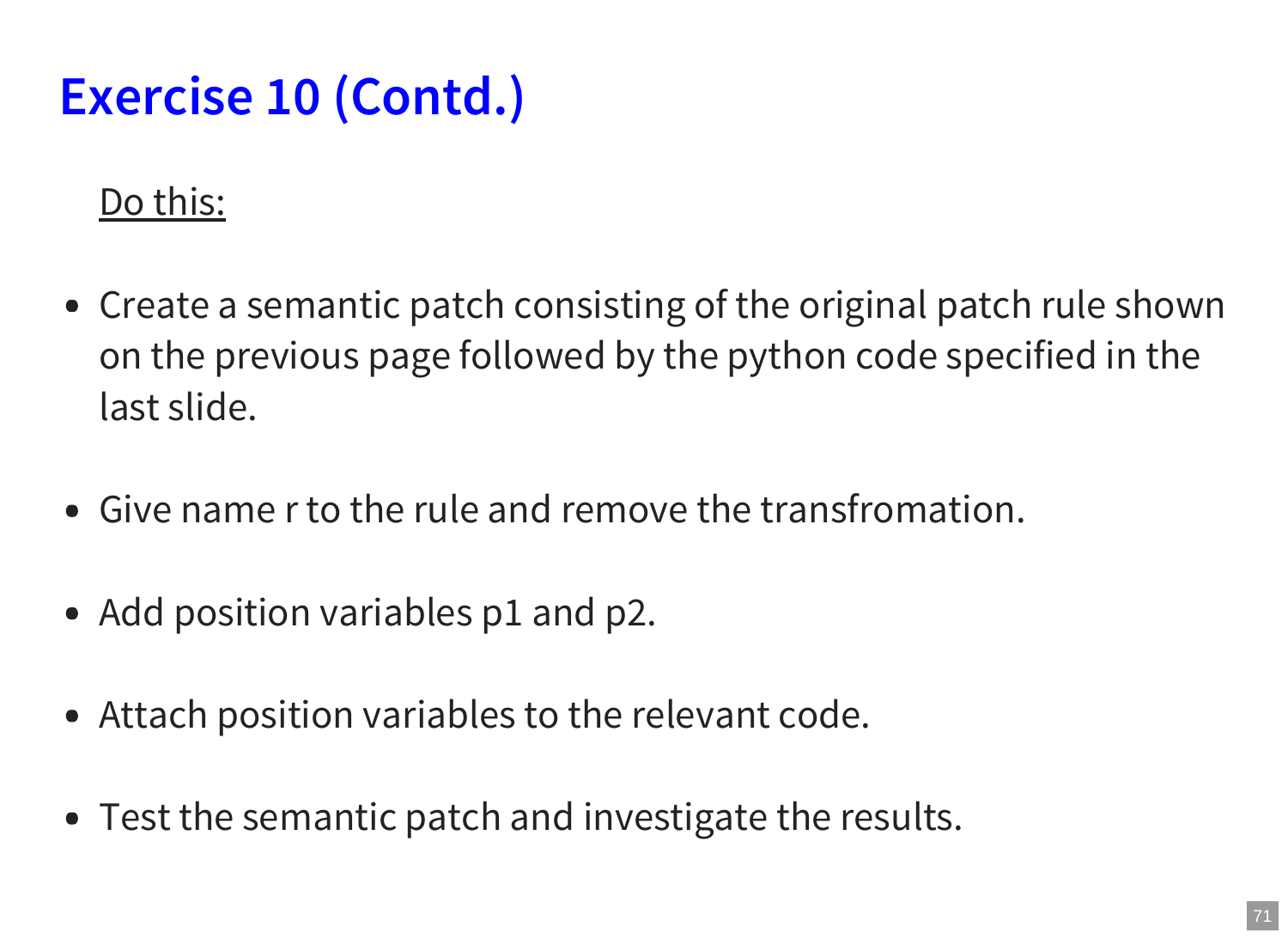# **Exercise 11**

- We have seen that \* can be used to highlight items of interest.
- Repeat the previous exercise, this time without using python, but instead annotate the original code pattern with \* rather than performing transformations.
- How is the result different than the result produced when using python?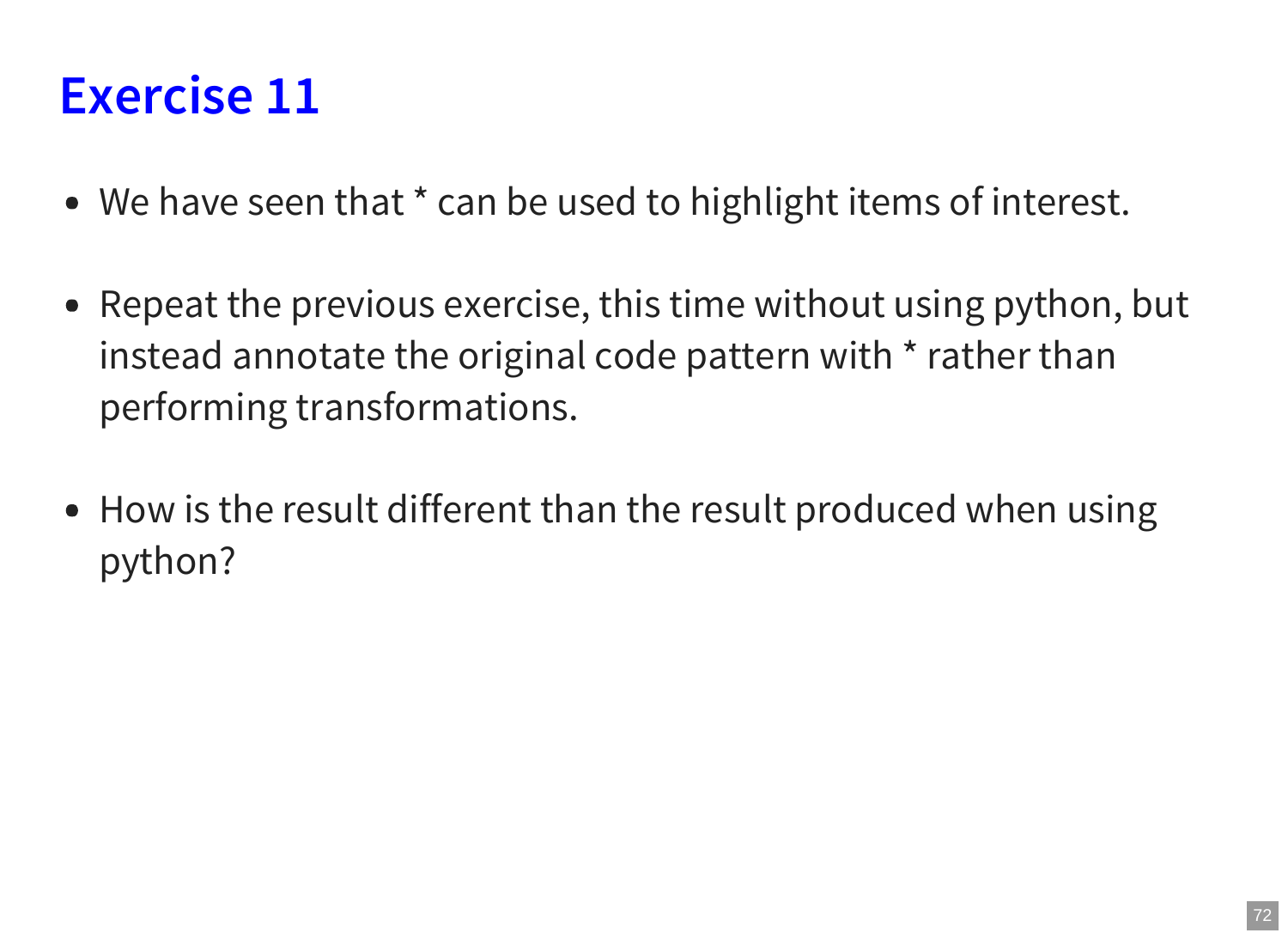### **Exercise 12**

- Implement the setup\_timer case with the python code.
- Combine all rules in a single script and then try to run it. Observe how output changes.
- Try to reorder the rules in a semantic patch and then observe the changes.
- Do we also need a rule for the immediate call of init timer, intialization of data and function fields? If yes, then why? If no, then why?

Hint: Consider performance and speed of the semantic patch.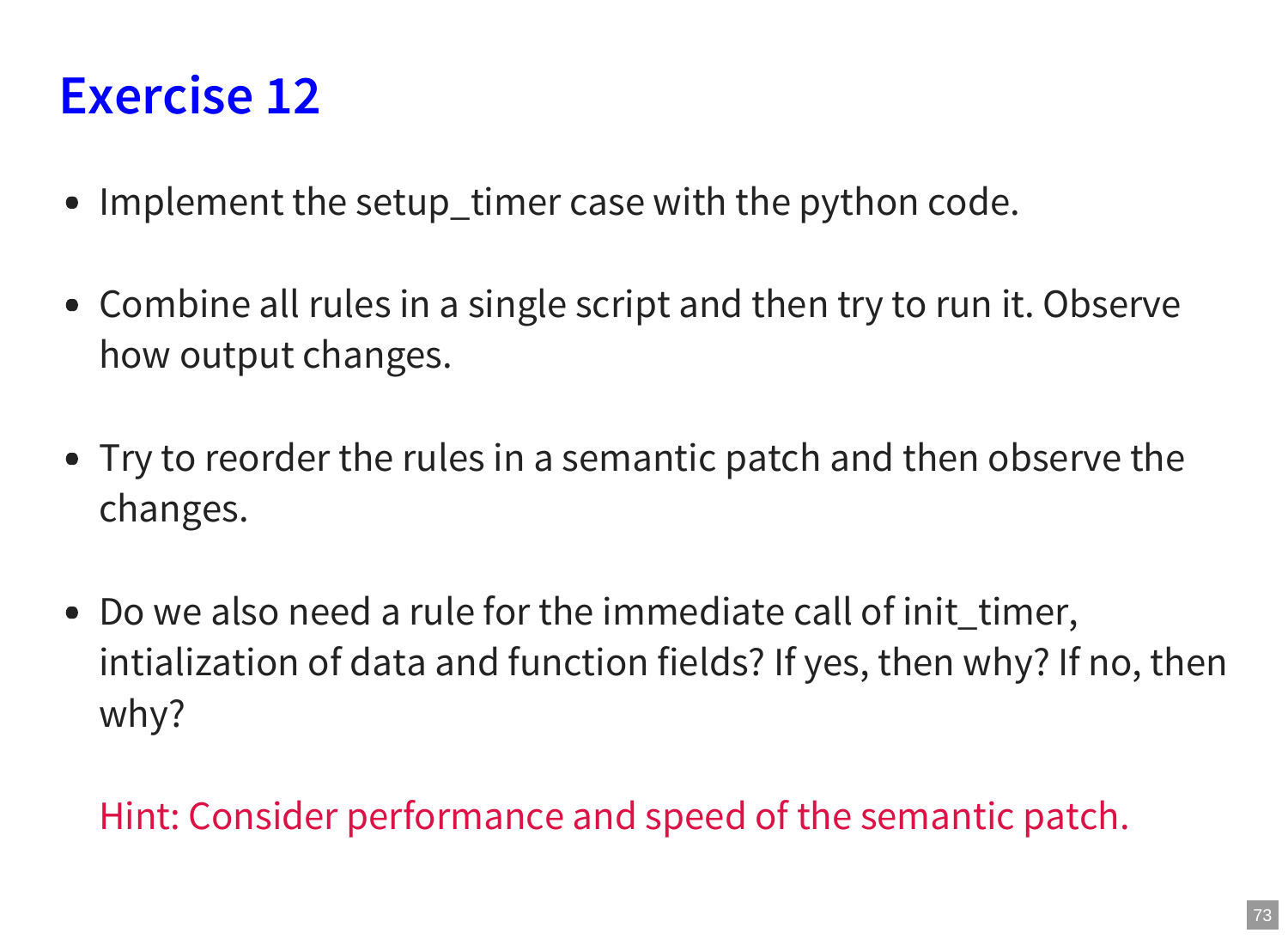#### **Feature summary**

- Metavariables and Isomorphisams
- Different uses of ...
- When
- Named rules and metavariable inheritance
- Position variables
- Scripting through Python/Ocaml
- Different modes for the Coccinelle script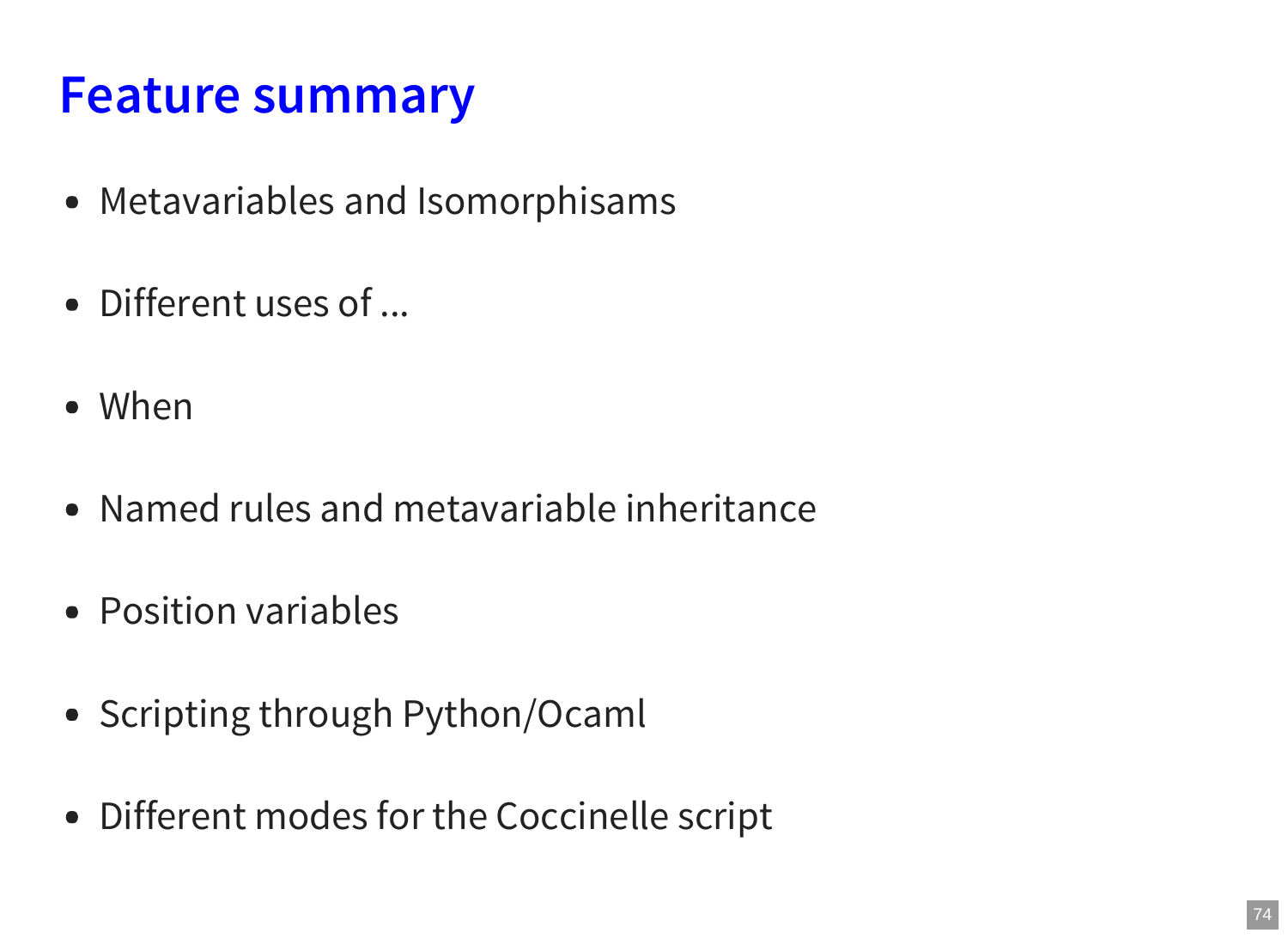### **Useful links**

- Source code of the Coccinelle: "https://github.com/coccinelle/coccinelle"
- Grammar and features: "http://coccinelle.lip6.fr/docs/options.pdf"
- Documentation: "Documentation/coccinelle.txt"  $\Box$
- Project: "http://coccinelle.lip6.fr/"
- Spgen: "https://github.com/coccinelle/coccinelle/tree/master/tools/spgen"

# **THANK YOU!**